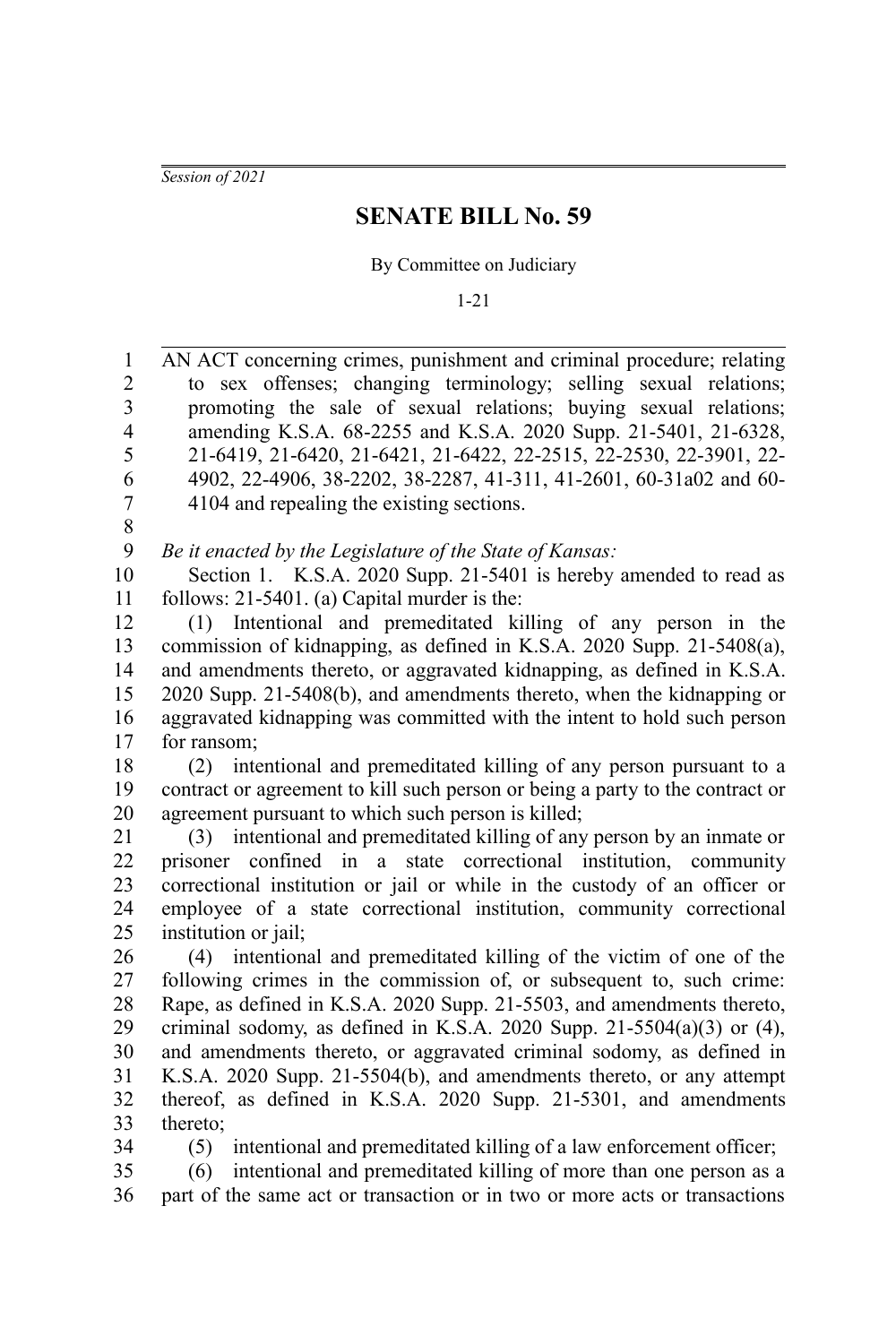connected together or constituting parts of a common scheme or course of conduct; or 1 2

(7) intentional and premeditated killing of a child under the age of 14 in the commission of kidnapping, as defined in K.S.A. 2020 Supp. 21- 5408(a), and amendments thereto, or aggravated kidnapping, as defined in K.S.A. 2020 Supp. 21-5408(b), and amendments thereto, when the kidnapping or aggravated kidnapping was committed with intent to commit a sex offense upon or with the child or with intent that the child commit or submit to a sex offense. 3 4 5 6 7 8 9

(b) For purposes of this section, "sex offense" means: Rape, as defined in K.S.A. 2020 Supp. 21-5503, and amendments thereto; aggravated indecent liberties with a child, as defined in K.S.A. 2020 Supp. 21-5506(b), and amendments thereto; aggravated criminal sodomy, as defined in K.S.A. 2020 Supp. 21-5504(b), and amendments thereto; selling sexual relations *a sex act*, as defined in K.S.A. 2020 Supp. 21-6419, and amendments thereto; promoting the sale of sexual relations *a sex act*, as defined in K.S.A. 2020 Supp. 21-6420, and amendments thereto; commercial sexual exploitation of a child, as defined in K.S.A. 2020 Supp. 21-6422, and amendments thereto; sexual exploitation of a child, as defined in K.S.A. 2020 Supp. 21-5510, and amendments thereto; internet trading in child pornography, as defined in K.S.A. 2020 Supp. 21-5514(a), and amendments thereto; aggravated internet trading in child pornography, as defined in K.S.A. 2020 Supp. 21-5514(b), and amendments thereto; or aggravated human trafficking, as defined in K.S.A. 2020 Supp. 21- 5426(b), and amendments thereto, if committed in whole or in part for the purpose of the sexual gratification of the defendant or another. 10 11 12 13 14 15 16 17 18 19 20 21 22 23 24 25 26

(c) Capital murder or attempt to commit capital murder is an off-grid person felony. 27 28

(d) The provisions of K.S.A. 2020 Supp.  $21-5301(c)$ , and amendments thereto, shall not apply to a violation of attempting to commit the crime of capital murder pursuant to this section. 29 30 31

Sec. 2. K.S.A. 2020 Supp. 21-6328 is hereby amended to read as follows: 21-6328. As used in the Kansas racketeer influenced and corrupt organization act: 32 33 34

35

(a) *(1)* "Beneficial interest" means:

(1) *(A)* The interest of a person as a beneficiary under any trust arrangement pursuant to which a trustee holds legal or record title to real property for the benefit of such person; or 36 37 38

 $\overline{(2)}$   $\overline{(B)}$  the interest of a person under any other form of express fiduciary arrangement pursuant to which any other person holds legal or record title to real property for the benefit of such person. 39 40 41

*(2)* The term "beneficial interest" does not include the interest of a stock holder in a corporation or the interest of a partner in either a general 42 43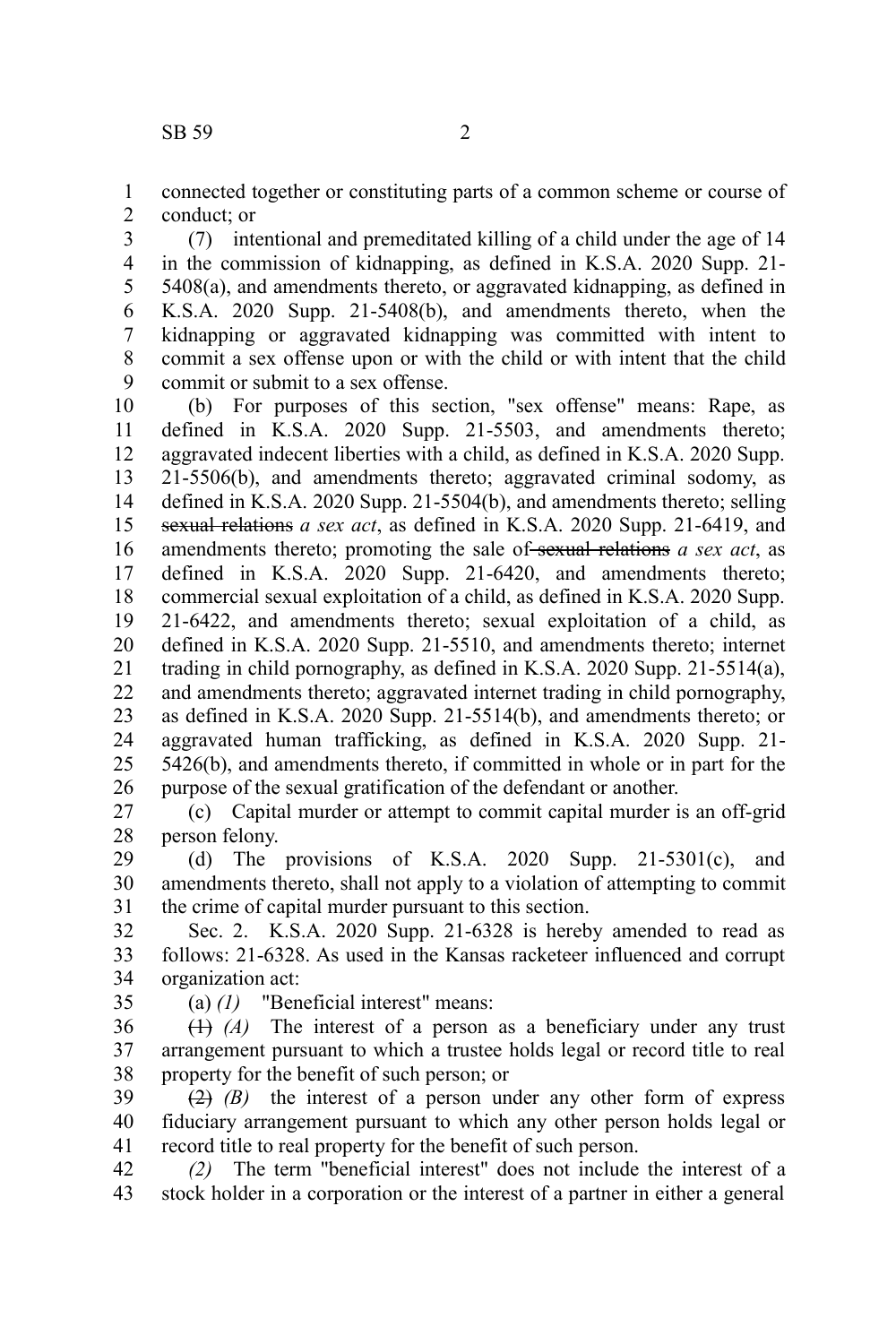partnership or a limited partnership. A beneficial interest shall be deemed to be located where the real property owned by the trustee is located.

2 3

1

(b) "Covered person" means any person who:

4 5

(1) Is a criminal street gang member or criminal street gang associate, as defined in K.S.A. 2020 Supp. 21-6313, and amendments thereto;

(2) has engaged in or is engaging in any conduct prohibited by K.S.A. 2020 Supp. 21-5426, and amendments thereto, human trafficking or aggravated human trafficking, or K.S.A. 2020 Supp. 21-6422, and amendments thereto, commercial sexual exploitation of a child; or 6 7 8 9

(3) has engaged in or is engaging in any conduct prohibited by K.S.A. 2020 Supp. 21-5703, and amendments thereto, unlawful manufacturing of controlled substances, or K.S.A. 2020 Supp. 21-5705, and amendments thereto, unlawful cultivation or distribution of controlled substances. 10 11 12 13

(c) "Documentary material" means any book, paper, document, writing, drawing, graph, chart, photograph, phonorecord, magnetic tape, computer printout, other data compilation from which information can be obtained or from which information can be translated into usable form, or other tangible item. 14 15 16 17 18

(d) "Enterprise" means any individual, sole proprietorship, partnership, corporation, business trust, union chartered under the laws of this state, or other legal entity, or any unchartered union, association, or group of individuals associated in fact although not a legal entity; and it includes illicit as well as licit enterprises and governmental, as well as other, entities. A criminal street gang, as defined in K.S.A. 2020 Supp. 21- 6313, and amendments thereto, constitutes an enterprise. 19 20 21 22 23 24 25

(e) "Pattern of racketeering activity" means engaging in at least two incidents of racketeering activity that have the same or similar intents, results, accomplices, victims or methods of commission or that otherwise are interrelated by distinguishing characteristics and are not isolated incidents, provided at least one of such incidents occurred after the effective date of this act and that the last of such incidents occurred within 5 *five* years, excluding any period of imprisonment, after a prior incident of racketeering activity. 26 27 28 29 30 31 32 33

(f) "Racketeering activity" means to commit, attempt to commit, conspire to commit or to solicit, coerce or intimidate another person to commit: 34 35 36

(1) Any felony or misdemeanor violation of: The felony provisions of K.S.A. 8-1568, and amendments thereto, fleeing or attempting to elude a police officer; K.S.A. 9-508 et seq., and amendments thereto, Kansas money transmitter act; article 12a of chapter 17 of the Kansas Statutes Annotated, and amendments thereto, Kansas uniform securities act; K.S.A. 2020 Supp. 21-5401, and amendments thereto, capital murder; K.S.A. 2020 Supp. 21-5402, and amendments thereto, murder in the first degree; 37 38 39 40 41 42 43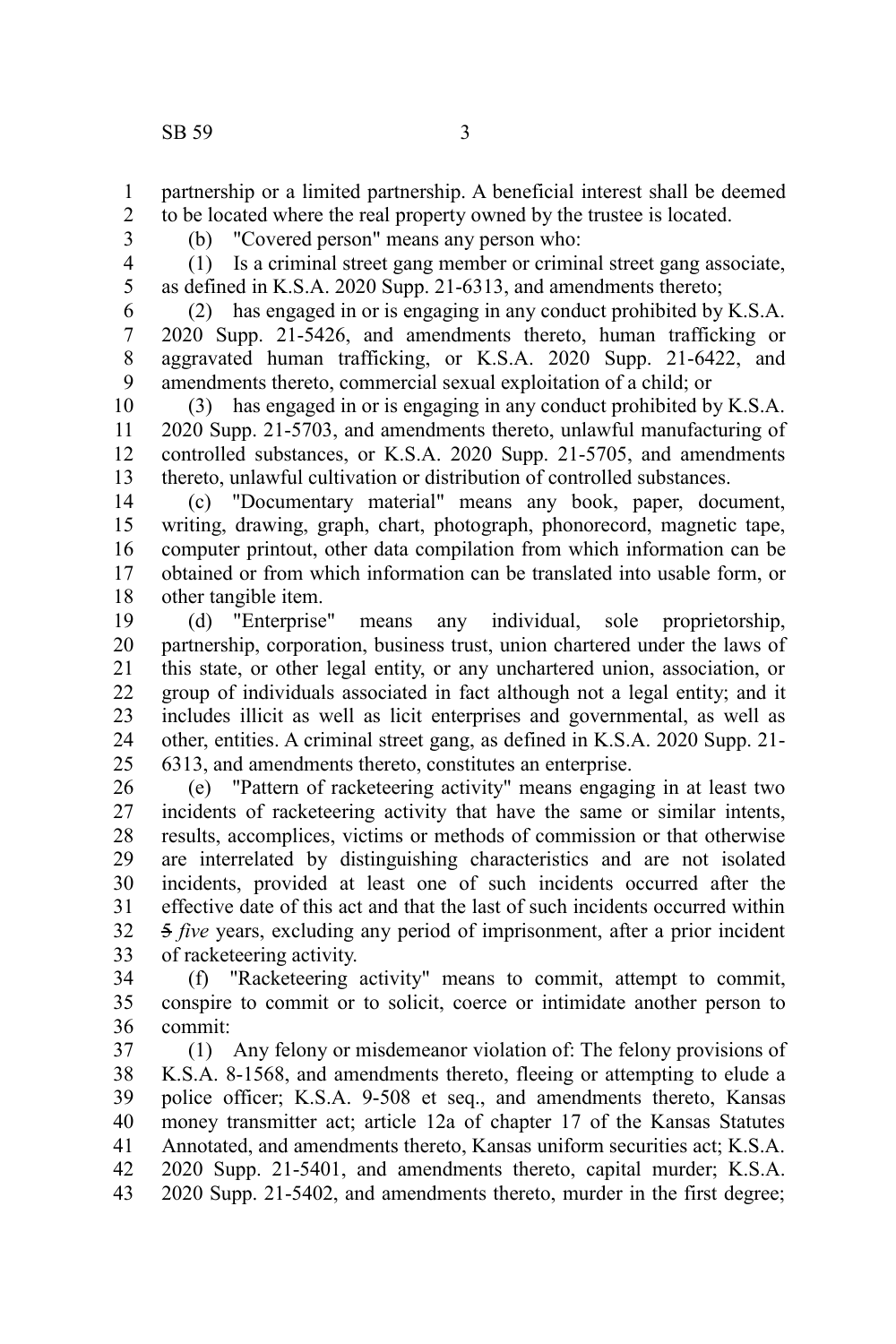K.S.A. 2020 Supp. 21-5403, and amendments thereto, murder in the second degree; K.S.A. 2020 Supp. 21-5408, and amendments thereto, kidnapping or aggravated kidnapping; K.S.A. 2020 Supp. 21-5412, and amendments thereto; K.S.A. 2020 Supp. 21-5413, and amendments thereto; K.S.A. 2020 Supp. 21-5414, and amendments thereto, domestic battery; K.S.A. 2020 Supp. 21-5415, and amendments thereto, criminal threat or aggravated criminal threat; K.S.A. 2020 Supp. 21-5420, and amendments thereto, robbery or aggravated robbery; K.S.A. 2020 Supp. 21-5421, and amendments thereto, terrorism; K.S.A. 2020 Supp. 21-5422, and amendments thereto, illegal use of weapons of mass destruction; K.S.A. 2020 Supp. 21-5423, and amendments thereto; K.S.A. 2020 Supp. 21-5426, and amendments thereto, human trafficking or aggravated human trafficking; K.S.A. 2020 Supp. 21-5428, and amendments thereto, blackmail; K.S.A. 2020 Supp. 21-5510, and amendments thereto, sexual exploitation of a child; K.S.A. 2020 Supp. 21-5601, and amendments thereto, endangering a child or aggravated endangering a child; K.S.A. 2020 Supp. 21-5602, and amendments thereto, abuse of a child; K.S.A. 2020 Supp. 21-5603, and amendments thereto, contributing to a child's misconduct or deprivation; K.S.A. 2020 Supp. 21-5607(b), and amendments thereto, furnishing alcoholic beverages to a minor for illicit purposes; article 57 of chapter 21 of the Kansas Statutes Annotated, and amendments thereto, crimes involving controlled substances; K.S.A. 2020 Supp. 21-5801, and amendments thereto, theft; K.S.A. 2020 Supp. 21- 5803, and amendments thereto, criminal deprivation of property; K.S.A. 2020 Supp. 21-5805, and amendments thereto; K.S.A. 2020 Supp. 21- 5807, and amendments thereto, burglary or aggravated burglary; K.S.A. 2020 Supp. 21-5812, and amendments thereto, arson or aggravated arson; K.S.A. 2020 Supp. 21-5813, and amendments thereto, criminal damage to property; K.S.A. 2020 Supp. 21-5814, and amendments thereto, criminal use of an explosive; K.S.A. 2020 Supp. 21-5818, and amendments thereto, tampering with a pipeline; K.S.A. 2020 Supp. 21-5821, and amendments thereto, giving a worthless check; K.S.A. 2020 Supp. 21-5823, and amendments thereto, forgery; K.S.A. 2020 Supp. 21-5824, and amendments thereto, making false information; K.S.A. 2020 Supp. 21- 5825, and amendments thereto, counterfeiting; K.S.A. 2020 Supp. 21- 5826, and amendments thereto, destroying written instrument; K.S.A. 2020 Supp. 21-5828, and amendments thereto, criminal use of a financial card; K.S.A. 2020 Supp. 21-5838, and amendments thereto, conducting a pyramid promotional scheme; K.S.A. 2020 Supp. 21-5839, and amendments thereto; K.S.A. 2020 Supp. 21-5903, and amendments thereto, perjury; K.S.A. 2020 Supp. 21-5904, and amendments thereto, interference with law enforcement; K.S.A. 2020 Supp. 21-5905, and amendments thereto, interference with the judicial process; K.S.A. 2020 1 2 3 4 5 6 7 8 9 10 11 12 13 14 15 16 17 18 19 20 21 22 23 24 25 26 27 28 29 30 31 32 33 34 35 36 37 38 39 40 41 42 43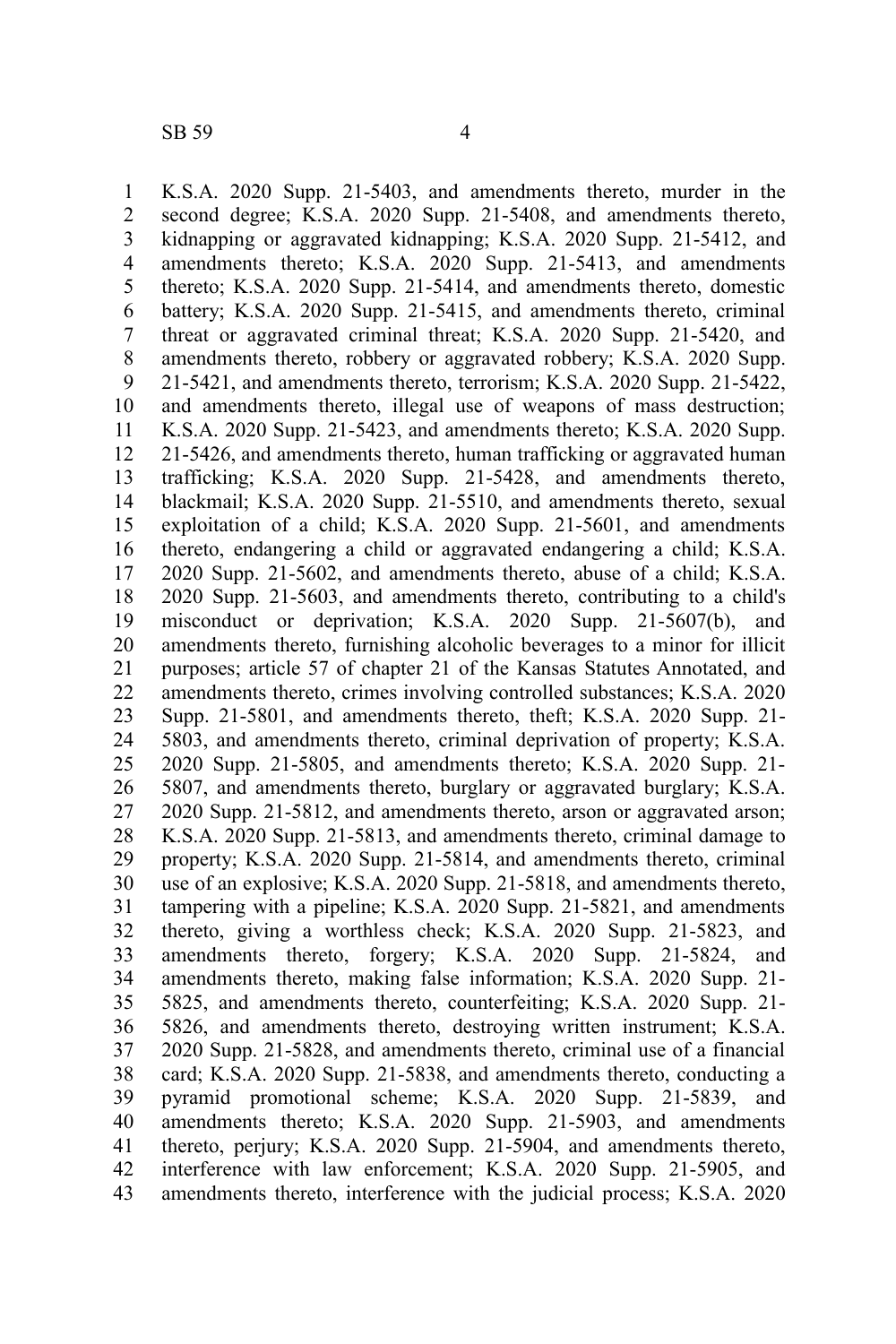Supp. 21-5909, and amendments thereto, intimidation of a witness or victim or aggravated intimidation of a witness or victim; K.S.A. 2020 Supp. 21-5912, and amendments thereto, aiding escape; K.S.A. 2020 Supp. 21-5913, and amendments thereto, obstructing apprehension or prosecution; K.S.A. 2020 Supp. 21-5918, and amendments thereto; K.S.A. 2020 Supp. 21-6001, and amendments thereto, bribery; K.S.A. 2020 Supp. 21-6002, and amendments thereto, official misconduct; K.S.A. 2020 Supp. 21-6301, and amendments thereto, criminal use of weapons; K.S.A. 2020 Supp. 21-6302, and amendments thereto, criminal carrying of a weapon; K.S.A. 2020 Supp. 21-6303, and amendments thereto, criminal distribution of firearms to a felon; K.S.A. 2020 Supp. 21-6304, and amendments thereto, criminal possession of a firearm by a convicted felon; K.S.A. 2020 Supp. 21-6305, and amendments thereto, aggravated weapons violation by a convicted felon; K.S.A. 2020 Supp. 21-6306, and amendments thereto, defacing identification marks of a firearm; K.S.A. 2020 Supp. 21-6308, and amendments thereto, criminal discharge of a firearm; K.S.A. 2020 Supp. 21-6310, and amendments thereto, unlawful endangerment; K.S.A. 2020 Supp. 21-6312, and amendments thereto; K.S.A. 2020 Supp. 21-6314*,* and *amendments thereto, recruiting criminal street gang membership; K.S.A. 2020 Supp.* 21-6315, and amendments thereto*, criminal street gang intimidation*; K.S.A. 2020 Supp. 21-6401, and amendments thereto, promoting obscenity or promoting obscenity to minors; K.S.A. 2020 Supp. 21-6404, and amendments thereto, gambling; K.S.A. 2020 Supp. 21-6405, and amendments thereto, illegal bingo operation; K.S.A. 2020 Supp. 21-6406, and amendments thereto, commercial gambling; K.S.A. 2020 Supp. 21-6407, and amendments thereto, dealing in gambling devices; K.S.A. 2020 Supp. 21-6408, and amendments thereto; K.S.A. 2020 Supp. 21-6409, and amendments thereto, installing communication facilities for gamblers; K.S.A. 2020 Supp. 21-6414(a) or (b), and amendments thereto, unlawful conduct of dog fighting or unlawful possession of dog fighting paraphernalia; K.S.A. 2020 Supp.  $21-6417(a)$  or (b), and amendments thereto, unlawful conduct of cockfighting or unlawful possession of cockfighting paraphernalia; K.S.A. 2020 Supp. 21-6419, and amendments thereto, selling sexual relations *a sex act*; K.S.A. 2020 Supp. 21-6420, and amendments thereto, promoting the sale of sexual relations *a sex act*; K.S.A. 2020 Supp. 21-6422, and amendments thereto, commercial sexual exploitation of a child; K.S.A. 2020 Supp. 21-6501, and amendments thereto, extortion; K.S.A. 2020 Supp. 21-6502, and amendments thereto, debt adjusting; K.S.A. 2020 Supp. 21-6504, and amendments thereto, equity skimming; K.S.A. 2020 Supp. 21-6506, and amendments thereto, commercial bribery; K.S.A. 2020 Supp. 21-6507, and amendments thereto, sports bribery; K.S.A. 2020 Supp. 21-6508, and amendments thereto, tampering with a sports contest; 1 2 3 4 5 6 7 8 9 10 11 12 13 14 15 16 17 18 19 20 21 22 23 24 25 26 27 28 29 30 31 32 33 34 35 36 37 38 39 40 41 42 43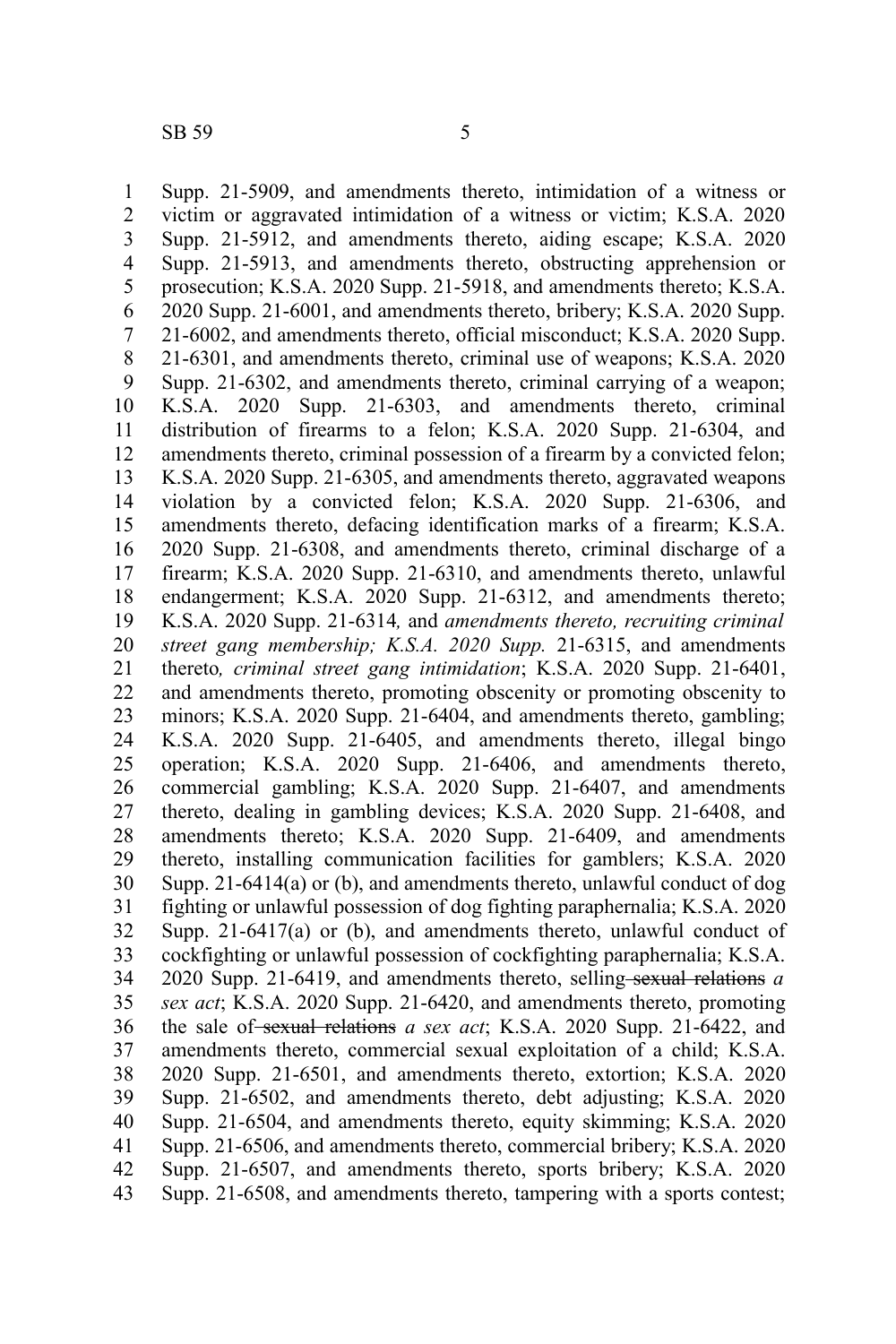K.S.A. 39-720, and amendments thereto, social welfare service fraud; K.S.A. 40-2,118, and amendments thereto, fraudulent insurance acts; K.S.A. 41-101 et seq., and amendments thereto, Kansas liquor control act; K.S.A. 44-5,125, and amendments thereto, workers' compensation act; K.S.A. 65-1657, and amendments thereto, nonresident pharmacy registration; K.S.A. 65-3441, and amendments thereto, hazardous waste; K.S.A. 65-4167, and amendments thereto, trafficking in counterfeit drugs; article 88 of chapter 74 of the Kansas Statutes Annotated, and amendments thereto, Kansas parimutuel racing act; or K.S.A. 79-3321, and amendments thereto, Kansas cigarette and tobacco products act; or 1 2 3 4 5 6 7 8 9 10

(2) any conduct defined as "racketeering activity" under 18 U.S.C. §  $1961(1)$ . 11 12

(g) "Real property" means any real property or any interest in such real property, including, but not limited to, any lease of or mortgage upon such real property. 13 14 15

(h)*(1)* "Trustee" means: 16

 $(1)$ <sup>(1)</sup> $(A)$  Any person acting as trustee pursuant to a trust in which the trustee holds legal or record title to real property; 17 18

 $\left(\frac{2}{2}\right)$  any person who holds legal or record title to real property in which any other person has a beneficial interest; or 19 20

 $\left(\frac{3}{2}\right)(C)$  any successor trustee or trustees to any or all of the foregoing persons. 21 22

*(2)* The term "trustee" does not include any person appointed or acting as a personal representative as defined in K.S.A. 59-102, and amendments thereto, or appointed or acting as a trustee of any testamentary trust or as a trustee of any indenture of trust under which any bonds have been or are to be issued. 23 24 25 26 27

(i) "Unlawful debt" means any money or other thing of value constituting principal or interest of a debt that is legally unenforceable in this state in whole or in part because the debt was incurred or contracted: 28 29 30

(1) In violation of any of the following provisions of law: Article 88 of chapter 74 of the Kansas Statutes Annotated, and amendments thereto, Kansas parimutuel racing act; K.S.A. 2020 Supp. 21-6404, and amendments thereto, gambling; K.S.A. 2020 Supp. 21-6405, and amendments thereto, illegal bingo operation; K.S.A. 2020 Supp. 21-6406, and amendments thereto, commercial gambling; K.S.A. 2020 Supp. 21- 6407, and amendments thereto, dealing in gambling devices; K.S.A. 2020 Supp. 21-6408, and amendments thereto, unlawful possession of a gambling device; or K.S.A. 2020 Supp. 21-6409, and amendments thereto, installing communication facilities for gamblers; or 31 32 33 34 35 36 37 38 39 40

(2) in gambling activity in violation of federal law or in the business of lending money at a rate usurious under state or federal law. 41 42

Sec. 3. K.S.A. 2020 Supp. 21-6419 is hereby amended to read as 43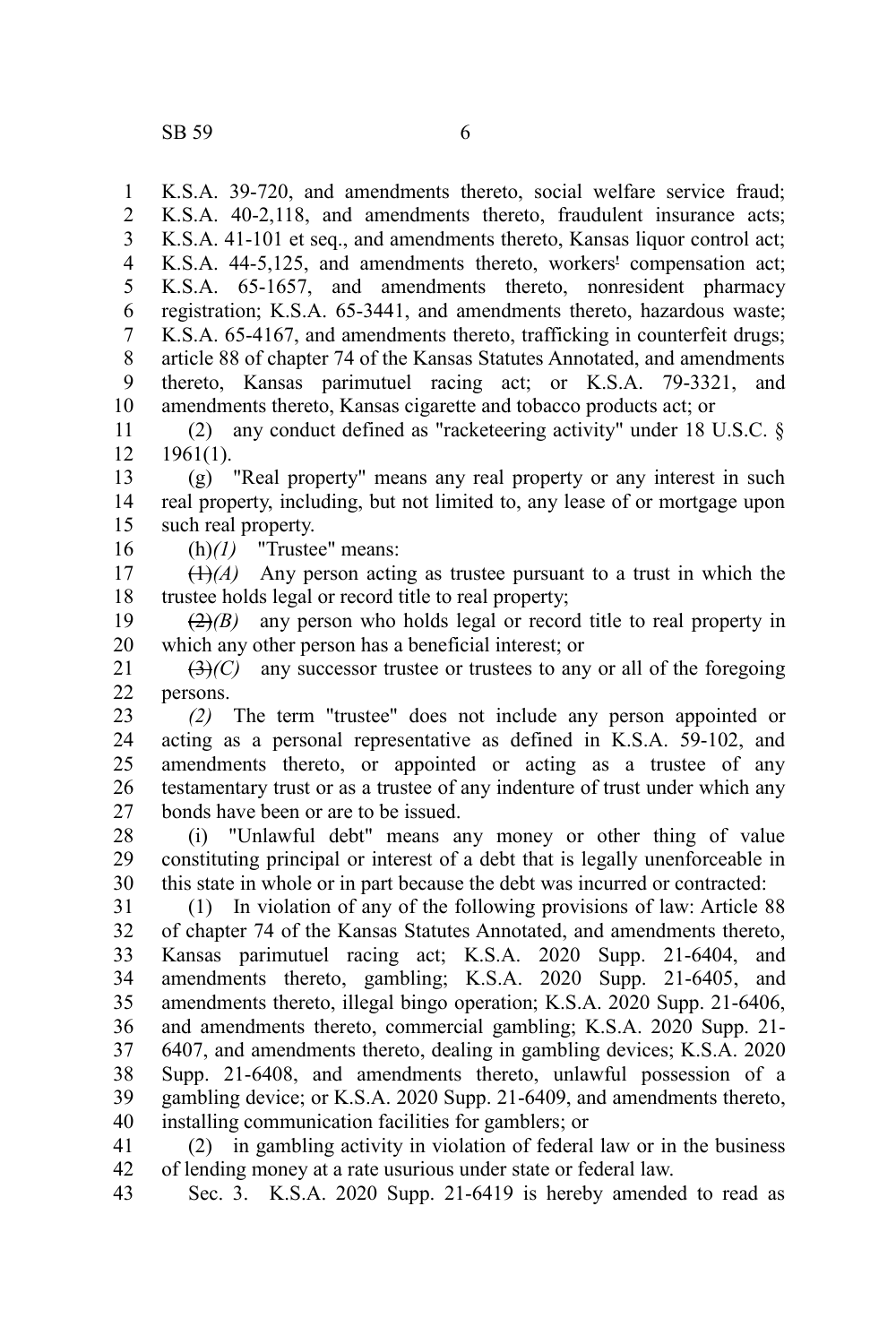4 5

hire, or offering or agreeing to perform for hire where there is an exchange of value, any of the following acts: 1 2 3

- (1) Sexual intercourse;
	- (2) sodomy; or

(3) manual or other bodily contact stimulation of the genitals of any person with the intent to arouse or gratify the sexual desires of the offender or another. 6 7 8

(b) Selling<del> sexual relations</del> a sex act is a class B nonperson misdemeanor. 9 10

(c) It shall be an affirmative defense to any prosecution under this section that the defendant committed the violation of this section because such defendant was subjected to human trafficking or aggravated human trafficking, as defined by K.S.A. 2020 Supp. 21-5426, and amendments thereto, or commercial sexual exploitation of a child, as defined by K.S.A. 2020 Supp. 21-6422, and amendments thereto. 11 12 13 14 15 16

Sec. 4. K.S.A. 2020 Supp. 21-6420 is hereby amended to read as follows: 21-6420. (a) Promoting the sale of sexual relations *a sex act* is knowingly: 17 18 19

(1) Establishing, owning, maintaining or managing any property, whether real or personal, where sexual relations are *a sex act is* being sold or offered for sale by a person who is 18 years of age or older, or participating in the establishment, ownership, maintenance or management thereof; 20 21 22 23 24

(2) permitting any property, whether real or personal, partially or wholly owned or controlled by the defendant to be used as a place where sexual relations are *a sex act is* being sold or offered for sale by a person who is 18 years of age or older;  $25$ 26 27 28

(3) procuring a person selling sexual relations *a sex act* who is 18 years of age or older for a place where sexual relations are *a sex act is* being sold or offered for sale; 29 30 31

(4) inducing another who is 18 years of age or older to become a person who sells sexual relations *a sex act*; 32 33

(5) soliciting a patron for a person 18 years of age or older who is selling sexual relations *a sex act* or for a place where sexual relations are *a sex act is* being sold or offered for sale; 34 35 36

 $(6)$  procuring a person 18 years of age or older who is selling sexual relations *a sex act* for a patron; 37 38

(7) procuring transportation for, paying for the transportation of, or transporting a person 18 years of age or older within this state with the intention of assisting or promoting that person's engaging in the sale of sexual relations *a sex act*; or 39 40 41 42

(8) being employed to perform any act which *that* is prohibited by 43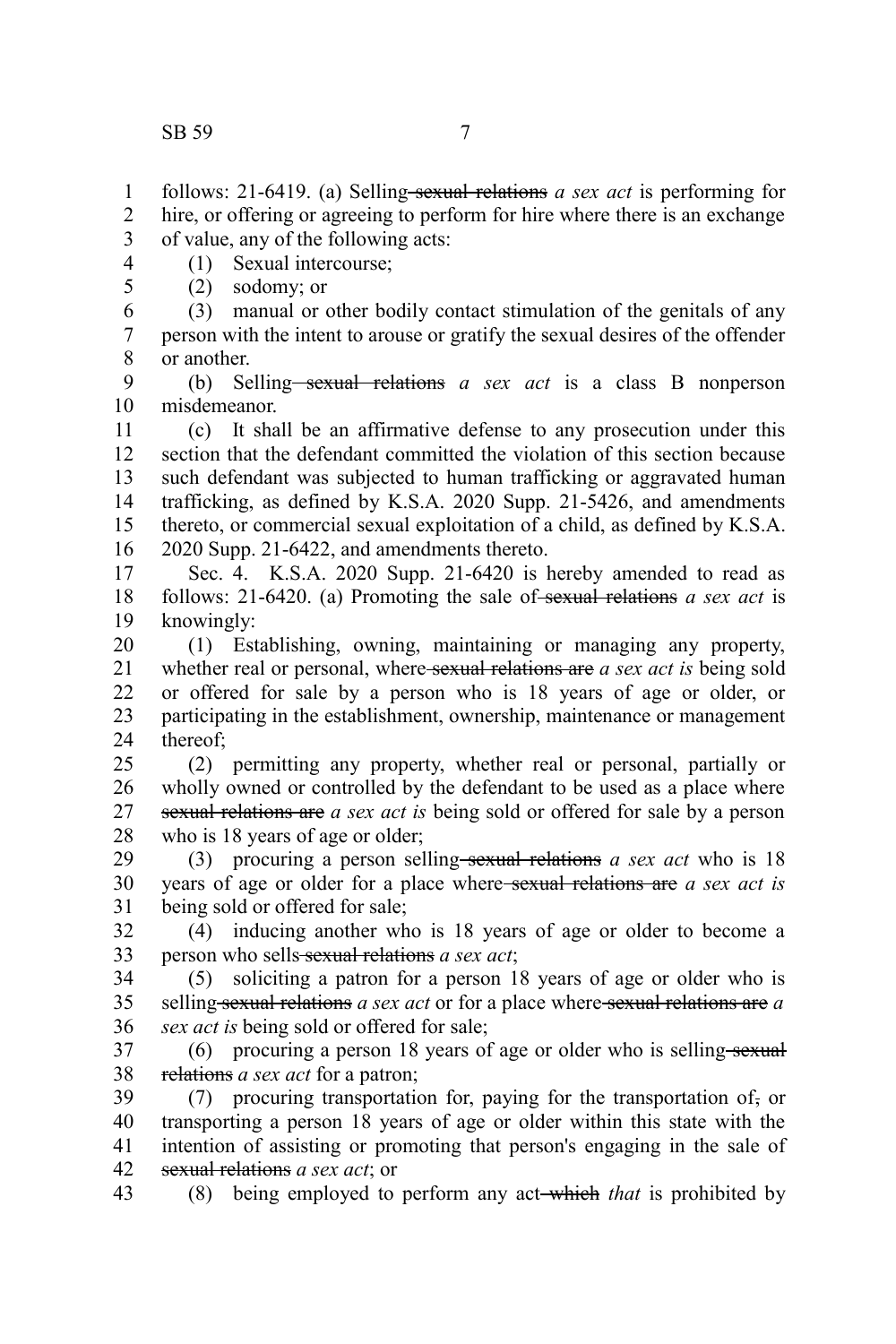this section. 1

2

(b) (1) Promoting the sale of sexual relations *a sex act* is a:

(A) Severity level 9, person felony, except as provided in subsection  $(b)(1)(B)$ ; and 3 4

(B) severity level 7, person felony when committed by a person who has, prior to the commission of the crime, been convicted of a violation of this section, or any prior version of this section. 5 6 7

(2) In addition to any other sentence imposed, a person convicted under subsection  $(b)(1)(A)$  shall be fined not less than \$2,500 nor more than \$5,000. In addition to any other sentence imposed, a person convicted under subsection  $(b)(1)(B)$  shall be fined not less than \$5,000. All fines collected pursuant to this section shall be remitted to the human trafficking victim assistance fund created by K.S.A. 75-758, and amendments thereto. 8 9 10 11 12 13

Sec. 5. K.S.A. 2020 Supp. 21-6421 is hereby amended to read as follows: 21-6421. (a) Buying sexual relations *a sex act* is knowingly: 14 15

(1) Entering or remaining in a place where sexual relations are *a sex act is* being sold or offered for sale with intent to engage in manual or other bodily contact stimulation of the genitals of any person with the intent to arouse or gratify the sexual desires of the offender or another, sexual intercourse, sodomy or any unlawful sexual act with a person selling sexual relations *a sex act* who is 18 years of age or older; or 16 17 18 19 20 21

(2) hiring a person selling sexual relations *a sex act* who is 18 years of age or older to engage in manual or other bodily contact stimulation of the genitals of any person with the intent to arouse or gratify the sexual desires of the offender or another, sexual intercourse, sodomy or any unlawful sexual act. 22 23 24 25 26

27

(b) (1) Buying-sexual relations *a sex act* is a:

(A) Class A person misdemeanor, except as provided in subsection  $(b)(1)(B)$ ; and 28 29

(B) severity level 9, person felony when committed by a person who has, prior to the commission of the crime, been convicted of a violation of this section, or any prior version of this section. 30 31 32

(2) In addition to any other sentence imposed, a person convicted under this section shall be fined not less than \$1,200 nor more than \$5,000. One-half of all fines collected pursuant to this section shall be remitted to the human trafficking victim assistance fund created by K.S.A. 75-758, and amendments thereto, and the remainder shall be remitted as otherwise provided by law. 33 34 35 36 37 38

(3) In addition to any other sentence imposed, for any conviction under this section, the court may order the person convicted to enter into and complete a suitable educational or treatment program regarding commercial sexual exploitation. 39 40 41 42

(c) For the purpose of determining whether a conviction is a first, 43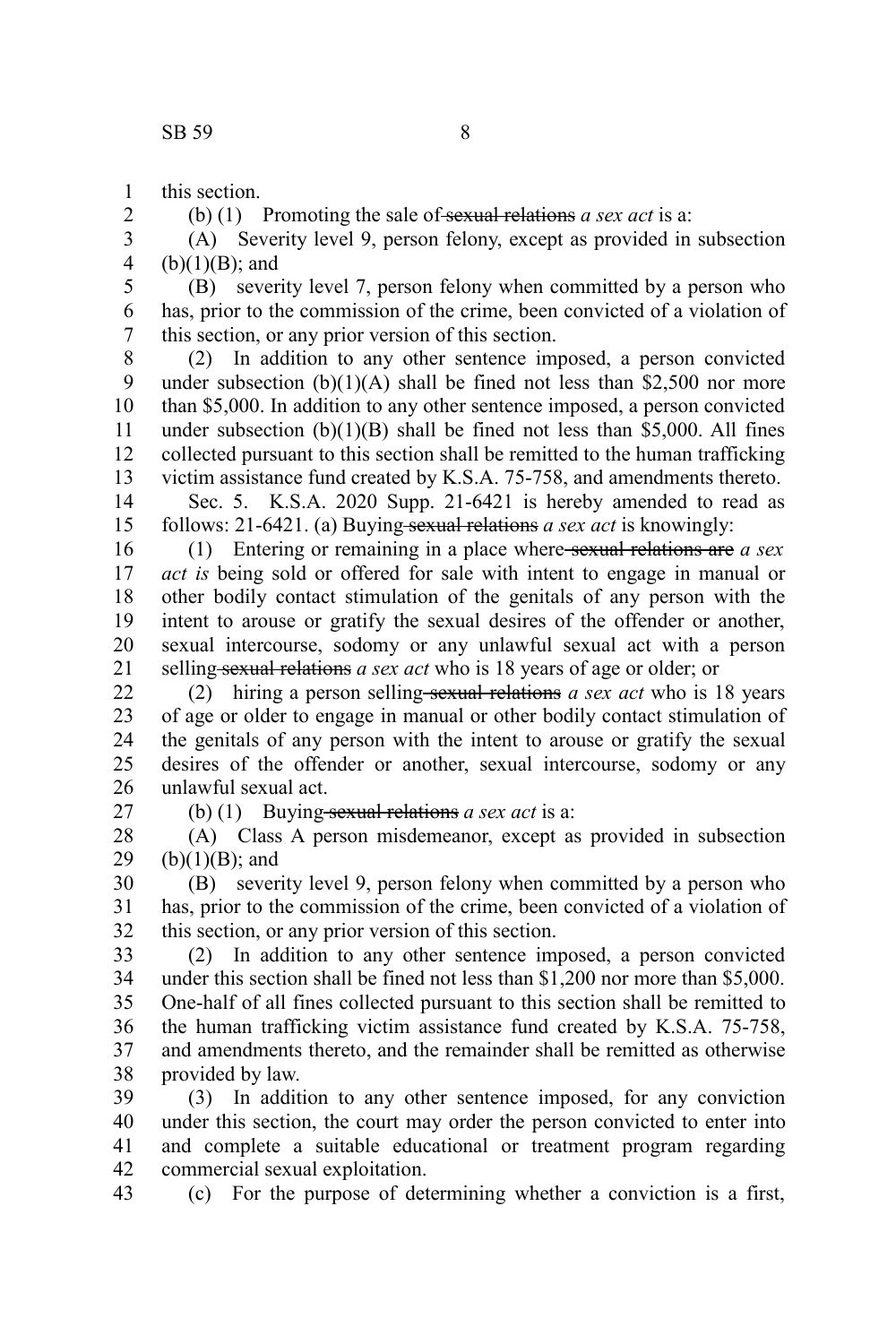second or subsequent conviction in sentencing under this section: 1

(1) Convictions for a violation of this section, or any prior version of this section, or a violation of an ordinance of any city or resolution of any county which *that* prohibits the acts that this section prohibits, or entering into a diversion agreement in lieu of further criminal proceedings on a complaint alleging any such violations, shall be taken into account; and 2 3 4 5 6

(2) a person may enter into a diversion agreement in lieu of further criminal proceedings for a violation of this section or an ordinance which *that* prohibits the acts of this section only once during the person's lifetime. 7 8 9

(d) (1) Nothing contained in this section shall be construed as preventing any city from enacting ordinances, or any county from adopting resolutions, declaring acts prohibited or made unlawful by this act as unlawful or prohibited in such city or county and prescribing penalties for violation thereof. 10 11 12 13 14

(2) The minimum penalty prescribed by any such ordinance or resolution shall not be less than the minimum penalty prescribed by this section for the same violation, and the maximum penalty in any such ordinance or resolution shall not exceed the maximum penalty prescribed for the same violation. 15 16 17 18 19

Sec. 6. K.S.A. 2020 Supp. 21-6422 is hereby amended to read as follows: 21-6422. (a) Commercial sexual exploitation of a child is knowingly: 20 21 22

(1) Hiring a person younger than 18 years of age by giving, or offering or agreeing to give, anything of value to any person, to engage in a manual or other bodily contact stimulation of the genitals of any person with the intent to arouse or gratify the sexual desires of the offender or another, sexual intercourse, sodomy or any unlawful sexual act; 23 24 25 26 27

(2) establishing, owning, maintaining or managing any property, whether real or personal, where sexual relations are *a sex act is* being sold or offered for sale by a person younger than 18 years of age, or participating in the establishment, ownership, maintenance or management thereof; or 28 29 30 31 32

(3) permitting any property, whether real or personal, partially or wholly owned or controlled by the defendant to be used as a place where sexual relations are *a sex act is* being sold or offered for sale by a person who is younger than 18 years of age. 33 34 35 36 37

(b) (1) Commercial sexual exploitation of a child is a:

(A) Severity level 4, person felony, except as provided in subsections  $(b)(1)(B)$  and  $(b)(2)$ ; and 38 39

(B) severity level 2, person felony when committed by a person who has, prior to the commission of the crime, been convicted of a violation of this section, except as provided in subsection (b)(2). 40 41 42

(2) Commercial sexual exploitation of a child or attempt, conspiracy 43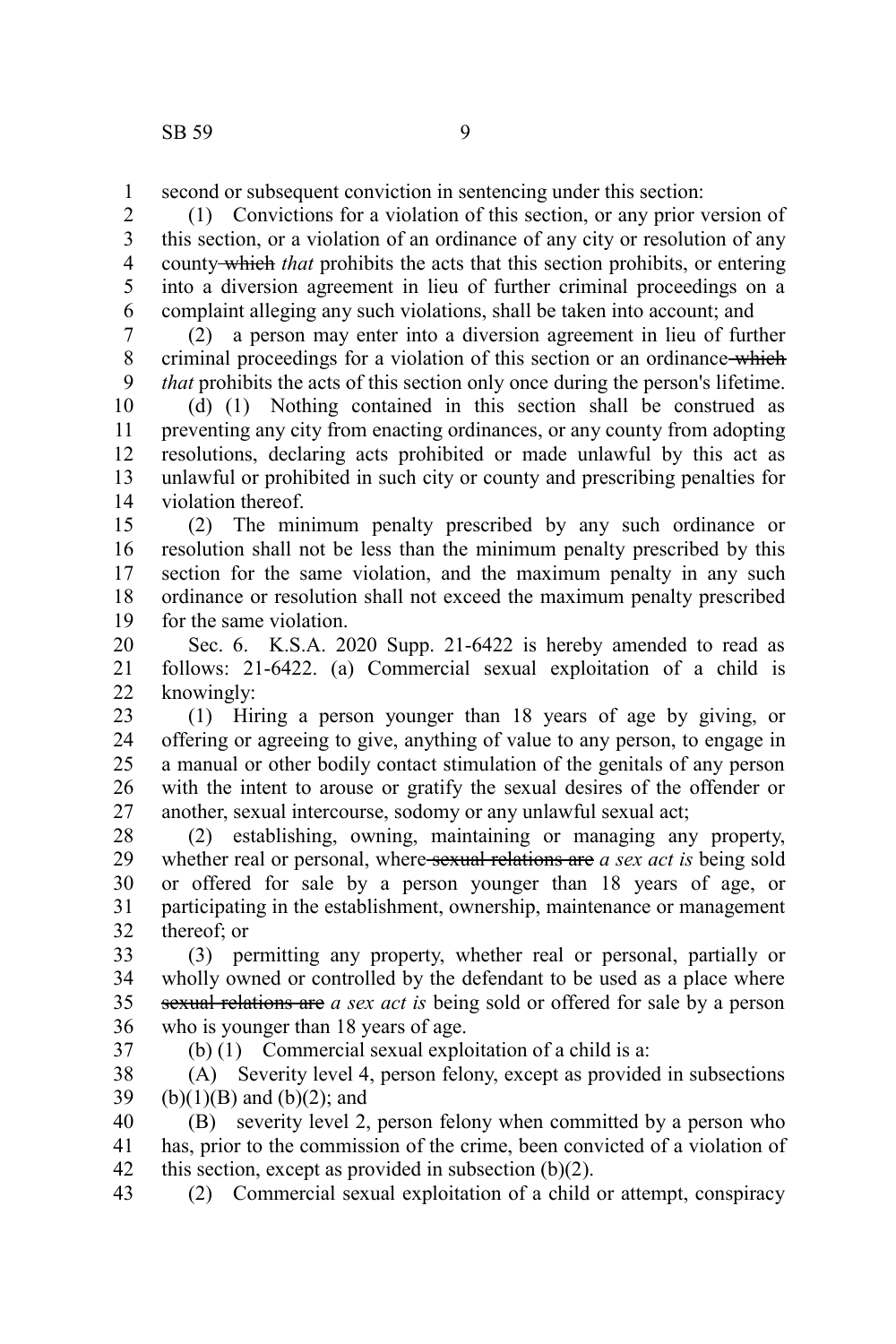or criminal solicitation to commit commercial sexual exploitation of a child is an off-grid person felony when the offender is 18 years of age or older and the victim is less than 14 years of age. 1 2 3

(3) In addition to any other sentence imposed, a person convicted under subsection  $(b)(1)(A)$  shall be fined not less than \$2,500 nor more than \$5,000. In addition to any other sentence imposed, a person convicted under subsection  $(b)(1)(B)$  or  $(b)(2)$  shall be fined not less than \$5,000. All fines collected pursuant to this section shall be remitted to the human trafficking victim assistance fund created by K.S.A. 75-758, and amendments thereto. 4 5 6 7 8 9 10

(4) In addition to any other sentence imposed, for any conviction under this section, the court may order the person convicted to enter into and complete a suitable educational or treatment program regarding commercial sexual exploitation of a child. 11 12 13 14

(c) If the offender is 18 years of age or older and the victim is less than 14 years of age, the provisions of: 15 16

(1) K.S.A. 2020 Supp. 21-5301(c), and amendments thereto, shall not apply to a violation of attempting to commit the crime of commercial sexual exploitation of a child pursuant to this section; 17 18 19

(2) K.S.A. 2020 Supp. 21-5302(d), and amendments thereto, shall not apply to a violation of conspiracy to commit the crime of commercial sexual exploitation of a child pursuant to this section; and 20 21 22

(3) K.S.A. 2020 Supp. 21-5303(d), and amendments thereto, shall not apply to a violation of criminal solicitation to commit the crime of commercial sexual exploitation of a child pursuant to this section. 23 24 25

Sec. 7. K.S.A. 2020 Supp. 22-2515 is hereby amended to read as follows: 22-2515. (a) An ex parte order authorizing the interception of a wire, oral or electronic communication may be issued by a judge of competent jurisdiction. The attorney general, district attorney or county attorney may make an application to any judge of competent jurisdiction for an order authorizing the interception of a wire, oral or electronic communication by an investigative or law enforcement officer and agency having responsibility for the investigation of the offense regarding which the application is made, when such interception may provide evidence of the commission of any of the following offenses: 26 27 28 29 30 31 32 33 34 35

(1) Any crime directly and immediately affecting the safety of a human life-which *that* is a felony; 36 37

- (2) murder; 38
- (3) kidnapping; 39
- (4) treason; 40
- (5) sedition; 41
- (6) racketeering; 42
- (7) commercial bribery; 43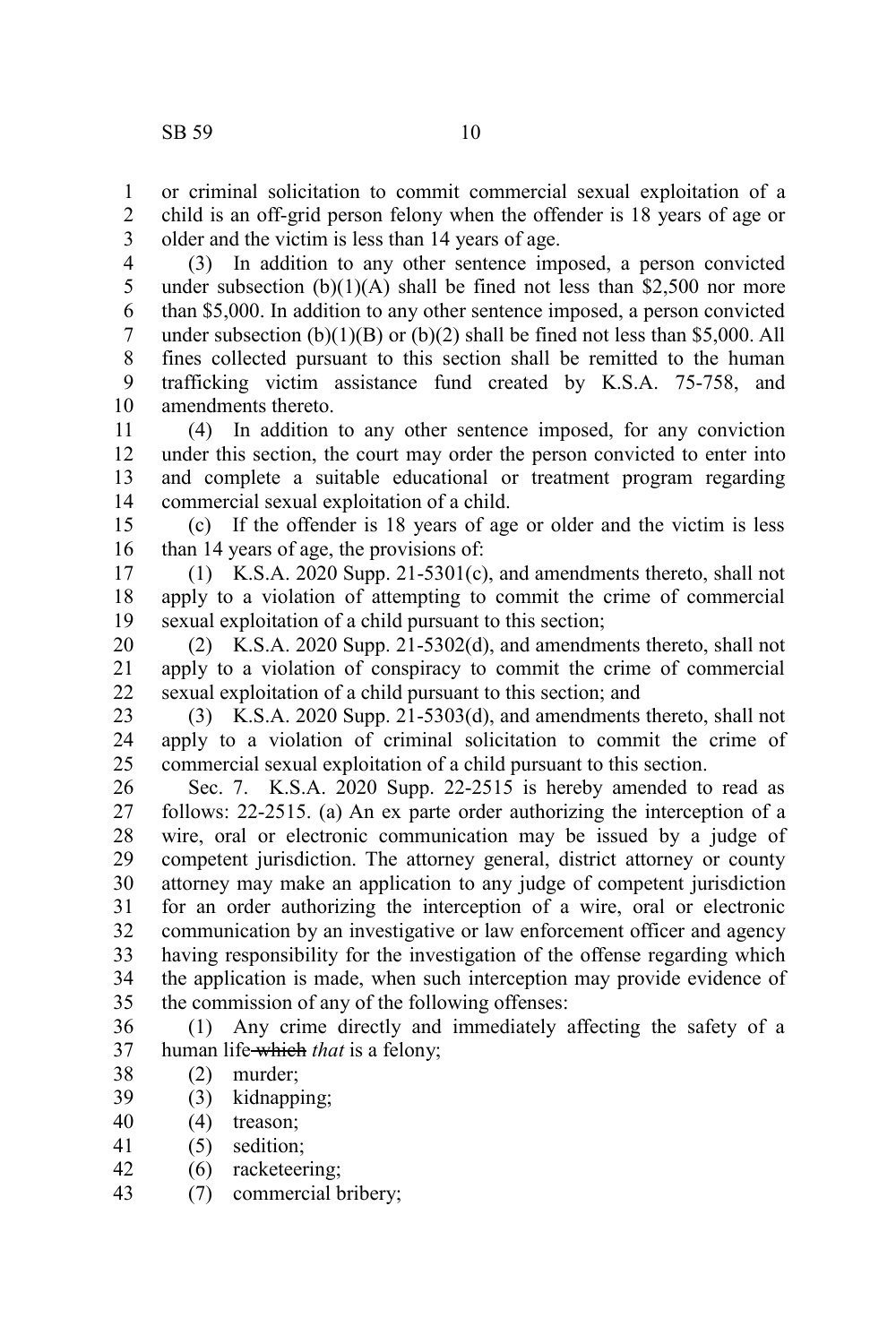- (8) robbery; 1
- (9) theft, if the offense would constitute a felony; 2
- (10) bribery; 3 4
	- (11) any felony violation of K.S.A. 2020 Supp. 21-5701 through 21-
- 5717, and amendments thereto; 5
	- (12) commercial gambling;
- (13) sports bribery; 7
- (14) tampering with a sports contest; 8
- (15) aggravated escape; 9
- (16) aggravated failure to appear; 10
- (17) arson; 11
- (18) terrorism; 12
- (19) illegal use of weapons of mass destruction; 13
	- (20) human trafficking or aggravated human trafficking;
- (21) sexual exploitation of a child; 15
- (22) commercial sexual exploitation of a child; 16
- (23) buying sexual relations *a sex act*, promoting the sale of sexual relations *a sex act* or selling sexual relations *a sex act*; or 17 18
- 19

14

6

(24) any conspiracy to commit any of the foregoing offenses.

(b) Any investigative or law enforcement officer who, by any means authorized by this act or by chapter 119 of title 18 of the United States code, has obtained knowledge of the contents of any wire, oral or electronic communication, or evidence derived therefrom, may disclose such contents to another investigative or law enforcement officer to the extent that such disclosure is appropriate to the proper performance of the official duties of the officer making or receiving the disclosure. 20 21 22 23 24 25 26

(c) Any investigative or law enforcement officer who, by any means authorized by this act or by chapter 119 of title 18 of the United States code, has obtained knowledge of the contents of any wire, oral or electronic communication, or evidence derived therefrom, may use such contents to the extent such use is appropriate to the proper performance of such officer's official duties. 27 28 29 30 31 32

(d) Any person who has received, by any means authorized by this act or by chapter 119 of title 18 of the United States code or by a like statute of any other state, any information concerning a wire, oral or electronic communication, or evidence derived therefrom, intercepted in accordance with the provisions of this act, may disclose the contents of such communication or such derivative evidence while giving testimony under oath or affirmation in any criminal proceeding in any court, or before any grand jury, of this state or of the United States or of any other state. 33 34 35 36 37 38 39 40 41

(e) No otherwise privileged wire, oral or electronic communication intercepted in accordance with, or in violation of, the provisions of this act 42 43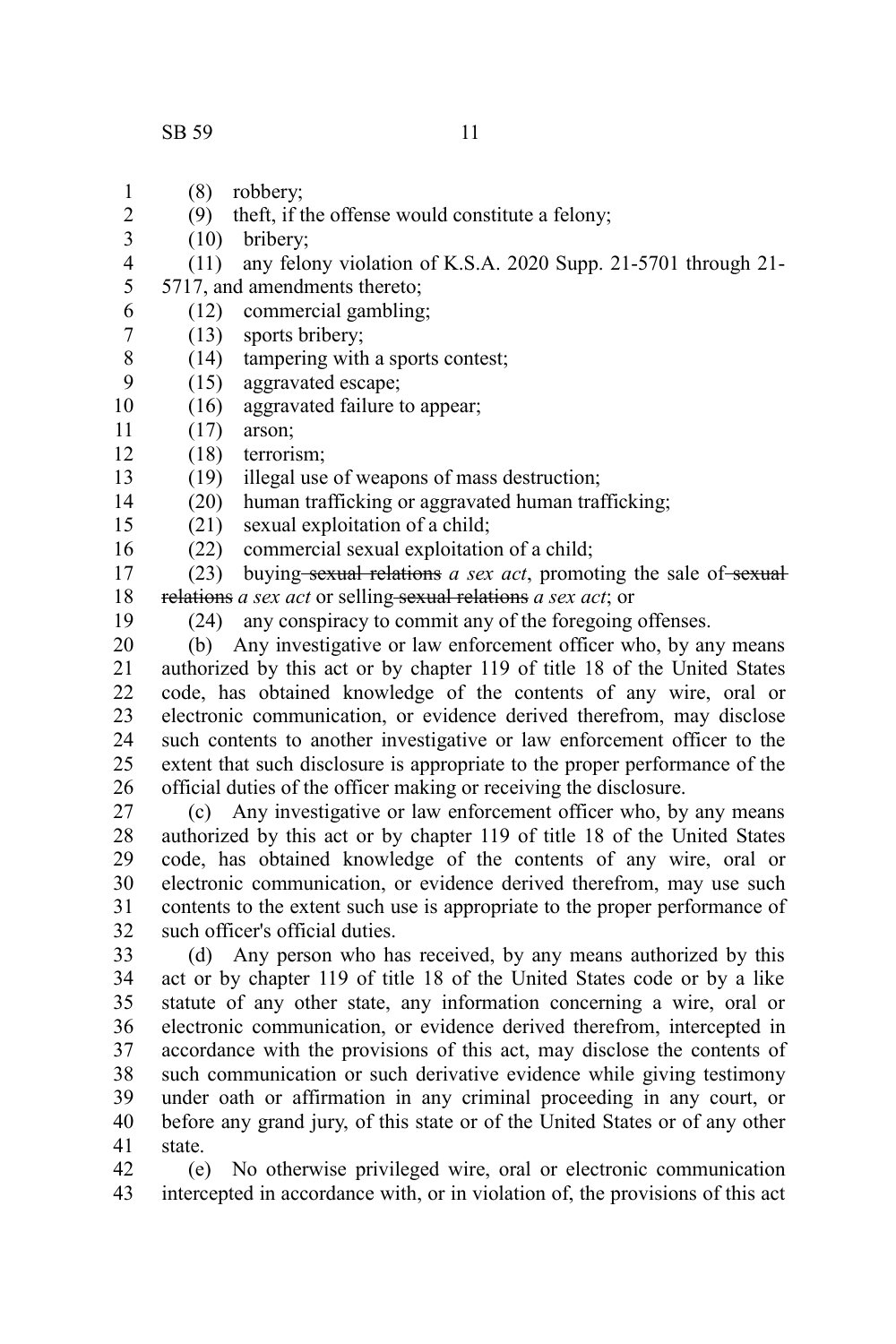or of chapter 119 of title 18 of the United States code shall lose its privileged character. 1 2

(f) When an investigative or law enforcement officer, while engaged in intercepting wire, oral or electronic communications in the manner authorized by this act, intercepts wire, oral or electronic communications relating to offenses other than those specified in the order authorizing the interception of the wire, oral or electronic communication, the contents thereof and evidence derived therefrom may be disclosed or used as provided in subsections (b) and (c) of this section. Such contents and evidence derived therefrom may be used under subsection (d) of thissection when authorized or approved by a judge of competent jurisdiction, where such judge finds on subsequent application, made as soon as practicable, that the contents were otherwise intercepted in accordance with the provisions of this act, or with chapter 119 of title 18 of the United States code. 3 4 5 6 7 8 9 10 11 12 13 14 15

Sec. 8. K.S.A. 2020 Supp. 22-2530 is hereby amended to read as follows: 22-2530. If a search warrant is executed which *that* authorizes a search of real property based upon an alleged offense involving gambling, obscenity, the sale of sexual relations *a sex act*, controlled substances or liquor, a copy of the warrant shall be delivered to the last known address of the owner of the property within two business days, excluding Saturdays, Sundays and legal holidays, after execution of the warrant if such address is different from the address of the property for which the warrant was issued. 16 17 18 19 20 21 22 23 24

Sec. 9. K.S.A. 2020 Supp. 22-3901 is hereby amended to read as follows: 22-3901. The following unlawful activities and the use of real or personal property in maintaining and carrying on such activities are hereby declared to be common nuisances:  $25$ 26 27 28

- (a) Commercial gambling; 29
- (b) dealing in gambling devices; 30
- (c) possession of gambling devices; 31
- (d) promoting obscenity; 32
- (e) promoting the sale of sexual relations *a sex act*; 33
- (f) commercial sexual exploitation of a child; 34
- 35

(g) violations of any law regulating controlled substances;

(h) habitual violations of any law regulating the sale or exchange of alcoholic liquor or cereal malt beverages, by any person not licensed pursuant to chapter 41 of the Kansas Statutes Annotated, and amendments thereto; 36 37 38 39

(i) habitual violations of any law regulating the sale or exchange of cigarettes or tobacco products, by any person not licensed pursuant to article 33 of chapter 79 of the Kansas Statutes Annotated, and amendments thereto; 40 41 42 43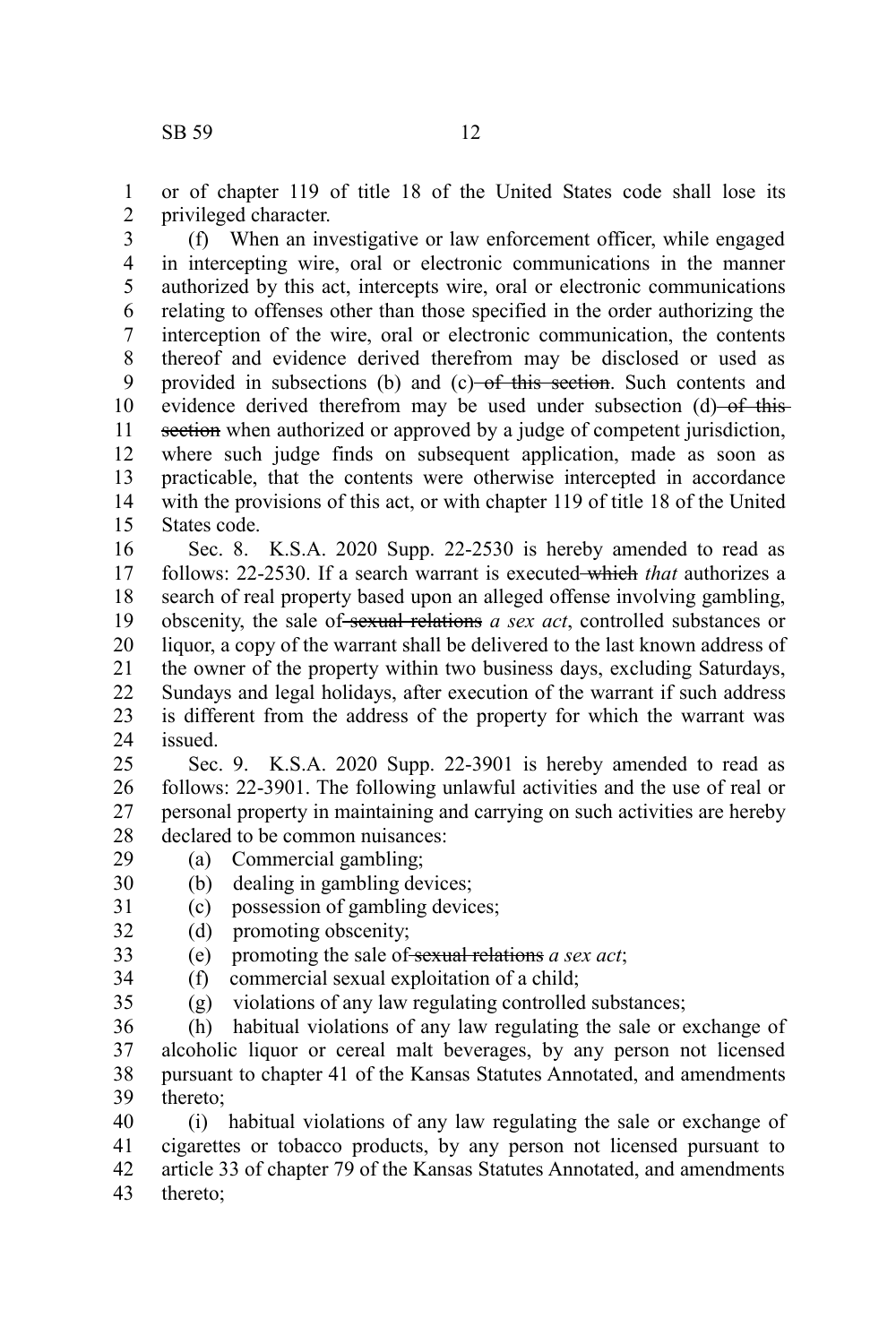(j) any felony committed for the benefit of, at the direction of, or in association with any criminal street gang, with the specific intent to promote, further or assist in any criminal conduct by gang members. As used in this subsection, "criminal street gang" means any organization, association or group, whether formal or informal: 1 2 3 4 5

6

(1) Consisting of three or more persons;

(2) having as one of its primary activities the commission of one or more person felonies, person misdemeanors, felony violations of K.S.A. 2010 Supp. 21-36a01 through 21-36a17, prior to their transfer, article 57 of chapter 21 of the Kansas Statutes Annotated, and amendments thereto, any felony violation of any provision of the uniform controlled substances act prior to July 1, 2009, or the comparable juvenile offenses, which*,* if committed by an adult*,* would constitute the commission of such felonies or misdemeanors; 7 8 9 10 11 12 13 14

(3) which *that* has a common name or common identifying sign or symbol; and 15 16

(4) whose members, individually or collectively engage in or have engaged in the commission, attempted commission, conspiracy to commit or solicitation of two or more person felonies, person misdemeanors, felony violations of K.S.A. 2010 Supp. 21-36a01 through 21-36a17, prior to their transfer, article 57 of chapter 21 of the Kansas Statutes Annotated, and amendments thereto, any felony violation of any provision of the uniform controlled substances act prior to July 1, 2009, or the comparable juvenile offenses, which*,* if committed by an adult*,* would constitute the commission of such felonies or misdemeanors, or any substantially similar offense from another jurisdiction; or 17 18 19 20 21 22 23 24 25 26

(k) use of pyrotechnics, pyrotechnic devices or pyrotechnic materials in violation of K.S.A. 2020 Supp. 31-170, and amendments thereto. 27 28

Any real property used as a place where any such activities are carried on or permitted to be carried on and any effects, equipment, paraphernalia, fixtures, appliances, musical instruments or other personal property designed for and used on such premises in connection with such unlawful activities are subject to the provisions of K.S.A. 22-3902, 22-3903 and 22- 3904, and amendments thereto. 29 30 31 32 33 34

Sec. 10. K.S.A. 2020 Supp. 22-4902 is hereby amended to read as follows: 22-4902. As used in the Kansas offender registration act, unless the context otherwise requires: 35 36 37

- (a) "Offender" means: 38
- (1) A sex offender; 39
- (2) a violent offender; 40
- (3) a drug offender; 41

(4) any person who has been required to register under out-of-state law or is otherwise required to be registered; and 42 43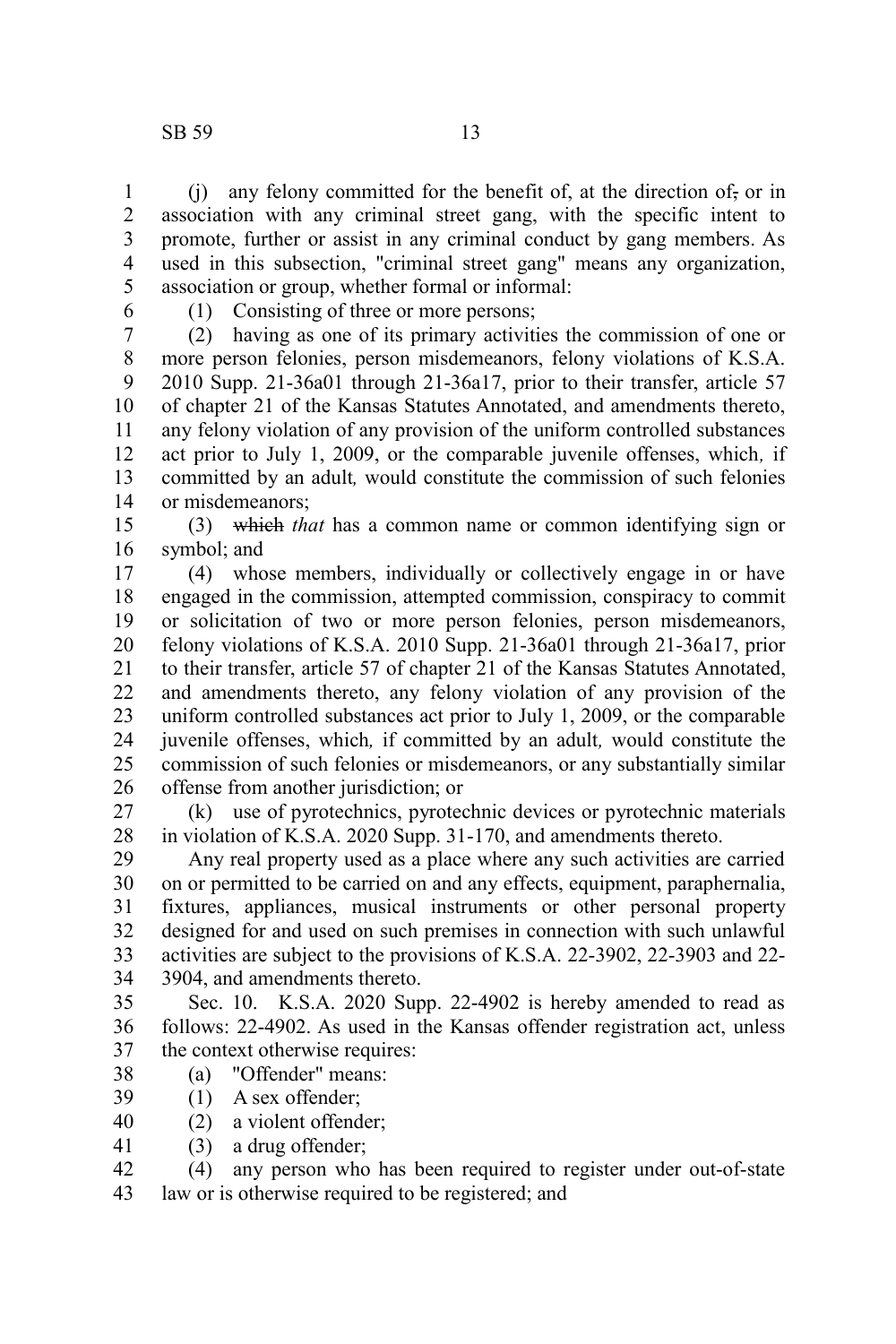otherwise required as provided in the Kansas offender registration act.

(b) "Sex offender" includes any person who:

(5) any person required by court order to register for an offense not

(1) On or after April 14, 1994, is convicted of any sexually violent

crime; (2) on or after July 1, 2002, is adjudicated as a juvenile offender for an act which if committed by an adult would constitute the commission of a sexually violent crime, unless the court, on the record, finds that the act involved non-forcible sexual conduct, the victim was at least 14 years of age and the offender was not more than four years older than the victim; (3) has been determined to be a sexually violent predator; (4) on or after July 1, 1997, is convicted of any of the following crimes when one of the parties involved is less than 18 years of age: (A) Adultery, as defined in K.S.A. 21-3507, prior to its repeal, or K.S.A. 2020 Supp. 21-5511, and amendments thereto; (B) criminal sodomy, as defined in K.S.A. 21-3505(a)(1), prior to its repeal, or K.S.A. 2020 Supp. 21-5504(a)(1) or (a)(2), and amendments thereto; (C) promoting prostitution, as defined in K.S.A. 21-3513, prior to its repeal, or K.S.A. 2020*2012* Supp. 21-6420, prior to its amendment by section 17 of chapter 120 of the 2013 Session Laws of Kansas on July 1, 2013; (D) patronizing a prostitute, as defined in K.S.A. 21-3515, prior to its repeal, or K.S.A. 2020*2012* Supp. 21-6421, prior to its amendment by section 18 of chapter 120 of the 2013 Session Laws of Kansas on July 1, 2013; or (E) lewd and lascivious behavior, as defined in K.S.A. 21-3508, prior to its repeal, or K.S.A. 2020 Supp. 21-5513, and amendments thereto; (5) is convicted of sexual battery, as defined in K.S.A. 21-3517, prior to its repeal, or K.S.A. 2020 Supp. 21-5505(a), and amendments thereto; (6) is convicted of an attempt, conspiracy or criminal solicitation, as 5 6 7 8 9 10 11 12 13 14 15 16 17 18 19 20 21 22 23 24 25 26 27 28 29 30 31

defined in K.S.A. 21-3301, 21-3302 or 21-3303, prior to their repeal, or K.S.A. 2020 Supp. 21-5301, 21-5302, 21-5303, and amendments thereto, of an offense defined in this subsection; or 32 33 34

(7) has been convicted of an offense that is comparable to any crime defined in this subsection, or any out-of-state conviction for an offense that under the laws of this state would be an offense defined in this subsection. 35 36 37

- 38
- (c) "Sexually violent crime" means:

(1) Rape, as defined in K.S.A. 21-3502, prior to its repeal, or K.S.A. 2020 Supp. 21-5503, and amendments thereto; 39 40

(2) indecent liberties with a child, as defined in K.S.A. 21-3503, prior to its repeal, or K.S.A. 2020 Supp. 21-5506(a), and amendments thereto; 41 42

(3) aggravated indecent liberties with a child, as defined in K.S.A. 43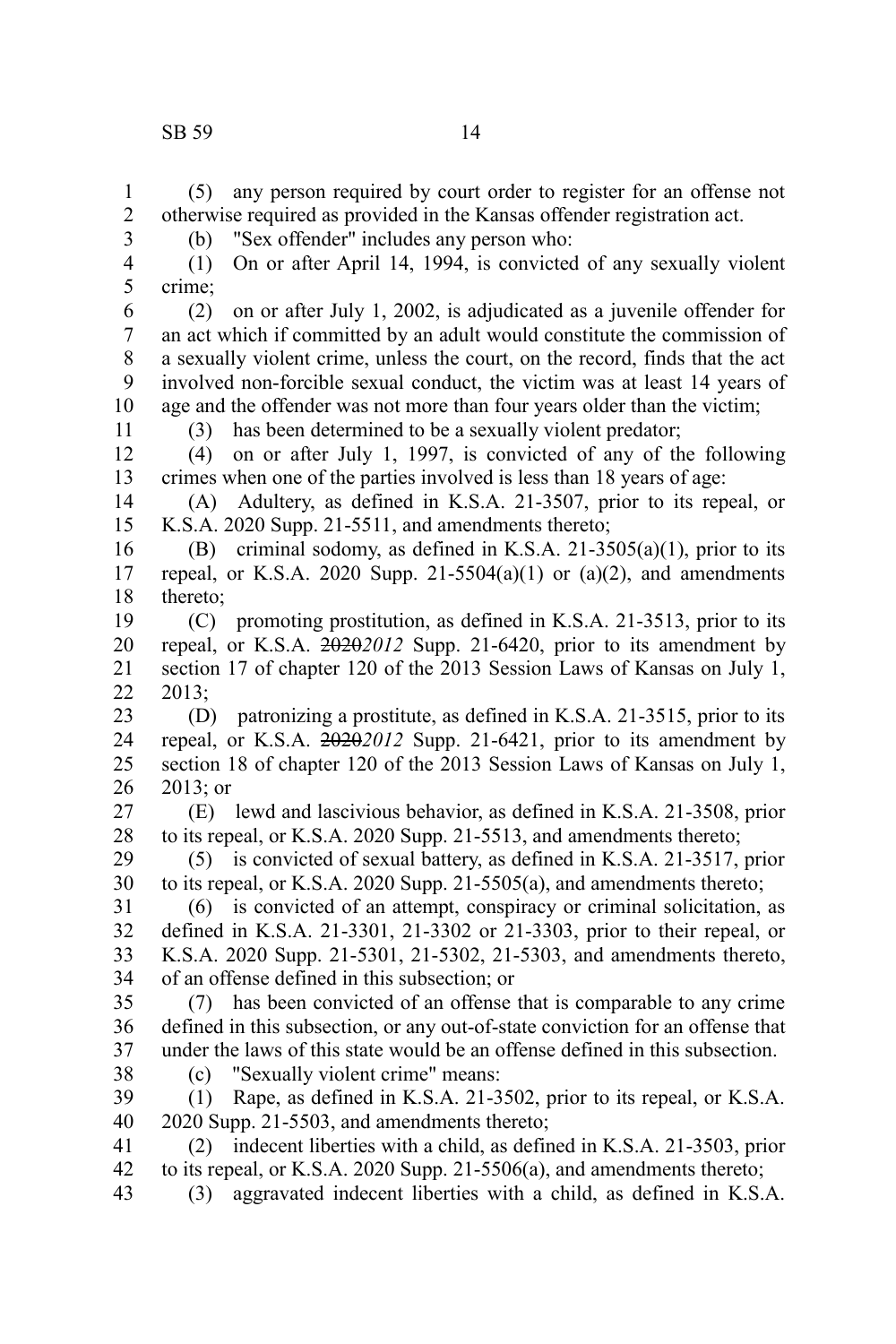21-3504, prior to its repeal, or K.S.A. 2020 Supp. 21-5506(b), and amendments thereto; (4) criminal sodomy, as defined in K.S.A. 21-3505(a)(2) or (a)(3), prior to its repeal, or K.S.A. 2020 Supp.  $21-5504(a)(3)$  or  $(a)(4)$ , and amendments thereto; (5) aggravated criminal sodomy, as defined in K.S.A. 21-3506, prior to its repeal, or K.S.A. 2020 Supp. 21-5504(b), and amendments thereto; (6) indecent solicitation of a child, as defined in K.S.A. 21-3510, prior to its repeal, or K.S.A. 2020 Supp. 21-5508(a), and amendments thereto; (7) aggravated indecent solicitation of a child, as defined in K.S.A. 21-3511, prior to its repeal, or K.S.A. 2020 Supp. 21-5508(b), and amendments thereto; (8) sexual exploitation of a child, as defined in K.S.A. 21-3516, prior to its repeal, or K.S.A. 2020 Supp. 21-5510, and amendments thereto; (9) aggravated sexual battery, as defined in K.S.A. 21-3518, prior to its repeal, or K.S.A. 2020 Supp. 21-5505(b), and amendments thereto; (10) aggravated incest, as defined in K.S.A. 21-3603, prior to its repeal, or K.S.A. 2020 Supp. 21-5604(b), and amendments thereto; (11) electronic solicitation, as defined in K.S.A. 21-3523, prior to its repeal, and K.S.A. 2020 Supp. 21-5509, and amendments thereto; (12) unlawful sexual relations, as defined in K.S.A. 21-3520, prior to its repeal, or K.S.A. 2020 Supp. 21-5512, and amendments thereto; (13) aggravated human trafficking, as defined in K.S.A. 21-3447, prior to its repeal, or K.S.A. 2020 Supp. 21-5426(b), and amendments thereto, if committed in whole or in part for the purpose of the sexual gratification of the defendant or another; (14) commercial sexual exploitation of a child, as defined in K.S.A. 2020 Supp. 21-6422, and amendments thereto; (15) promoting the sale of sexual relations *a sex act*, as defined in K.S.A. 2020 Supp. 21-6420, and amendments thereto; (16) any conviction or adjudication for an offense that is comparable to a sexually violent crime as defined in this subsection, or any out-of-state conviction or adjudication for an offense that under the laws of this state would be a sexually violent crime as defined in this subsection; (17) an attempt, conspiracy or criminal solicitation, as defined in K.S.A. 21-3301, 21-3302 or 21-3303, prior to their repeal, or K.S.A. 2020 Supp. 21-5301, 21-5302, 21-5303, and amendments thereto, of a sexually violent crime, as defined in this subsection; or (18) any act which *that* has been determined beyond a reasonable doubt to have been sexually motivated, unless the court, on the record, finds that the act involved non-forcible sexual conduct, the victim was at least 14 years of age and the offender was not more than four years older 1 2 3 4 5 6 7 8 9 10 11 12 13 14 15 16 17 18 19 20 21 22 23 24 25 26 27 28 29 30 31 32 33 34 35 36 37 38 39 40 41 42 43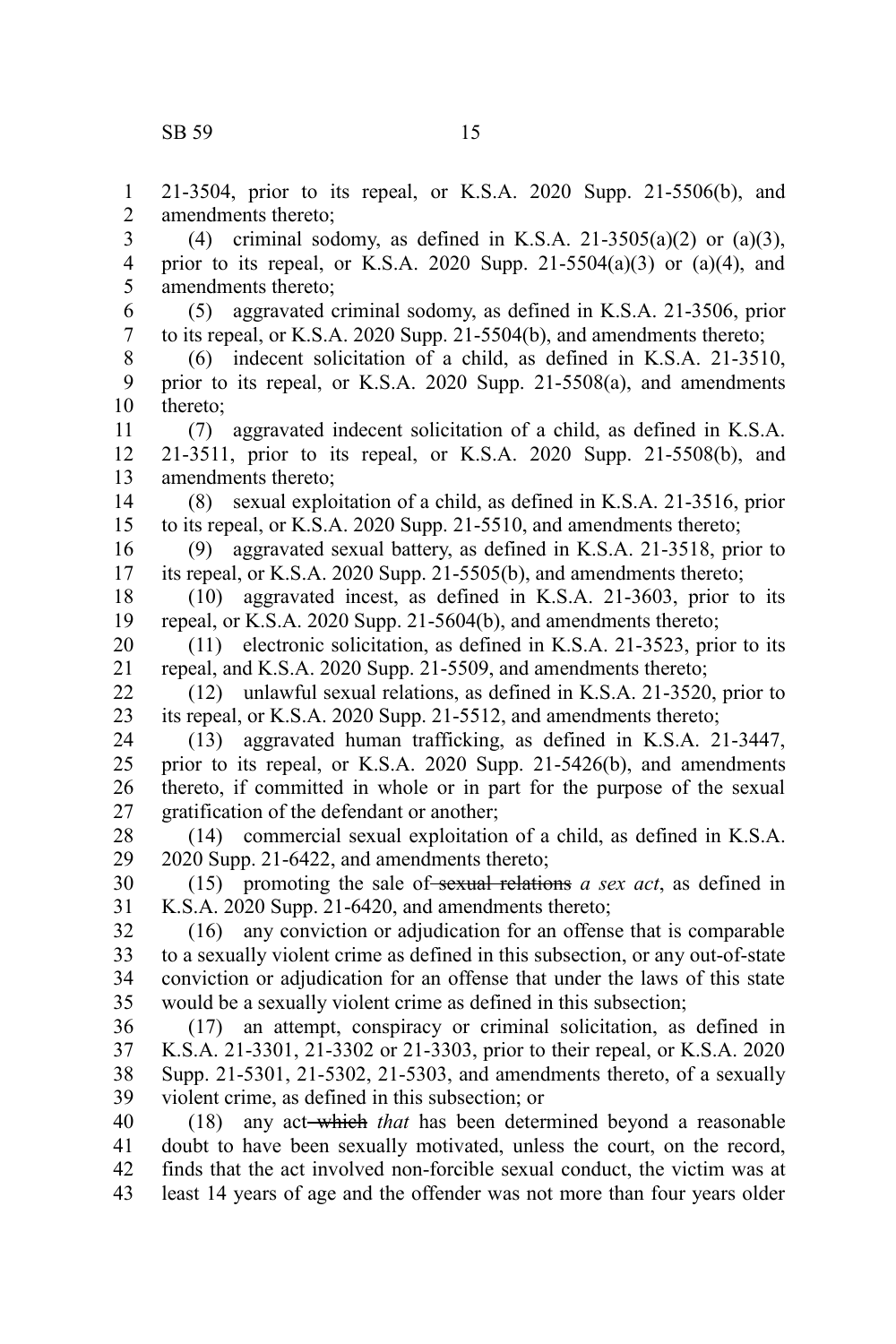than the victim. As used in this paragraph, "sexually motivated" means that one of the purposes for which the defendant committed the crime was for the purpose of the defendant's sexual gratification. (d) "Sexually violent predator" means any person who, on or after July 1, 2001, is found to be a sexually violent predator pursuant to K.S.A. 59-29a01 et seq., and amendments thereto. (e) "Violent offender" includes any person who: 1 2 3 4 5 6 7

(1) On or after July 1, 1997, is convicted of any of the following crimes: 8 9

(A) Capital murder, as defined in K.S.A. 21-3439, prior to its repeal, or K.S.A. 2020 Supp. 21-5401, and amendments thereto; 10 11

(B) murder in the first degree, as defined in K.S.A. 21-3401, prior to its repeal, or K.S.A. 2020 Supp. 21-5402, and amendments thereto; 12 13

(C) murder in the second degree, as defined in K.S.A. 21-3402, prior to its repeal, or K.S.A. 2020 Supp. 21-5403, and amendments thereto; 14 15

(D) voluntary manslaughter, as defined in K.S.A. 21-3403, prior to its repeal, or K.S.A. 2020 Supp. 21-5404, and amendments thereto; 16 17

(E) involuntary manslaughter, as defined in K.S.A. 21-3404, prior to its repeal, or K.S.A. 2020 Supp. 21-5405(a)(1), (a)(2) or (a)(4), and amendments thereto. The provisions of this paragraph shall not apply to violations of K.S.A. 2020 Supp. 21-5405(a)(3), and amendments thereto, which *that* occurred on or after July 1, 2011, through July 1, 2013; 18 19 20 21 22

(F) kidnapping, as defined in K.S.A. 21-3420, prior to its repeal, or K.S.A. 2020 Supp. 21-5408(a), and amendments thereto; 23 24

(G) aggravated kidnapping, as defined in K.S.A. 21-3421, prior to its repeal, or K.S.A. 2020 Supp. 21-5408(b), and amendments thereto; 25 26

(H) criminal restraint, as defined in K.S.A. 21-3424, prior to its repeal, or K.S.A. 2020 Supp. 21-5411, and amendments thereto, except by a parent, and only when the victim is less than 18 years of age; or 27 28 29

(I) aggravated human trafficking, as defined in K.S.A. 21-3447, prior to its repeal, or K.S.A. 2020 Supp. 21-5426(b), and amendments thereto, if not committed in whole or in part for the purpose of the sexual gratification of the defendant or another; 30 31 32 33

(2) on or after July 1, 2006, is convicted of any person felony and the court makes a finding on the record that a deadly weapon was used in the commission of such person felony; 34 35 36

(3) has been convicted of an offense that is comparable to any crime defined in this subsection, any out-of-state conviction for an offense that under the laws of this state would be an offense defined in this subsection; or 37 38 39 40

(4) is convicted of an attempt, conspiracy or criminal solicitation, as defined in K.S.A. 21-3301, 21-3302 or 21-3303, prior to their repeal, or K.S.A. 2020 Supp. 21-5301, 21-5302 and 21-5303, and amendments 41 42 43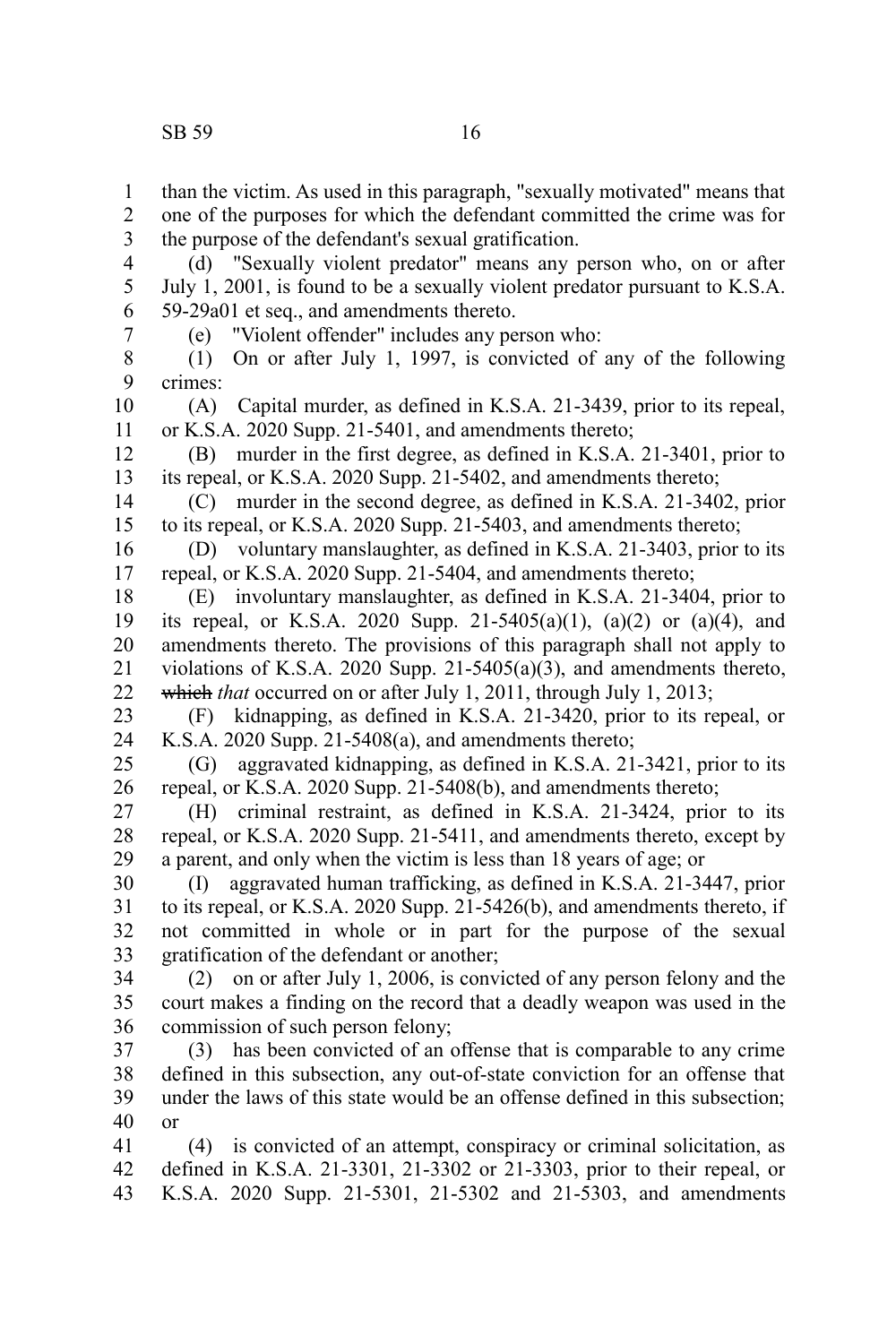(f) "Drug offender" includes any person who, on or after July 1, 2007:

thereto, of an offense defined in this subsection. 1

2 3

(1) Is convicted of any of the following crimes:

(A) Unlawful manufacture or attempting such of any controlled substance or controlled substance analog, as defined in K.S.A. 65-4159, prior to its repeal, K.S.A. 2010 Supp. 21-36a03, prior to its transfer, or K.S.A. 2020 Supp. 21-5703, and amendments thereto; 4 5 6 7

(B) possession of ephedrine, pseudoephedrine, red phosphorus, lithium metal, sodium metal, iodine, anhydrous ammonia, pressurized ammonia or phenylpropanolamine, or their salts, isomers or salts of isomers with intent to use the product to manufacture a controlled substance, as defined in K.S.A. 65-7006(a), prior to its repeal, K.S.A. 2010 Supp. 21-36a09(a), prior to its transfer, or K.S.A. 2020 Supp. 21-5709(a), and amendments thereto; 8 9 10 11 12 13 14

(C) K.S.A. 65-4161, prior to its repeal, K.S.A. 2010 Supp. 21- 36a05(a)(1), prior to its transfer, or K.S.A. 2020 Supp. 21-5705(a)(1), and amendments thereto. The provisions of this paragraph shall not apply to violations of K.S.A. 2010 Supp. 21-36a05(a)(2) through (a)(6) or (b) which *that* occurred on or after July 1, 2009, through April 15, 2010; 15 16 17 18 19

(2) has been convicted of an offense that is comparable to any crime defined in this subsection, any out-of-state conviction for an offense that under the laws of this state would be an offense defined in this subsection; or 20 21 22 23

(3) is or has been convicted of an attempt, conspiracy or criminal solicitation, as defined in K.S.A. 21-3301, 21-3302 or 21-3303, prior to their repeal, or K.S.A. 2020 Supp. 21-5301, 21-5302 and 21-5303, and amendments thereto, of an offense defined in this subsection. 24 25 26 27

(g) Convictions or adjudications which *that* result from or are connected with the same act, or result from crimes committed at the same time, shall be counted for the purpose of this section as one conviction or adjudication. Any conviction or adjudication set aside pursuant to law is not a conviction or adjudication for purposes of this section. A conviction or adjudication from any out-of-state court shall constitute a conviction or adjudication for purposes of this section. 28 29 30 31 32 33 34

(h) "School" means any public or private educational institution, including, but not limited to, postsecondary school, college, university, community college, secondary school, high school, junior high school, middle school, elementary school, trade school, vocational school or professional school providing training or education to an offender for three or more consecutive days or parts of days, or for 10 or more nonconsecutive days in a period of 30 consecutive days. 35 36 37 38 39 40 41

(i) "Employment" means any full-time, part-time, transient, day-labor employment or volunteer work, with or without compensation, for three or 42 43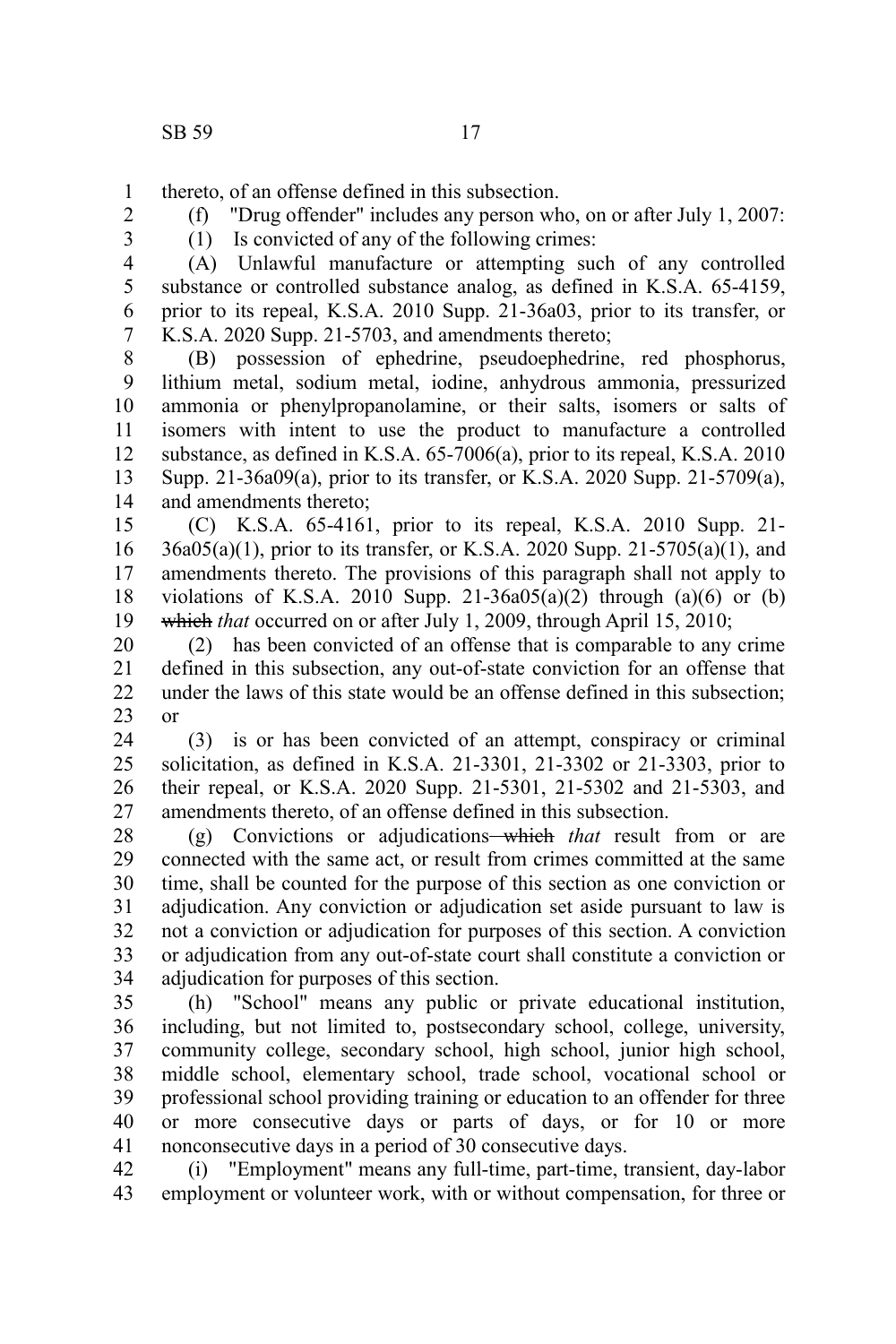more consecutive days or parts of days, or for 10 or more nonconsecutive days in a period of 30 consecutive days. 1 2

(j) "Reside" means to stay, sleep or maintain with regularity or temporarily one's person and property in a particular place other than a location where the offender is incarcerated. It shall be presumed that an offender resides at any and all locations where the offender stays, sleeps or maintains the offender's person for three or more consecutive days or parts of days, or for ten or more nonconsecutive days in a period of 30 consecutive days. 3 4 5 6 7 8 9

(k) "Residence" means a particular and definable place where an individual resides. Nothing in the Kansas offender registration act shall be construed to state that an offender may only have one residence for the purpose of such act. 10 11 12 13

14

(l) "Transient" means having no fixed or identifiable residence.

(m) "Law enforcement agency having initial jurisdiction" means the registering law enforcement agency of the county or location of jurisdiction where the offender expects to most often reside upon the offender's discharge, parole or release. 15 16 17 18

(n) "Registering law enforcement agency" means the sheriff's office or tribal police department responsible for registering an offender. 19 20

(o) "Registering entity" means any person, agency or other governmental unit, correctional facility or registering law enforcement agency responsible for obtaining the required information from, and explaining the required registration procedures to, any person required to register pursuant to the Kansas offender registration act. "Registering entity" shall include, but not be limited to, sheriff's offices, tribal police departments and correctional facilities. 21 22 23 24 25 26 27

(p) "Treatment facility" means any public or private facility or institution providing inpatient mental health, drug or alcohol treatment or counseling, but does not include a hospital, as defined in K.S.A. 65-425, and amendments thereto. 28 29 30 31

(q) "Correctional facility" means any public or private correctional facility, juvenile detention facility, prison or jail. 32 33

(r) "Out-of-state" means: the District of Columbia; any federal, military or tribal jurisdiction, including those within this state; any foreign jurisdiction; or any state or territory within the United States, other than this state. 34 35 36 37

(s) "Duration of registration" means the length of time during which an offender is required to register for a specified offense or violation. 38 39

(t) (1) Notwithstanding any other provision of this section, "offender" shall not include any person who is: 40 41

(A) Convicted of unlawful transmission of a visual depiction of a child, as defined in K.S.A. 2020 Supp. 21-5611(a), and amendments 42 43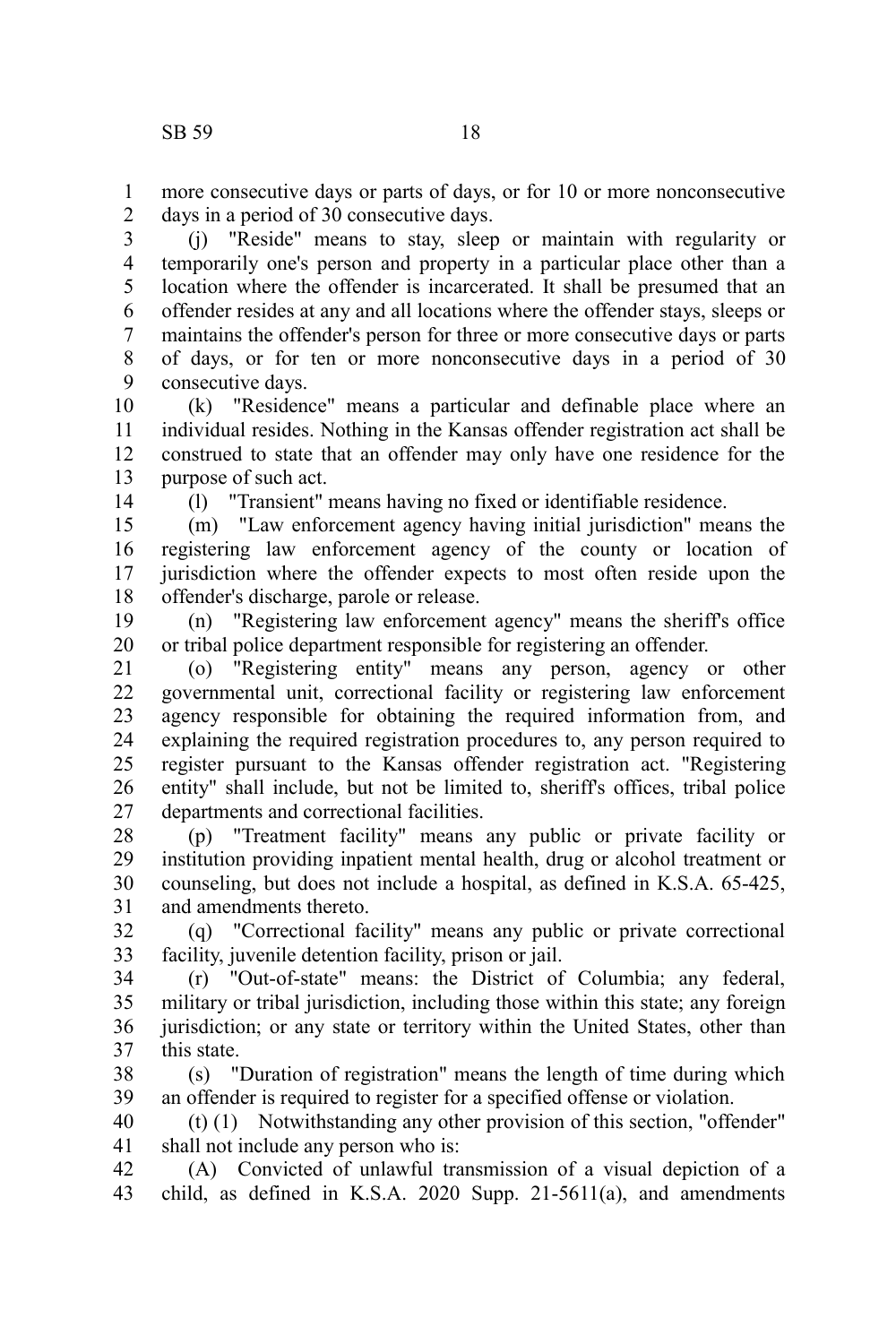thereto, aggravated unlawful transmission of a visual depiction of a child, as defined in K.S.A. 2020 Supp. 21-5611(b), and amendments thereto, or unlawful possession of a visual depiction of a child, as defined in K.S.A. 2020 Supp. 21-5610, and amendments thereto; or 1 2 3 4

(B) adjudicated as a juvenile offender for an act which*,* if committed by an adult*,* would constitute the commission of a crime defined in subsection  $(t)(1)(A)$ . 5 6 7

(2) Notwithstanding any other provision of law, a court shall not order any person to register under the Kansas offender registration act for the offenses described in subsection  $(t)(1)$ . 8 9 10

Sec. 11. K.S.A. 2020 Supp. 22-4906 is hereby amended to read as follows: 22-4906. (a) (1) Except as provided in subsection (c), if convicted of any of the following offenses, an offender's duration of registration shall be, if confined, 15 years after the date of parole, discharge or release, whichever date is most recent, or, if not confined, 15 years from the date of conviction: 11 12 13 14 15 16

(A) Sexual battery, as defined in K.S.A. 21-3517, prior to its repeal, or K.S.A. 2020 Supp. 21-5505(a), and amendments thereto; 17 18

(B) adultery, as defined in K.S.A. 21-3507, prior to its repeal, or K.S.A. 2020 Supp. 21-5511, and amendments thereto, when one of the parties involved is less than 18 years of age; 19 20 21

(C) promoting the sale of sexual relations *a sex act*, as defined in K.S.A. 2020 Supp. 21-6420, and amendments thereto; 22 23

(D) patronizing a prostitute, as defined in K.S.A. 21-3515, prior to its repeal, or K.S.A. 2020*2012* Supp. 21-6421, prior to its amendment by section 18 of chapter 120 of the 2013 Session Laws of Kansas on July 1, 2013, when one of the parties involved is less than 18 years of age; 24 25 26 27

(E) lewd and lascivious behavior, as defined in K.S.A. 21-3508, prior to its repeal, or K.S.A. 2020 Supp. 21-5513, and amendments thereto, when one of the parties involved is less than 18 years of age; 28 29 30

(F) capital murder, as defined in K.S.A. 21-3439, prior to its repeal, or K.S.A. 2020 Supp. 21-5401, and amendments thereto; 31 32

(G) murder in the first degree, as defined in K.S.A. 21-3401, prior to its repeal, or K.S.A. 2020 Supp. 21-5402, and amendments thereto; 33 34

(H) murder in the second degree, as defined in K.S.A. 21-3402, prior to its repeal, or K.S.A. 2020 Supp. 21-5403, and amendments thereto; 35 36

(I) voluntary manslaughter, as defined in K.S.A. 21-3403, prior to its repeal, or K.S.A. 2020 Supp. 21-5404, and amendments thereto; 37 38

(J) involuntary manslaughter, as defined in K.S.A. 21-3404, prior to its repeal, or K.S.A. 2020 Supp. 21-5405(a)(1), (a)(2) or (a)(4), and amendments thereto; 39 40 41

(K) criminal restraint, as defined in K.S.A. 21-3424, prior to its repeal, or K.S.A. 2020 Supp. 21-5411, and amendments thereto, except by 42 43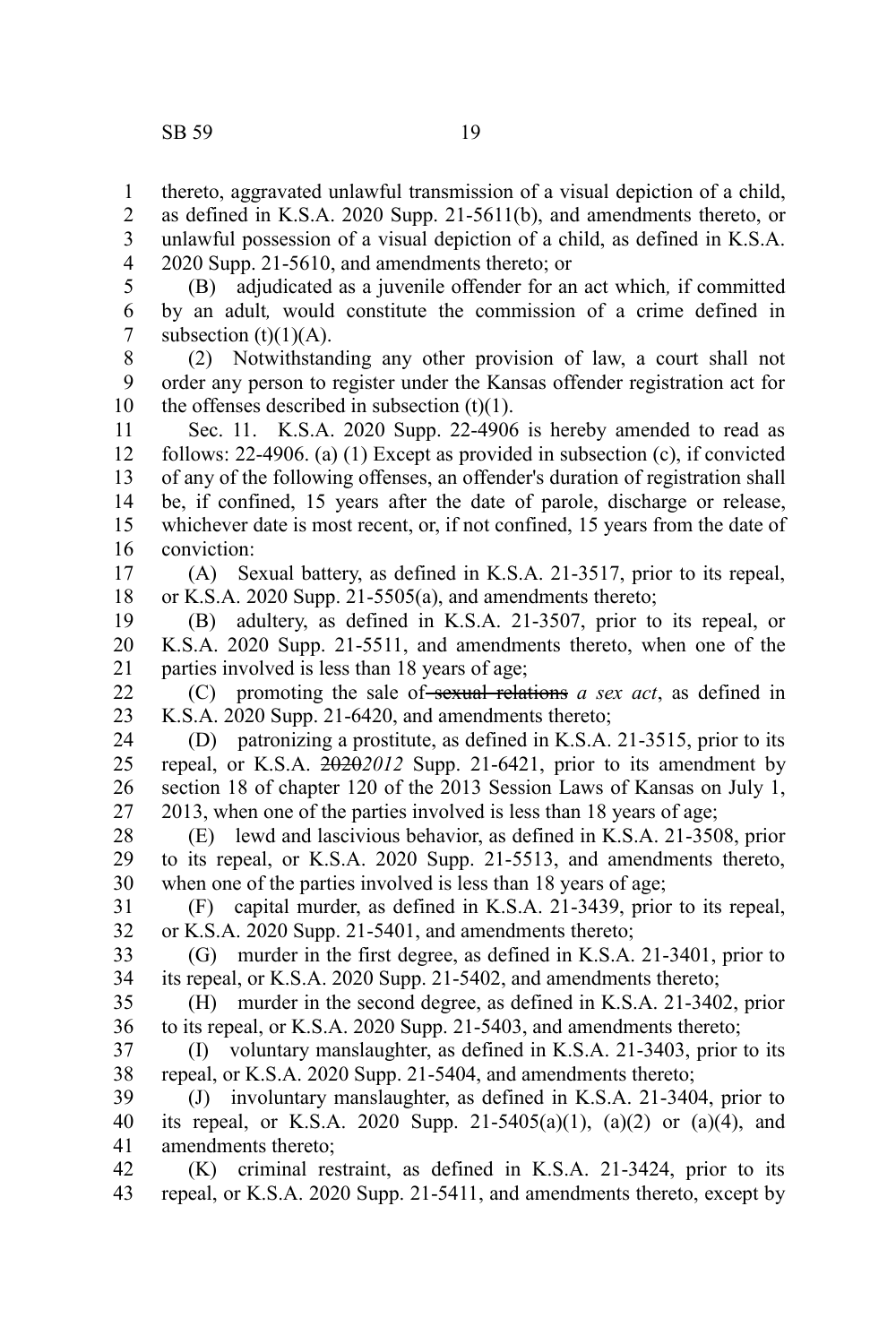a parent, and only when the victim is less than 18 years of age; 1

(L) any act which *that* has been determined beyond a reasonable doubt to have been sexually motivated, unless the court, on the record, finds that the act involved non-forcible sexual conduct, the victim was at least 14 years of age and the offender was not more than four years older than the victim; 2 3 4 5 6

(M) conviction of any person required by court order to register for an offense not otherwise required as provided in the Kansas offender registration act; 7 8 9

(N) conviction of any person felony and the court makes a finding on the record that a deadly weapon was used in the commission of such person felony; 10 11 12

(O) unlawful manufacture or attempting such of any controlled substance or controlled substance analog, as defined in K.S.A. 65-4159, prior to its repeal, K.S.A. 2010 Supp. 21-36a03, prior to its transfer, or K.S.A. 2020 Supp. 21-5703, and amendments thereto; 13 14 15 16

(P) possession of ephedrine, pseudoephedrine, red phosphorus, lithium metal, sodium metal, iodine, anhydrous ammonia, pressurized ammonia or phenylpropanolamine, or their salts, isomers or salts of isomers with intent to use the product to manufacture a controlled substance, as defined by K.S.A. 65-7006(a), prior to its repeal, K.S.A. 2010 Supp. 21-36a09(a), prior to its transfer, or K.S.A. 2020 Supp. 21- 5709(a), and amendments thereto; 17 18 19 20 21 22 23

(Q) K.S.A. 65-4161, prior to its repeal, K.S.A. 2010 Supp. 21- 36a05(a)(1), prior to its transfer, or K.S.A. 2020 Supp. 21-5705(a)(1), and amendments thereto; or 24 25 26

(R) any attempt, conspiracy or criminal solicitation, as defined in K.S.A. 21-3301, 21-3302 or 21-3303, prior to their repeal, or K.S.A. 2020 Supp. 21-5301, 21-5302 and 21-5303, and amendments thereto, of an offense defined in this subsection. 27 28 29 30

(2) Except as otherwise provided by the Kansas offender registration act, the duration of registration terminates, if not confined, at the expiration of 15 years from the date of conviction. Any period of time during which any offender is incarcerated in any jail or correctional facility or during which the offender does not comply with any and all requirements of the Kansas offender registration act shall not count toward the duration of registration. 31 32 33 34 35 36 37

(b) (1) Except as provided in subsection (c), if convicted of any of the following offenses, an offender's duration of registration shall be, if confined, 25 years after the date of parole, discharge or release, whichever date is most recent, or, if not confined, 25 years from the date of conviction: 38 39 40 41 42 43

(A) Criminal sodomy, as defined in K.S.A. 21-3505(a)(1), prior to its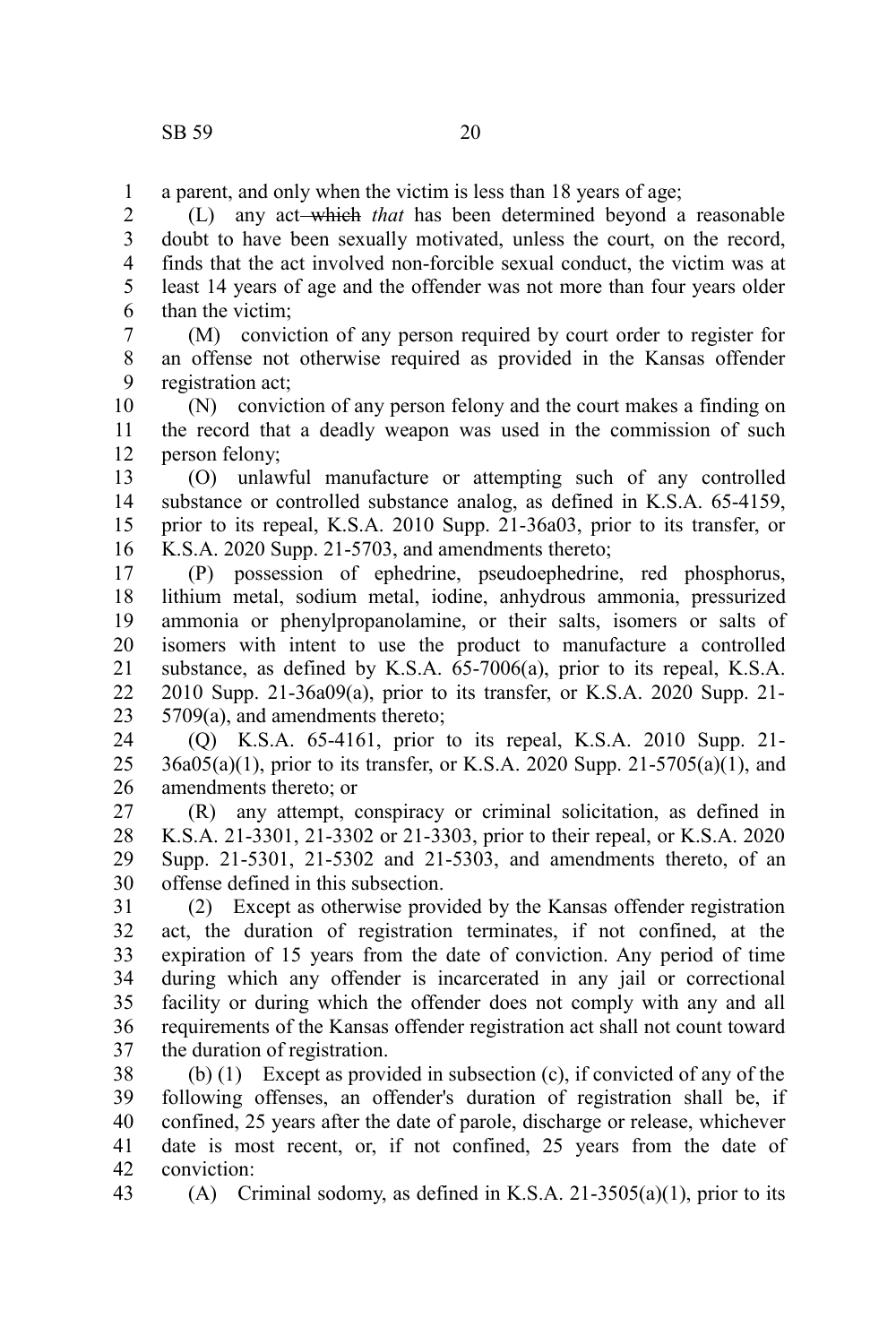repeal, or K.S.A. 2020 Supp. 21-5504(a)(1) or (a)(2), and amendments thereto, when one of the parties involved is less than 18 years of age; (B) indecent solicitation of a child, as defined in K.S.A. 21-3510, prior to its repeal, or K.S.A. 2020 Supp. 21-5508(a), and amendments thereto; (C) electronic solicitation, as defined in K.S.A. 21-3523, prior to its repeal, or K.S.A. 2020 Supp. 21-5509, and amendments thereto; (D) aggravated incest, as defined in K.S.A. 21-3603, prior to its repeal, or K.S.A. 2020 Supp. 21-5604(b), and amendments thereto; (E) indecent liberties with a child, as defined in K.S.A. 21-3503, prior to its repeal, or K.S.A. 2020 Supp. 21-5506(a), and amendments thereto; (F) unlawful sexual relations, as defined in K.S.A. 21-3520, prior to its repeal, or K.S.A. 2020 Supp. 21-5512, and amendments thereto; (G) sexual exploitation of a child, as defined in K.S.A. 21-3516, prior to its repeal, or K.S.A. 2020 Supp. 21-5510, and amendments thereto, if the victim is 14 or more years of age but less than 18 years of age; (H) aggravated sexual battery, as defined in K.S.A. 21-3518, prior to its repeal, or K.S.A. 2020 Supp. 21-5505(b), and amendments thereto; (I) promoting prostitution, as defined in K.S.A. 21-3513, prior to its repeal, or K.S.A. 2020*2012* Supp. 21-6420, prior to its amendment by section 17 of chapter 120 of the 2013 Session Laws of Kansas on July 1, 2013, if the person selling-sexual relations *a sex act* is 14 or more years of age but less than 18 years of age; or (J) any attempt, conspiracy or criminal solicitation, as defined in K.S.A. 21-3301, 21-3302 or 21-3303, prior to their repeal, or K.S.A. 2020 Supp. 21-5301, 21-5302 and 21-5303, and amendments thereto, of an offense defined in this subsection. (2) Except as otherwise provided by the Kansas offender registration act, the duration of registration terminates, if not confined, at the expiration of 25 years from the date of conviction. Any period of time during which any offender is incarcerated in any jail or correctional facility or during which the offender does not comply with any and all requirements of the Kansas offender registration act shall not count toward the duration of registration. (c) Upon a second or subsequent conviction of an offense requiring registration, an offender's duration of registration shall be for such offender's lifetime. (d) The duration of registration for any offender who has been convicted of any of the following offenses shall be for such offender's lifetime: (1) Rape, as defined in K.S.A. 21-3502, prior to its repeal, or K.S.A. 1 2 3 4 5 6 7 8 9 10 11 12 13 14 15 16 17 18 19 20 21 22 23 24 25 26 27 28 29 30 31 32 33 34 35 36 37 38 39 40 41

2020 Supp. 21-5503, and amendments thereto; 42

(2) aggravated indecent solicitation of a child, as defined in K.S.A. 43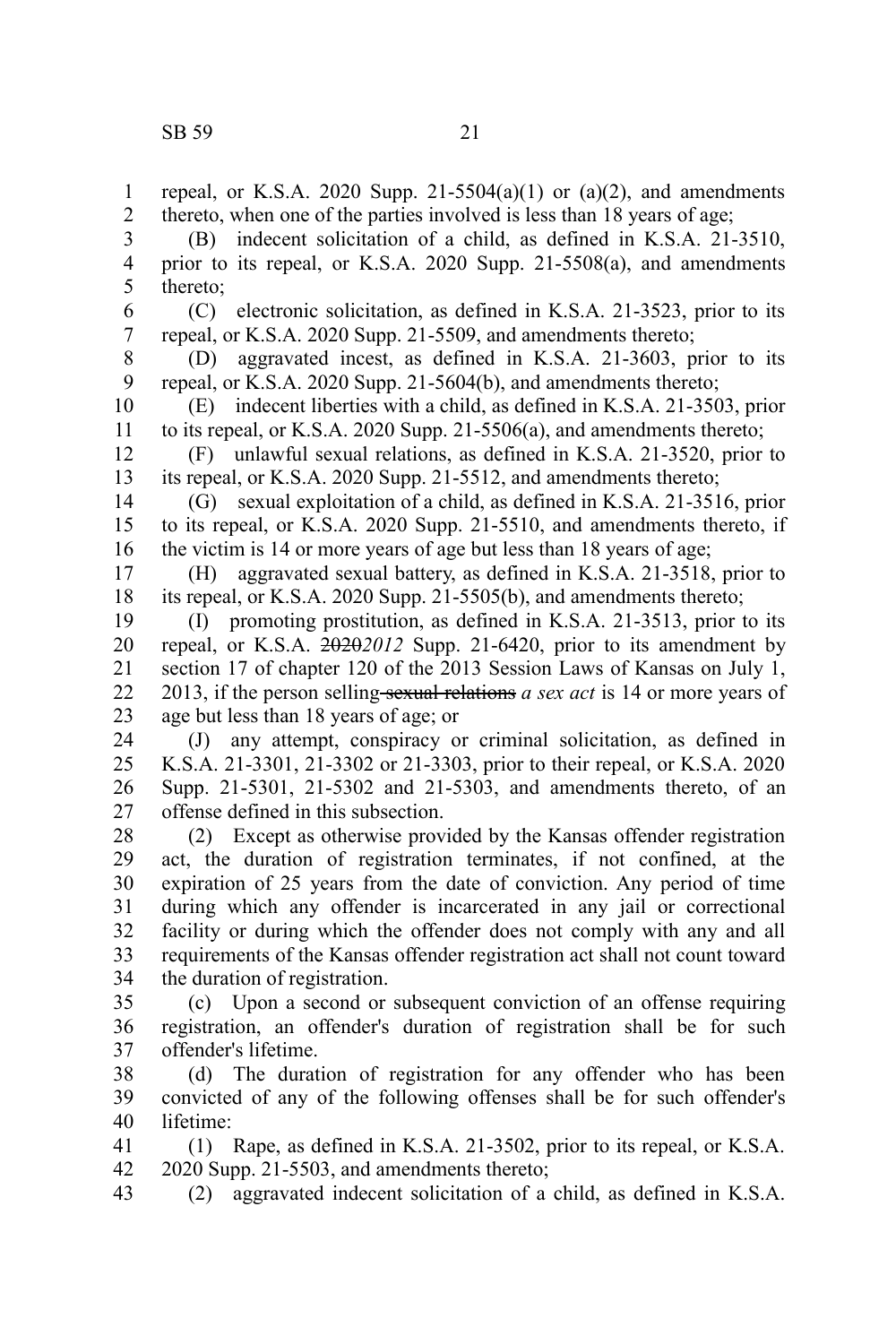age;

21-3511, prior to its repeal, or K.S.A. 2020 Supp. 21-5508(b), and amendments thereto; (3) aggravated indecent liberties with a child, as defined in K.S.A. 21-3504, prior to its repeal, or K.S.A. 2020 Supp. 21-5506(b), and amendments thereto; (4) criminal sodomy, as defined in K.S.A. 21-3505(a)(2) or (a)(3), prior to its repeal, or K.S.A. 2020 Supp. 21-5504(a)(3) or (a)(4), and amendments thereto; (5) aggravated criminal sodomy, as defined in K.S.A. 21-3506, prior to its repeal, or K.S.A. 2020 Supp. 21-5504(b), and amendments thereto; (6) aggravated human trafficking, as defined in K.S.A. 21-3447, prior to its repeal, or K.S.A. 2020 Supp. 21-5426(b), and amendments thereto; (7) sexual exploitation of a child, as defined in K.S.A. 21-3516, prior to its repeal, or K.S.A. 2020 Supp. 21-5510, and amendments thereto, if the victim is less than 14 years of age; (8) promoting prostitution, as defined in K.S.A. 21-3513, prior to its repeal, or K.S.A. 2020*2012* Supp. 21-6420, prior to its amendment by section 17 of chapter 120 of the 2013 Session Laws of Kansas on July 1, 2013, if the person selling sexual relations *a sex act* is less than 14 years of (9) kidnapping, as defined in K.S.A. 21-3420, prior to its repeal, or K.S.A. 2020 Supp. 21-5408(a), and amendments thereto; (10) aggravated kidnapping, as defined in K.S.A. 21-3421, prior to its repeal, or K.S.A. 2020 Supp. 21-5408(b), and amendments thereto; (11) commercial sexual exploitation of a child, as defined in K.S.A. 2020 Supp. 21-6422, and amendments thereto; or (12) any attempt, conspiracy or criminal solicitation, as defined in

K.S.A. 21-3301, 21-3302 or 21-3303, prior to their repeal, or K.S.A. 2020 Supp. 21-5301, 21-5302 and 21-5303, and amendments thereto, of an offense defined in this subsection. 27 28 29 30

(e) Any person who has been declared a sexually violent predator pursuant to K.S.A. 59-29a01 et seq., and amendments thereto, shall register for such person's lifetime. 31 32 33

(f) Notwithstanding any other provisions of this section, for an offender less than 14 years of age who is adjudicated as a juvenile offender for an act which*,* if committed by an adult*,* would constitute a sexually violent crime set forth in K.S.A. 22-4902(c), and amendments thereto, the court shall: 34 35 36 37 38

(1) Require registration until such offender reaches 18 years of age, at the expiration of five years from the date of adjudication or, if confined, from release from confinement, whichever date occurs later. Any period of time during which the offender is incarcerated in any jail, juvenile facility or correctional facility or during which the offender does not comply with 39 40 41 42 43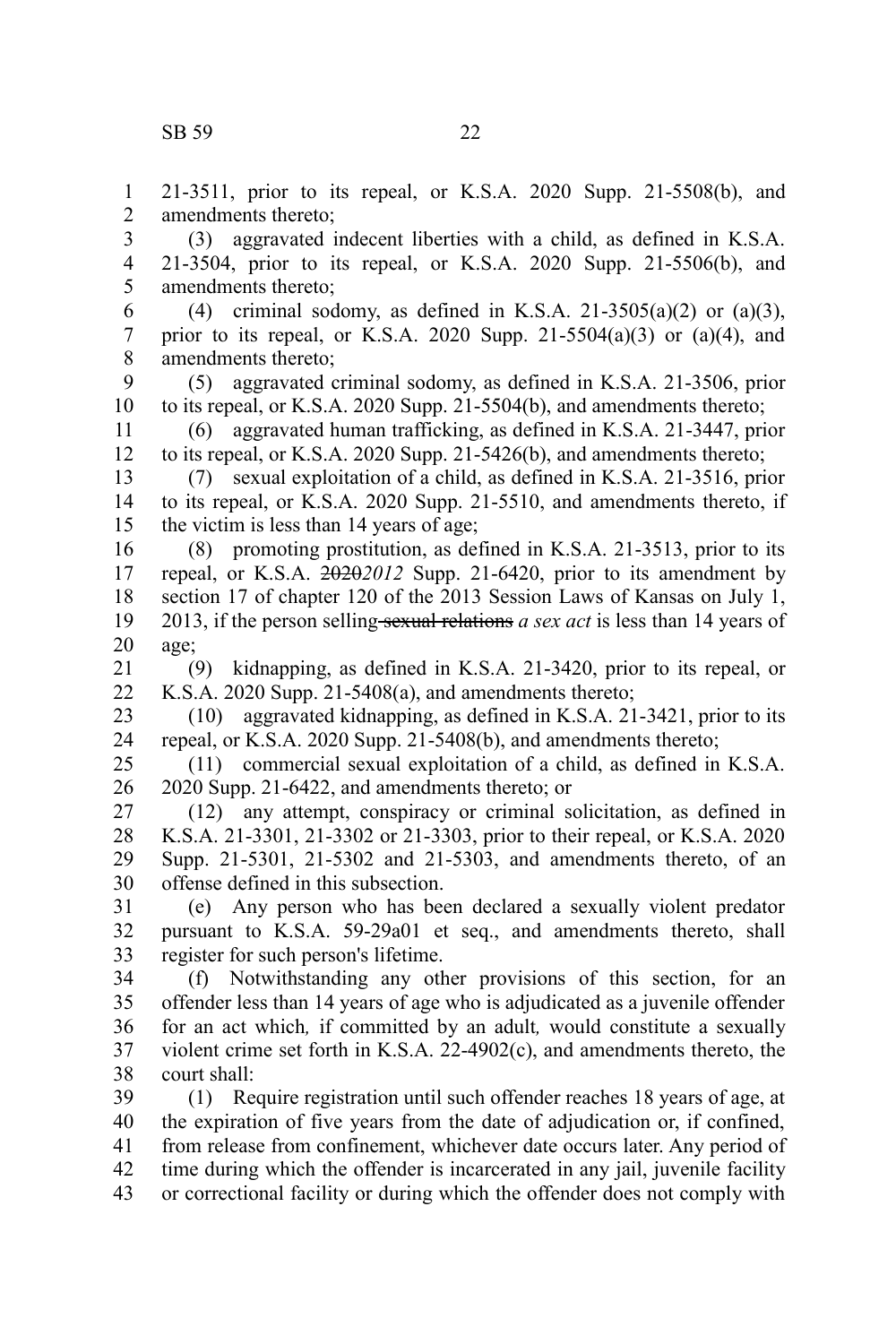any and all requirements of the Kansas offender registration act shall not count toward the duration of registration; 1 2

(2) not require registration if the court, on the record, finds substantial and compelling reasons therefor; or 3 4

(3) require registration, but such registration information shall not be open to inspection by the public or posted on any internet website, as provided in K.S.A. 22-4909, and amendments thereto. If the court requires registration but such registration is not open to the public, such offender shall provide a copy of such court order to the registering law enforcement agency at the time of registration. The registering law enforcement agency shall forward a copy of such court order to the Kansas bureau of investigation. 5 6 7 8 9 10 11 12

If such offender violates a condition of release during the term of the conditional release, the court may require such offender to register pursuant to paragraph (1). 13 14 15

(g) Notwithstanding any other provisions of this section, for an offender 14 years of age or more who is adjudicated as a juvenile offender for an act which*,* if committed by an adult*,* would constitute a sexually violent crime set forth in K.S.A. 22-4902(c), and amendments thereto, and such crime is not an off-grid felony or a felony ranked in severity level 1 of the nondrug grid as provided in K.S.A. 21-4704, prior to its repeal, or K.S.A. 2020 Supp. 21-6804, and amendments thereto, the court shall: 16 17 18 19 20 21 22

(1) Require registration until such offender reaches 18 years of age, at the expiration of five years from the date of adjudication or, if confined, from release from confinement, whichever date occurs later. Any period of time during which the offender is incarcerated in any jail, juvenile facility or correctional facility or during which the offender does not comply with any and all requirements of the Kansas offender registration act shall not count toward the duration of registration; 23 24 25 26 27 28 29

(2) not require registration if the court, on the record, finds substantial and compelling reasons therefor; or 30 31

(3) require registration, but such registration information shall not be open to inspection by the public or posted on any internet website, as provided in K.S.A. 22-4909, and amendments thereto. If the court requires registration but such registration is not open to the public, such offender shall provide a copy of such court order to the registering law enforcement agency at the time of registration. The registering law enforcement agency shall forward a copy of such court order to the Kansas bureau of investigation. 32 33 34 35 36 37 38 39

If such offender violates a condition of release during the term of the conditional release, the court may require such offender to register pursuant to paragraph (1). 40 41 42

(h) Notwithstanding any other provisions of this section, an offender 43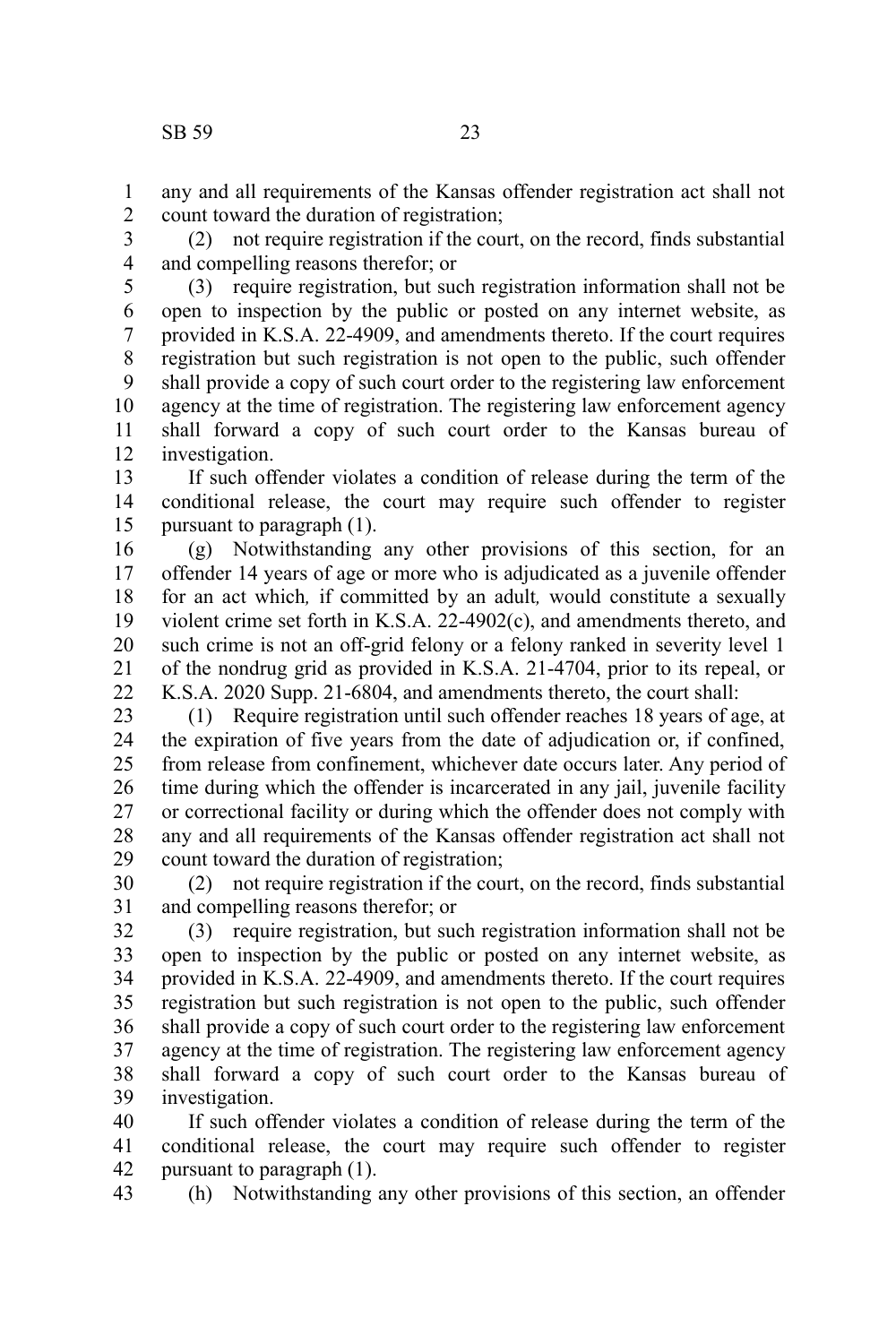14 years of age or more who is adjudicated as a juvenile offender for an act which*,* if committed by an adult*,* would constitute a sexually violent crime set forth in K.S.A. 22-4902(c), and amendments thereto, and such crime is an off-grid felony or a felony ranked in severity level 1 of the nondrug grid as provided in K.S.A. 21-4704, prior to its repeal, or K.S.A. 2020 Supp. 21-6804, and amendments thereto, shall be required to register for such offender's lifetime. 1 2 3 4 5 6 7

(i) Notwithstanding any other provision of law, if a diversionary agreement or probation order, either adult or juvenile, or a juvenile offender sentencing order, requires registration under the Kansas offender registration act for an offense that would not otherwise require registration as provided in K.S.A. 22-4902(a)(5), and amendments thereto, then all provisions of the Kansas offender registration act shall apply, except that the duration of registration shall be controlled by such diversionary agreement, probation order or juvenile offender sentencing order. 8 9 10 11 12 13 14 15

(j) The duration of registration does not terminate if the convicted or adjudicated offender again becomes liable to register as provided by the Kansas offender registration act during the required period of registration. 16 17 18

(k) For any person moving to Kansas who has been convicted or adjudicated in an out-of-state court, or who was required to register under an out-of-state law, the duration of registration shall be the length of time required by the out-of-state jurisdiction or by the Kansas offender registration act, whichever length of time is longer. The provisions of this subsection shall apply to convictions or adjudications prior to June 1, 2006, and to persons who moved to Kansas prior to June l, 2006, and to convictions or adjudications on or after June 1, 2006, and to persons who moved to Kansas on or after June l, 2006. 19 20 21 22 23 24 25 26 27

(l) For any person residing, maintaining employment or attending school in this state who has been convicted or adjudicated by an out-ofstate court of an offense that is comparable to any crime requiring registration pursuant to the Kansas offender registration act, but who was not required to register in the jurisdiction of conviction or adjudication, the duration of registration shall be the duration required for the comparable offense pursuant to the Kansas offender registration act. 28 29 30 31 32 33 34

Sec. 12. K.S.A. 2020 Supp. 38-2202 is hereby amended to read as follows: 38-2202. As used in the revised Kansas code for care of children, unless the context otherwise indicates: 35 36 37

(a) "Abandon" or "abandonment" means to forsake, desert or, without making appropriate provision for substitute care, cease providing care for the child. 38 39 40

(b) "Adult correction facility" means any public or private facility, secure or nonsecure, that is used for the lawful custody of accused or convicted adult criminal offenders. 41 42 43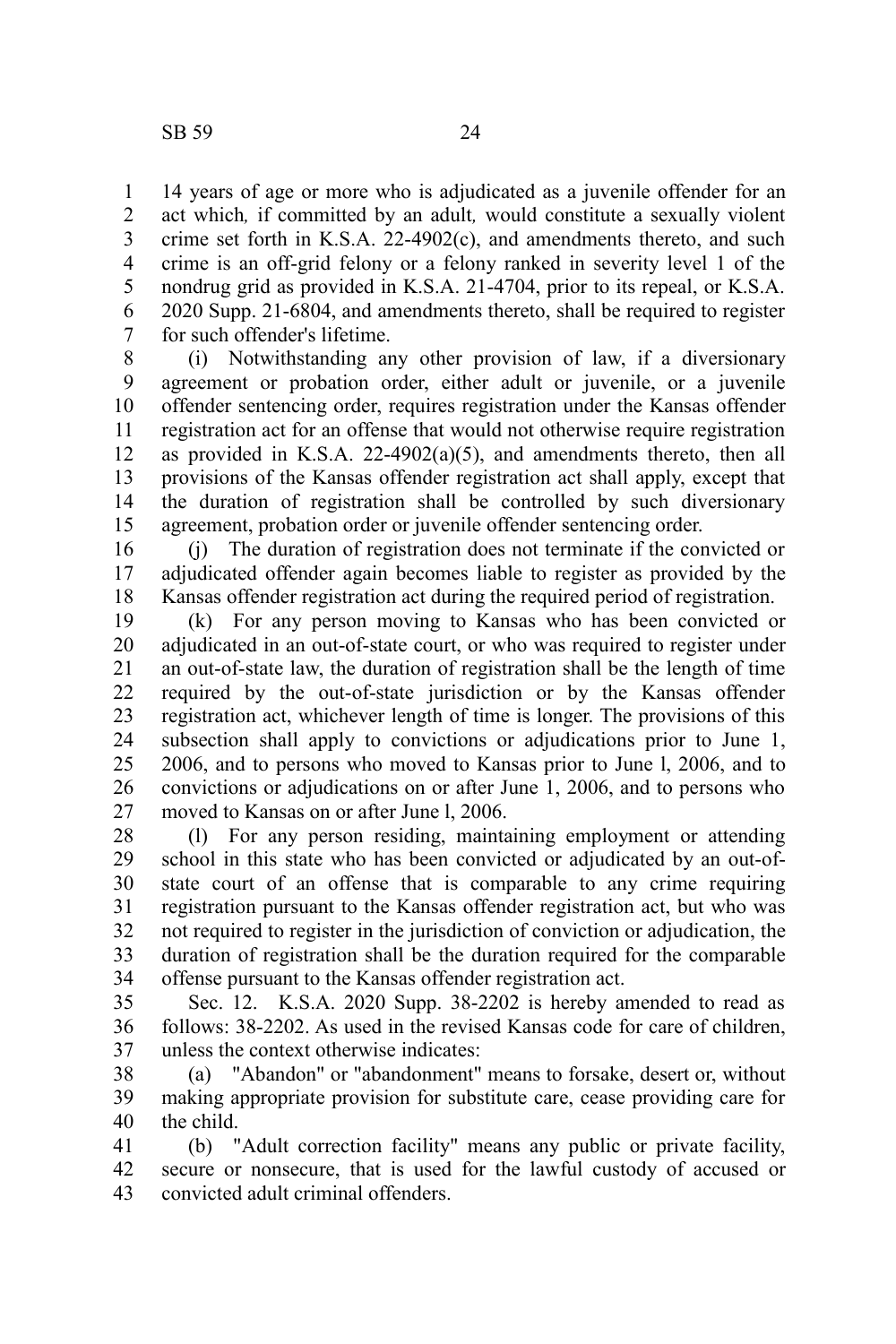(c) "Aggravated circumstances" means the abandonment, torture, chronic abuse, sexual abuse or chronic, life threatening neglect of a child. 1 2

(d) "Child in need of care" means a person less than 18 years of age at the time of filing of the petition or issuance of an ex parte protective custody order pursuant to K.S.A. 2020 Supp. 38-2242, and amendments thereto, who: 3 4 5 6

(1) Is without adequate parental care, control or subsistence and the condition is not due solely to the lack of financial means of the child's parents or other custodian; 7 8 9

(2) is without the care or control necessary for the child's physical, mental or emotional health; 10 11

(3) has been physically, mentally or emotionally abused or neglected or sexually abused; 12 13

14 15 (4) has been placed for care or adoption in violation of law;

(5) has been abandoned or does not have a known living parent;

(6) is not attending school as required by K.S.A. 72-977 or 72-1111, and amendments thereto; 16 17

(7) except in the case of a violation of K.S.A. 41-727, K.S.A. 74- 8810(j), K.S.A. 79-3321(m) or (n), or K.S.A. 2020 Supp. 21-6301(a)(14), and amendments thereto, or, except as provided in paragraph (12), does an act which, when committed by a person under 18 years of age, is prohibited by state law, city ordinance or county resolution, but which is not prohibited when done by an adult; 18 19 20 21 22 23

(8) while less than 10 years of age, commits any act that if done by an adult would constitute the commission of a felony or misdemeanor as defined by K.S.A. 2020 Supp. 21-5102, and amendments thereto; 24 25 26

(9) is willfully and voluntarily absent from the child's home without the consent of the child's parent or other custodian; 27 28

(10) is willfully and voluntarily absent at least a second time from a court ordered or designated placement, or a placement pursuant to court order, if the absence is without the consent of the person with whom the child is placed or, if the child is placed in a facility, without the consent of the person in charge of such facility or such person's designee; 29 30 31 32 33

(11) has been residing in the same residence with a sibling or another person under 18 years of age, who has been physically, mentally or emotionally abused or neglected, or sexually abused; 34 35 36

(12) while less than 10 years of age commits the offense defined in K.S.A. 2020 Supp. 21-6301(a)(14), and amendments thereto; 37 38

(13) has had a permanent custodian appointed and the permanent custodian is no longer able or willing to serve; or 39 40

(14) has been subjected to an act that would constitute human trafficking or aggravated human trafficking, as defined by K.S.A. 2020 Supp. 21-5426, and amendments thereto, or commercial sexual 41 42 43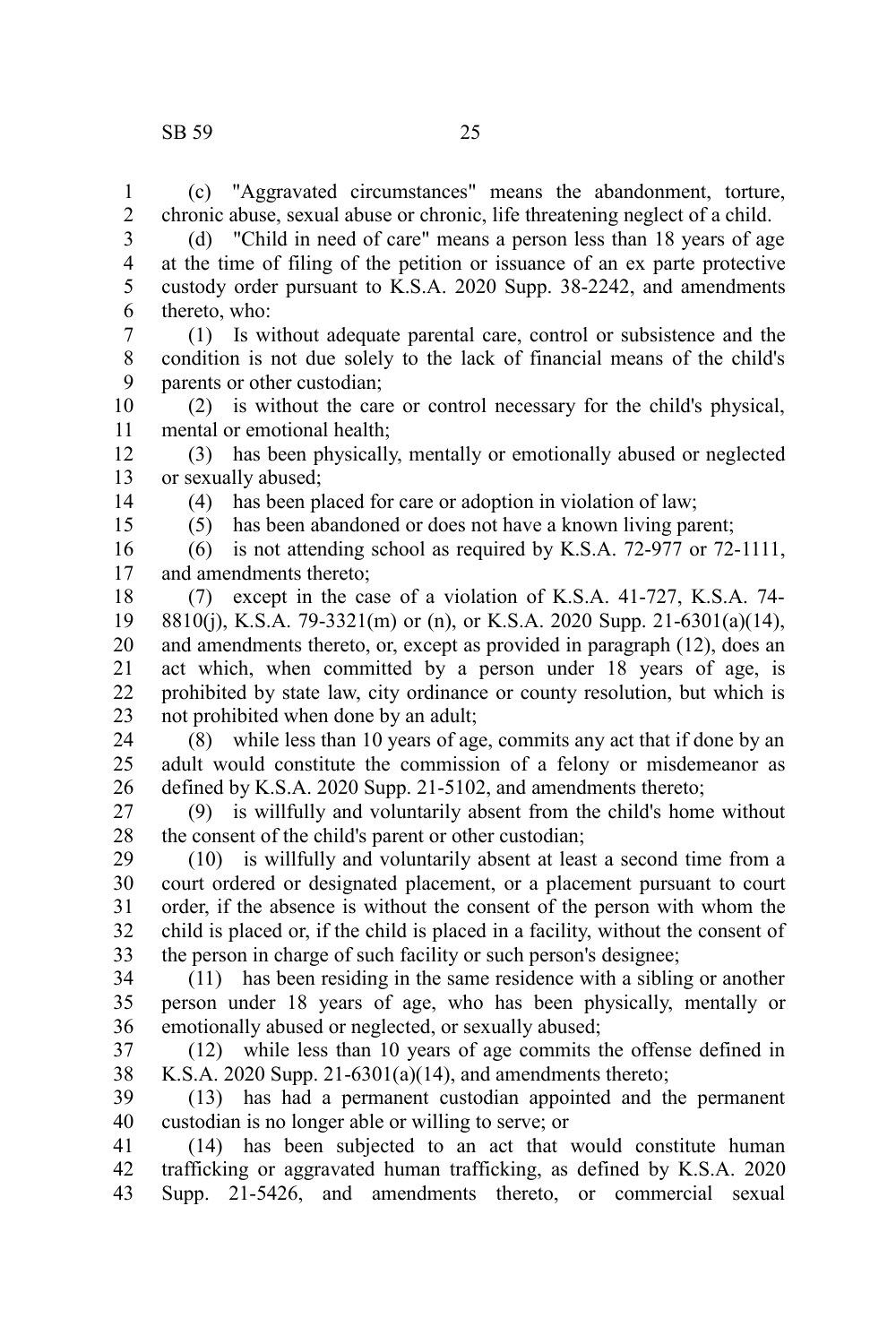exploitation of a child, as defined by K.S.A. 2020 Supp. 21-6422, and amendments thereto, or has committed an act which, if committed by an adult, would constitute selling-sexual relations *a sex act*, as defined by K.S.A. 2020 Supp. 21-6419, and amendments thereto. 1 2 3 4

(e) "Citizen review board" is a group of community volunteers appointed by the court and whose duties are prescribed by K.S.A. 2020 Supp. 38-2207 and 38-2208, and amendments thereto. 5 6 7

(f) "Civil custody case" includes any case filed under chapter 23 of the Kansas Statutes Annotated, and amendments thereto, the Kansas family law code, article 11 of chapter 38 of the Kansas Statutes Annotated, and amendments thereto, determination of parentage, article 21 of chapter 59 of the Kansas Statutes Annotated, and amendments thereto, adoption and relinquishment act, or article 30 of chapter 59 of the Kansas Statutes Annotated, and amendments thereto, guardians and conservators. 8 9 10 11 12 13 14

(g) "Court-appointed special advocate" means a responsible adult other than an attorney guardian ad litem who is appointed by the court to represent the best interests of a child, as provided in K.S.A. 2020 Supp. 38-2206, and amendments thereto, in a proceeding pursuant to this code. 15 16 17 18

(h) "Custody" whether temporary, protective or legal, means the status created by court order or statute that vests in a custodian, whether an individual or an agency, the right to physical possession of the child and the right to determine placement of the child, subject to restrictions placed by the court. 19 20 21 22 23

(i) "Extended out of home placement" means a child has been in the custody of the secretary and placed with neither parent for 15 of the most recent 22 months beginning 60 days after the date at which a child in the custody of the secretary was removed from the child's home. 24 25 26 27

(j) "Educational institution" means all schools at the elementary and secondary levels. 28 29

(k) "Educator" means any administrator, teacher or other professional or paraprofessional employee of an educational institution who has exposure to a pupil specified in K.S.A. $-72-89b03(a)$  72-6143(a), and amendments thereto. 30 31 32 33

34

(l) "Harm" means physical or psychological injury or damage.

(m) "Interested party" means the grandparent of the child, a person with whom the child has been living for a significant period of time when the child in need of care petition is filed, and any person made an interested party by the court pursuant to K.S.A. 2020 Supp. 38-2241, and amendments thereto, or Indian tribe seeking to intervene that is not a party. 35 36 37 38 39

(n) "Jail" means: 40

41

(1) An adult jail or lockup; or

(2) a facility in the same building or on the same grounds as an adult jail or lockup, unless the facility meets all applicable standards and 42 43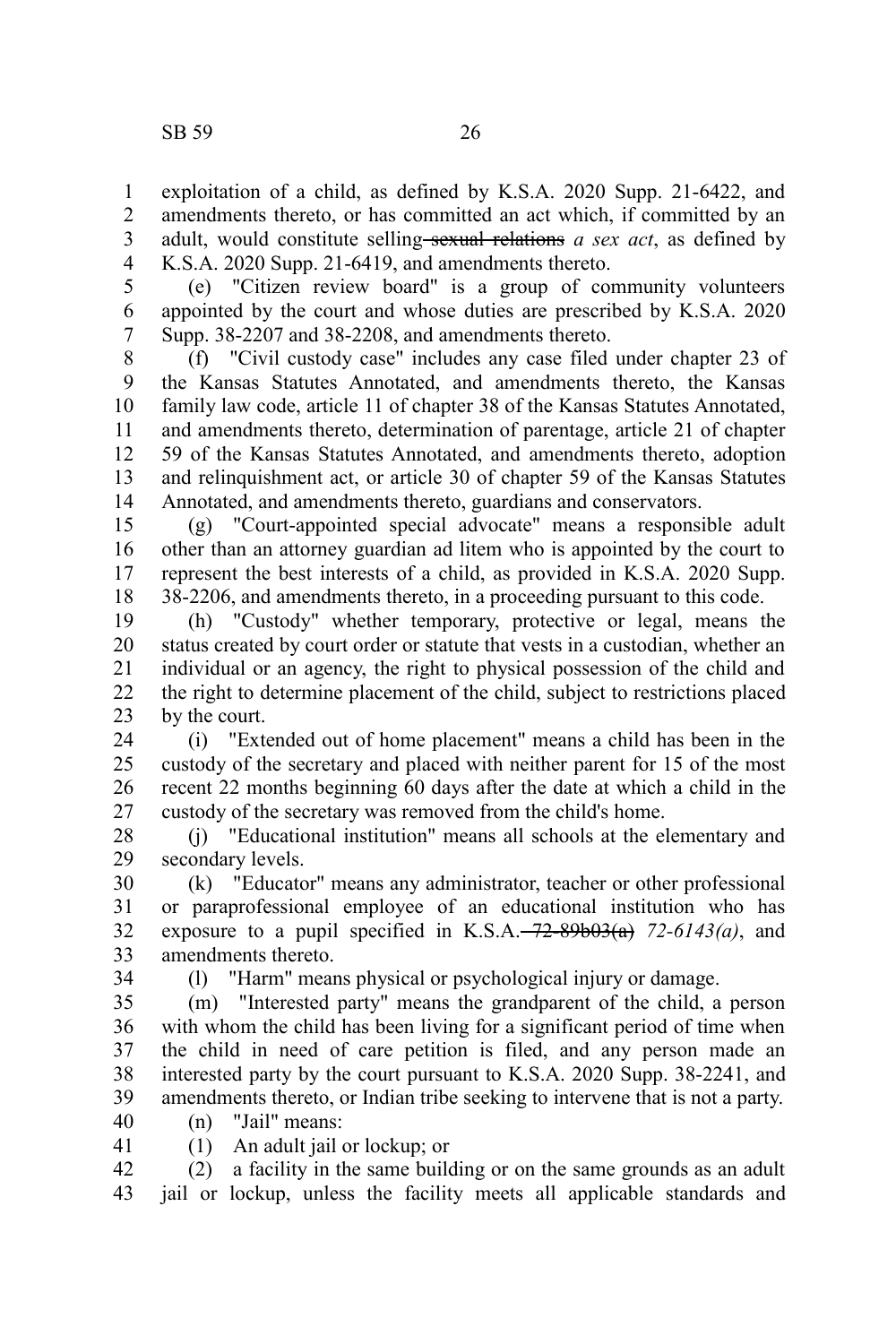licensure requirements under law and there is: (A) Total separation of the juvenile and adult facility spatial areas such that there could be no haphazard or accidental contact between juvenile and adult residents in the respective facilities; (B) total separation in all juvenile and adult program activities within the facilities, including recreation, education, counseling, health care, dining, sleeping and general living activities; and (C) separate juvenile and adult staff, including management, security staff and direct care staff such as recreational, educational and counseling. 1 2 3 4 5 6 7 8

(o) "Juvenile detention facility" means any secure public or private facility used for the lawful custody of accused or adjudicated juvenile offenders that must not be a jail. 9 10 11

(p) "Juvenile intake and assessment worker" means a responsible adult authorized to perform intake and assessment services as part of the intake and assessment system established pursuant to K.S.A. 75-7023, and amendments thereto. 12 13 14 15

(q) "Kinship care placement" means the placement of a child in the home of an adult with whom the child or the child's parent already has close emotional ties. 16 17 18

(r) "Law enforcement officer" means any person who by virtue of office or public employment is vested by law with a duty to maintain public order or to make arrests for crimes, whether that duty extends to all crimes or is limited to specific crimes. 19 20 21 22

(s) "Multidisciplinary team" means a group of persons, appointed by the court under K.S.A. 2020 Supp. 38-2228, and amendments thereto, that has knowledge of the circumstances of a child in need of care. 23 24 25

(t) "Neglect" means acts or omissions by a parent, guardian or person responsible for the care of a child resulting in harm to a child, or presenting a likelihood of harm, and the acts or omissions are not due solely to the lack of financial means of the child's parents or other custodian. Neglect may include, but shall not be limited to: 26 27 28 29 30

(1) Failure to provide the child with food, clothing or shelter necessary to sustain the life or health of the child; 31 32

(2) failure to provide adequate supervision of a child or to remove a child from a situation that requires judgment or actions beyond the child's level of maturity, physical condition or mental abilities and that results in bodily injury or a likelihood of harm to the child; or 33 34 35 36

(3) failure to use resources available to treat a diagnosed medical condition if such treatment will make a child substantially more comfortable, reduce pain and suffering, or correct or substantially diminish a crippling condition from worsening. A parent legitimately practicing religious beliefs who does not provide specified medical treatment for a child because of religious beliefs shall, not for that reason, be considered a negligent parent; however, this exception shall not preclude a court from 37 38 39 40 41 42 43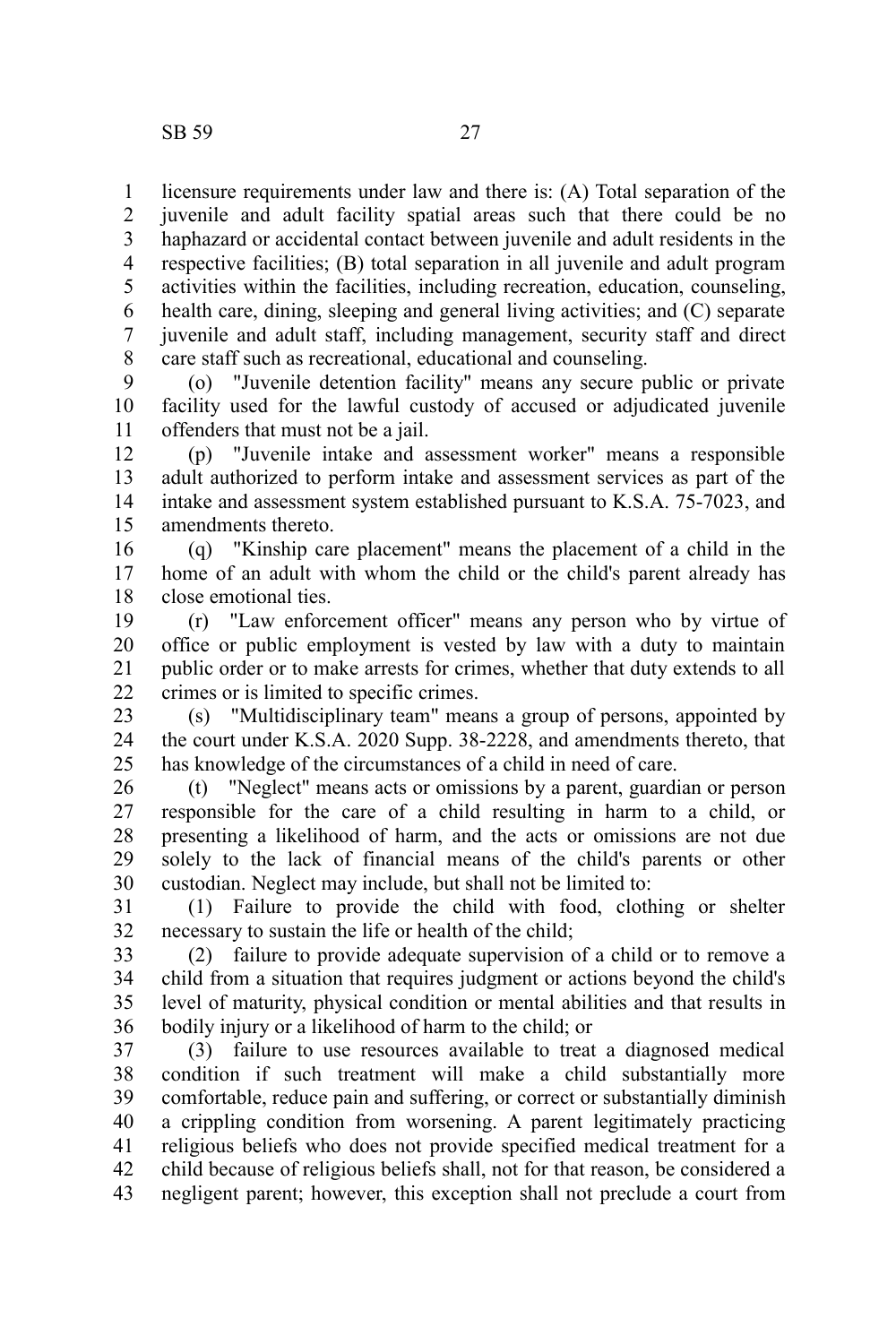entering an order pursuant to K.S.A. 2020 Supp. 38-2217(a)(2), and amendments thereto. 1  $\mathcal{L}$ 

(u) "Parent" when used in relation to a child or children, includes a guardian and every person who is by law liable to maintain, care for or support the child. 3 4 5

(v) "Party" means the state, the petitioner, the child, any parent of the child and an Indian child's tribe intervening pursuant to the Indian child welfare act. 6 7 8

(w) "Permanency goal" means the outcome of the permanency planning process, which may be reintegration, adoption, appointment of a permanent custodian or another planned permanent living arrangement. 9 10 11

(x) "Permanent custodian" means a judicially approved permanent guardian of a child pursuant to K.S.A. 2020 Supp. 38-2272, and amendments thereto. 12 13 14

(y) "Physical, mental or emotional abuse" means the infliction of physical, mental or emotional harm or the causing of a deterioration of a child and may include, but shall not be limited to, maltreatment or exploiting a child to the extent that the child's health or emotional wellbeing is endangered. 15 16 17 18 19

(z) "Placement" means the designation by the individual or agency having custody of where and with whom the child will live. 20 21

(aa) "Qualified residential treatment program" means a program designated by the secretary for children and families as a qualified residential treatment program pursuant to federal law. 22 23 24

(bb) "Reasonable and prudent parenting standard" means the standard characterized by careful and sensible parental decisions that maintain the health, safety and best interests of a child while at the same time encouraging the emotional and developmental growth of the child, that a caregiver shall use when determining whether to allow a child in foster care under the responsibility of the state to participate in extracurricular, enrichment, cultural and social activities. 25 26 27 28 29 30 31

(cc) "Relative" means a person related by blood, marriage or adoption. 32 33

(dd) "Runaway" means a child who is willfully and voluntarily absent from the child's home without the consent of the child's parent or other custodian. 34 35 36

(ee) "Secretary" means the secretary for children and families or the secretary's designee. 37 38

(ff) "Secure facility" means a facility, other than a staff secure facility or juvenile detention facility, that is operated or structured so as to ensure that all entrances and exits from the facility are under the exclusive control of the staff of the facility, whether or not the person being detained has freedom of movement within the perimeters of the facility, or that relies on 39 40 41 42 43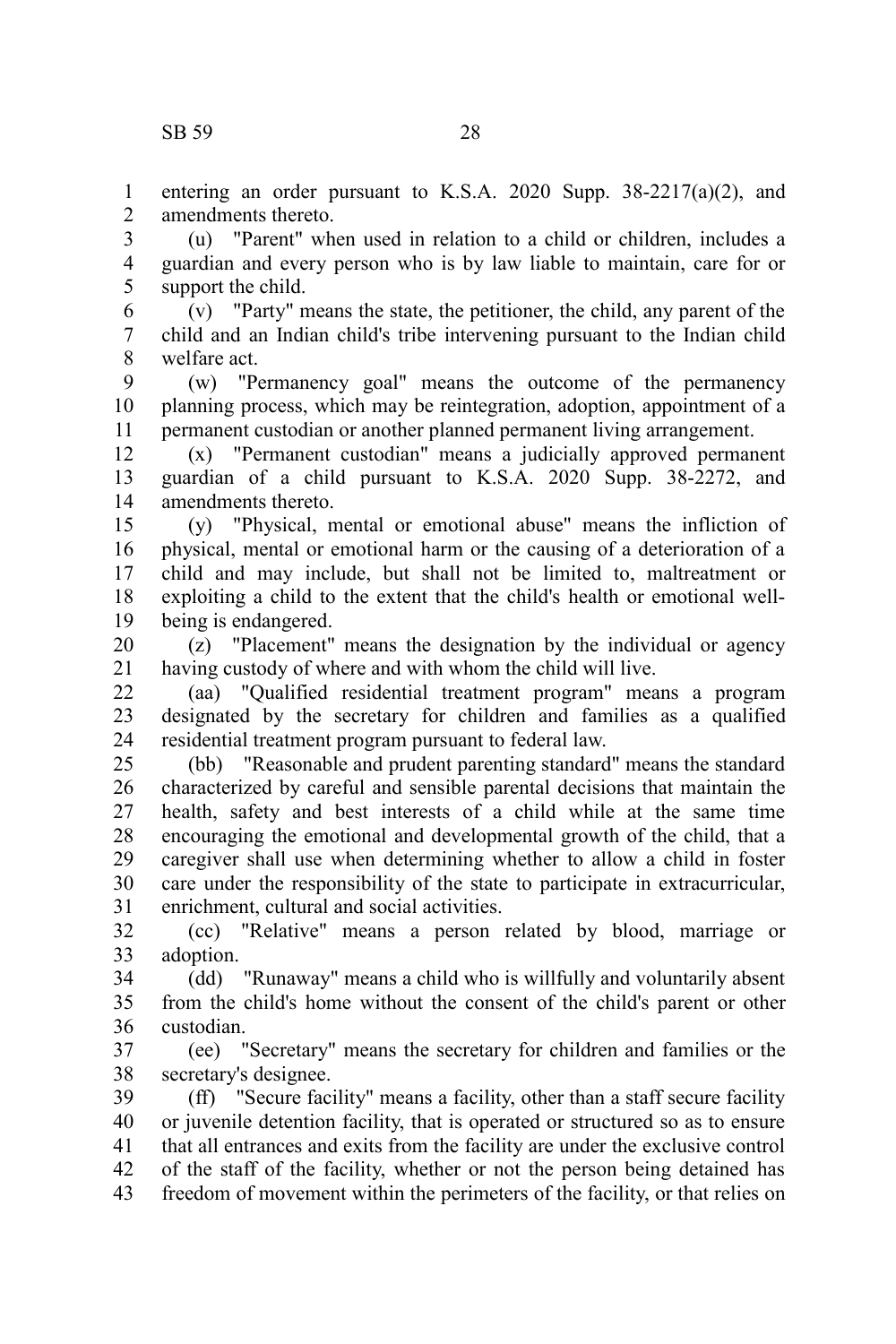locked rooms and buildings, fences or physical restraint in order to control behavior of its residents. No secure facility shall be in a city or county jail. 1 2

(gg) "Sexual abuse" means any contact or interaction with a child in which the child is being used for the sexual stimulation of the perpetrator, the child or another person. Sexual abuse shall include, but is not limited to, allowing, permitting or encouraging a child to: 3 4 5 6

7

(1) Be photographed, filmed or depicted in pornographic material; or

(2) be subjected to aggravated human trafficking, as defined in K.S.A. 2020 Supp. 21-5426(b), and amendments thereto, if committed in whole or in part for the purpose of the sexual gratification of the offender or another, or be subjected to an act that would constitute conduct proscribed by article 55 of chapter 21 of the Kansas Statutes Annotated*, and amendments thereto,* or K.S.A. 2020 Supp. 21-6419 or 21-6422, and amendments thereto. 8 9 10 11 12 13 14

(hh) "Shelter facility" means any public or private facility or home, other than a juvenile detention facility or staff secure facility, that may be used in accordance with this code for the purpose of providing either temporary placement for children in need of care prior to the issuance of a dispositional order or longer term care under a dispositional order. 15 16 17 18 19

(ii) "Staff secure facility" means a facility described in K.S.A. 65- 535, and amendments thereto: (1) That does not include construction features designed to physically restrict the movements and activities of juvenile residents who are placed therein; (2) that may establish reasonable rules restricting entrance to and egress from the facility; and (3) in which the movements and activities of individual juvenile residents may, for treatment purposes, be restricted or subject to control through the use of intensive staff supervision. No staff secure facility shall be in a city or county jail. 20 21 22 23 24 25 26 27 28

(jj) "Transition plan" means, when used in relation to a youth in the custody of the secretary, an individualized strategy for the provision of medical, mental health, education, employment and housing supports as needed for the adult and, if applicable, for any minor child of the adult, to live independently and specifically provides for the supports and any services for which an adult with a disability is eligible including, but not limited to, funding for home and community based services waivers. 29 30 31 32 33 34 35

(kk) "Youth residential facility" means any home, foster home or structure that provides 24-hour-a-day care for children and that is licensed pursuant to article 5 of chapter 65 of the Kansas Statutes Annotated, and amendments thereto. 36 37 38 39

Sec. 13. K.S.A. 2020 Supp. 38-2287 is hereby amended to read as follows: 38-2287. (a) Whenever a child is in custody, as defined in K.S.A. 2020 Supp. 38-2202, and amendments thereto, and there is reason to believe such child has been subjected to an act which would constitute 40 41 42 43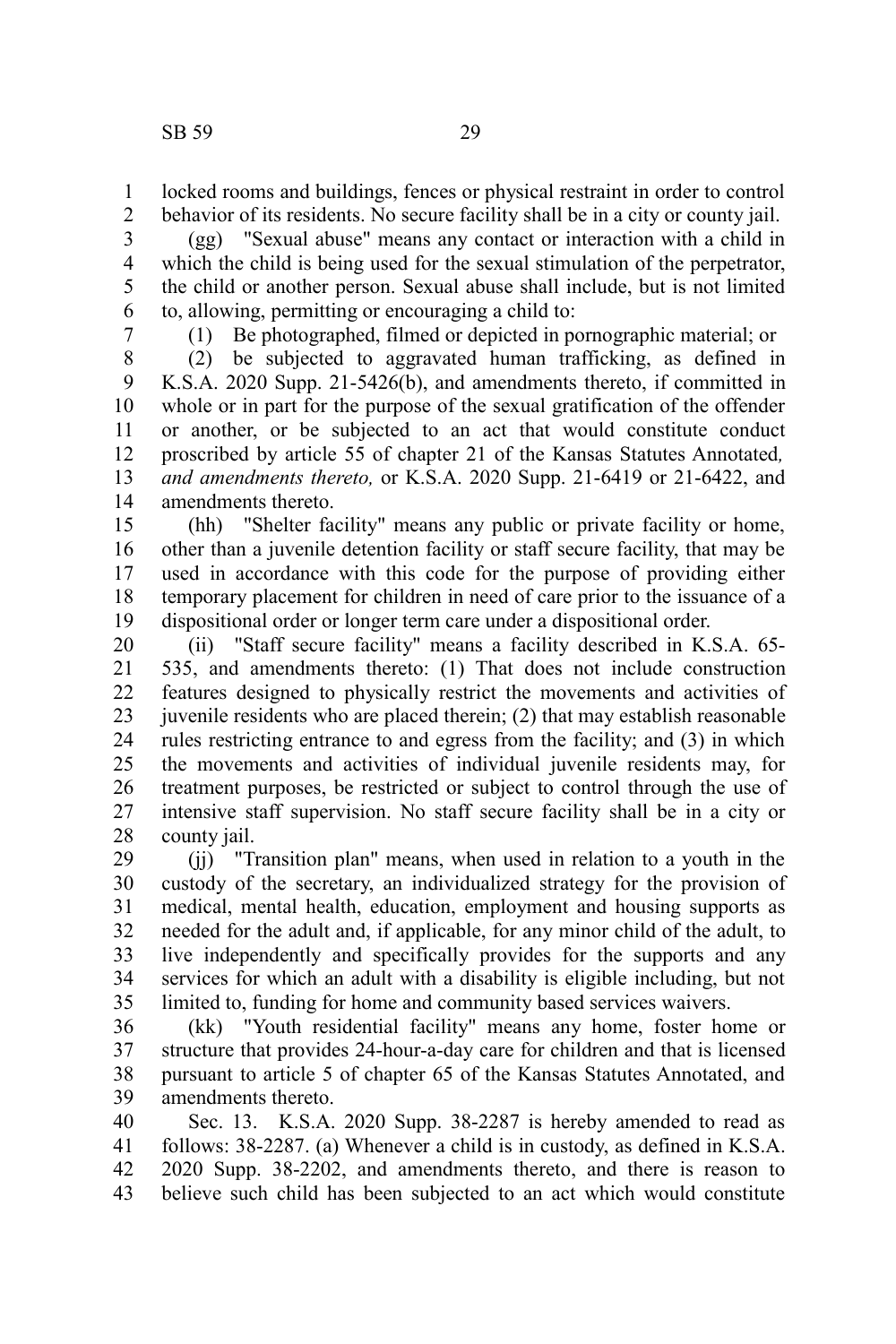human trafficking or aggravated human trafficking, as defined by K.S.A. 2020 Supp. 21-5426, and amendments thereto, or commercial sexual exploitation of a child, as defined by K.S.A. 2020 Supp. 21-6422, and amendments thereto, or the child committed an act which, if committed by an adult, would constitute selling-sexual relations *a sex act*, as defined by K.S.A. 2020 Supp. 21-6419, and amendments thereto, the court shall refer the child to the secretary for children and families for an assessment to determine safety, placement, treatment and service needs for the child. The secretary shall use a validated, evidence-based assessment tool or instrument to assess such needs and shall make appropriate recommendations to the court. The secretary shall provide only a summary of the results from the assessment tool or instrument, not the complete assessment tool or instrument. 1 2 3 4 5 6 7 8 9 10 11 12 13

(b) When any law enforcement officer takes into custody any child as provided in K.S.A. 2020 Supp. 38-2231(b)(3), and amendments thereto, the law enforcement officer shall contact the department for children and families to begin an assessment to determine safety, appropriate and timely placement and appropriate services to meet the immediate needs of the child. 14 15 16 17 18 19

(c) This section shall be *a* part of and supplemental to the revised Kansas code for care of children. 20 21

Sec. 14. K.S.A. 2020 Supp. 41-311 is hereby amended to read as follows: 41-311. (a) No license of any kind shall be issued pursuant to the liquor control act to a person: 22 23 24

25

(1) Who is not a citizen of the United States;

(2) who has been convicted of a felony under the laws of this state, any other state or the United States; 26 27

(3) who has had a license revoked for cause under the provisions of the liquor control act, the beer and cereal malt beverage keg registration act or who has had any license issued under the cereal malt beverage laws of any state revoked for cause except that a license may be issued to a person whose license was revoked for the conviction of a misdemeanor at any time after the lapse of 10 years following the date of the revocation; 28 29 30 31 32 33

(4) who has been convicted of being the keeper or is keeping any property, whether real or personal, where sexual relations are *a sex act is* being sold or offered for sale by a person who is 18 years of age or older or has forfeited bond to appear in court to answer charges of being a keeper of any property, whether real or personal, where-sexual relations are *a sex act is* being sold or offered for sale by a person who is 18 years of age or older; 34 35 36 37 38 39 40

(5) who has been convicted of being a proprietor of a gambling house, pandering or any other crime opposed to decency and morality or has forfeited bond to appear in court to answer charges for any of those 41 42 43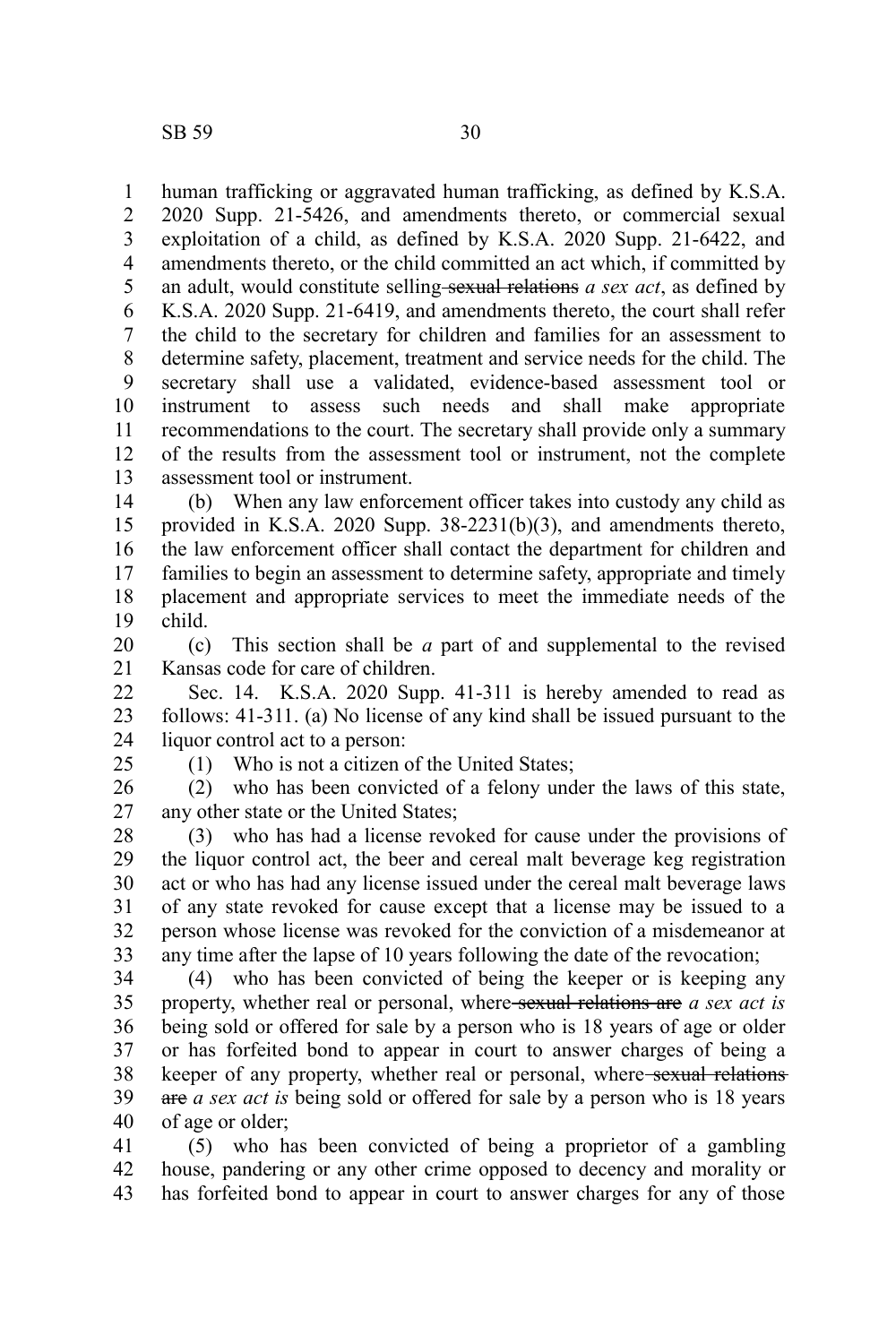crimes; 1

2

(6) who is not at least 21 years of age;

(7) who, other than as a member of the governing body of a city or county, appoints or supervises any law enforcement officer, who is a law enforcement official or who is an employee of the director; 3 4 5

(8) who intends to carry on the business authorized by the license as agent of another; 6 7

(9) who at the time of application for renewal of any license issued under this act would not be eligible for the license upon a first application, except as provided by subsection (a)(12); 8 9 10

(10) who is the holder of a valid and existing license issued under article 27 of chapter 41 of the Kansas Statutes Annotated, and amendments thereto, unless the person agrees to and does surrender the license to the officer issuing the same upon the issuance to the person of a license under this act, except that a retailer licensed pursuant to K.S.A. 41-2702, and amendments thereto, shall be eligible to receive a retailer's license under the Kansas liquor control act; 11 12 13 14 15 16 17

(11) who does not own the premises for which a license is sought, or does not, at the time of application, have a written lease thereon; 18 19

(12) whose spouse would be ineligible to receive a license under this act for any reason other than citizenship, residence requirements or age, except that this subsection  $(a)(12)$  shall not apply in determining eligibility for a renewal license; 20 21 22 23

(13) whose spouse has been convicted of a felony or other crime which *that* would disqualify a person from licensure under this section and such felony or other crime was committed during the time that the spouse held a license under this act; 24 25 26 27

(14) who does not provide any data or information required by K.S.A. 2020 Supp. 41-311b, and amendments thereto; or 28 29

(15) who, after a hearing before the director, has been found to have held an undisclosed beneficial interest in any license issued pursuant to the liquor control act which *that* was obtained by means of fraud or any false statement made on the application for such license. 30 31 32 33

34 35 (b) No retailer's license shall be issued to:

(1) A person who is not a resident of this state;

(2) a person who has not been a resident of this state for at least four years immediately preceding the date of application; 36 37

(3) a person who has a beneficial interest in a manufacturer, distributor, farm winery or microbrewery licensed under this act, except that the spouse of an applicant for a retailer's license may own and hold a farm winery license, microbrewery license, or both, if the spouse does not hold a retailer's license issued under this act; 38 39 40 41 42

(4) a person who has a beneficial interest in any other retail 43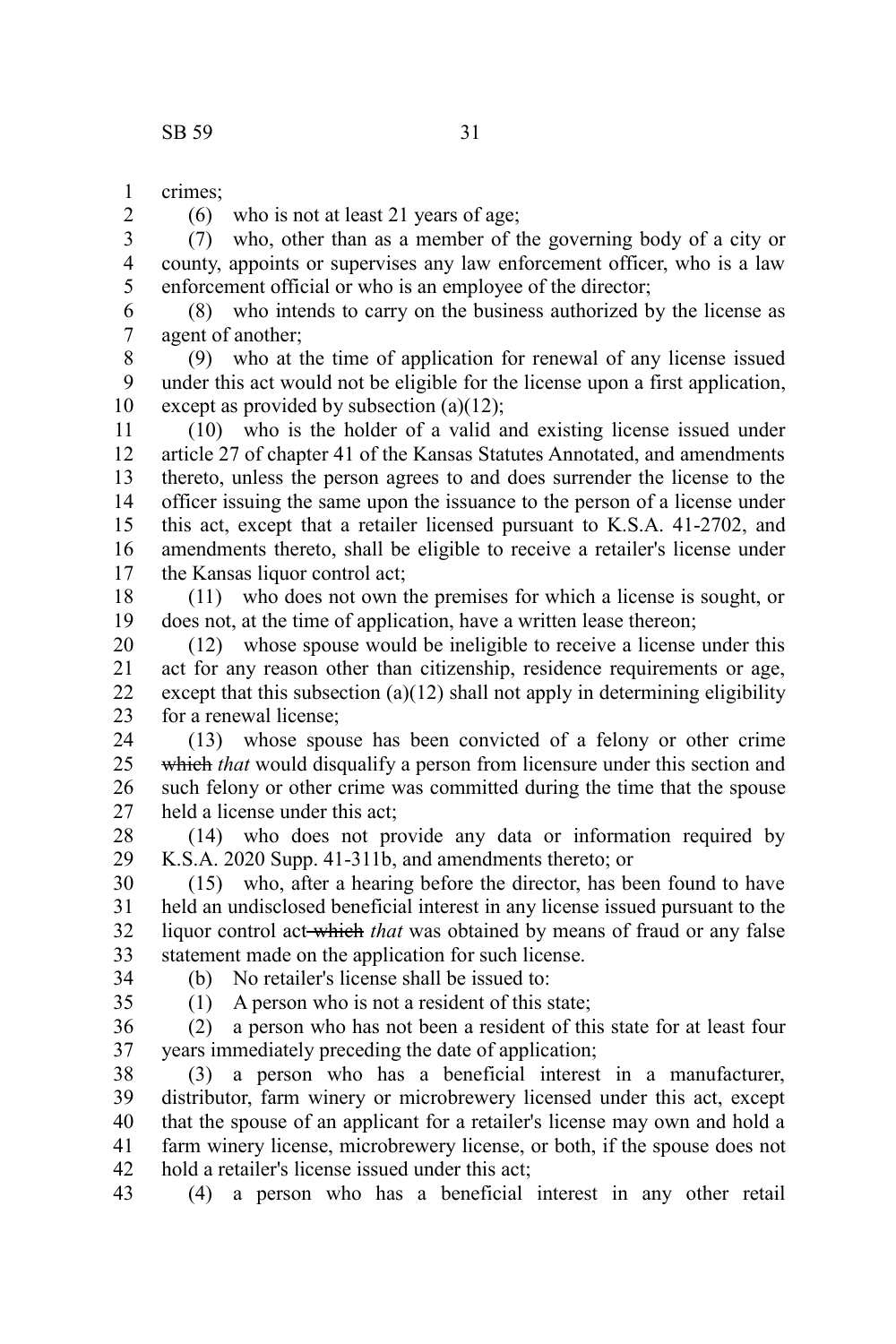establishment licensed under this act, except that the spouse of a licensee may own and hold a retailer's license for another retail establishment; 1 2

(5) a copartnership, unless all of the copartners are qualified to obtain a license; 3 4

5

(6) a corporation; or

(7) a trust, if any grantor, beneficiary or trustee would be ineligible to receive a license under this act for any reason, except that the provisions of subsection  $(a)(6)$  shall not apply in determining whether a beneficiary would be eligible for a license. 6 7 8 9

10

(c) No manufacturer's license shall be issued to:

(1) A corporation, if any officer or director thereof, or any stockholder owning in the aggregate more than 25% of the stock of the corporation would be ineligible to receive a manufacturer's license for any reason other than citizenship and residence requirements; 11 12 13 14

(2) a copartnership, unless all of the copartners shall have been residents of this state for at least five years immediately preceding the date of application and unless all the members of the copartnership would be eligible to receive a manufacturer's license under this act; 15 16 17 18

(3) a trust, if any grantor, beneficiary or trustee would be ineligible to receive a license under this act for any reason, except that the provisions of subsection (a)(6) shall not apply in determining whether a beneficiary would be eligible for a license; 19 20 21 22

23

(4) an individual who is not a resident of this state;

(5) an individual who has not been a resident of this state for at least five years immediately preceding the date of application; or 24 25

(6) a person who has a beneficial interest in a distributor, retailer, farm winery or microbrewery licensed under this act, except as provided in K.S.A. 41-305, and amendments thereto. 26 27 28

29

(d) No distributor's license shall be issued to:

(1) A corporation, if any officer, director or stockholder of the corporation would be ineligible to receive a distributor's license for any reason. It shall be unlawful for any stockholder of a corporation licensed as a distributor to transfer any stock in the corporation to any person who would be ineligible to receive a distributor's license for any reason, and any such transfer shall be null and void, except that: (A) If any stockholder owning stock in the corporation dies and an heir or devisee to whom stock of the corporation descends by descent and distribution or by will is ineligible to receive a distributor's license, the legal representatives of the deceased stockholder's estate and the ineligible heir or devisee shall have 14 months from the date of the death of the stockholder within which to sell the stock to a person eligible to receive a distributor's license, any such sale by a legal representative to be made in accordance with the provisions of the probate code; or (B) if the stock in any such corporation is the 30 31 32 33 34 35 36 37 38 39 40 41 42 43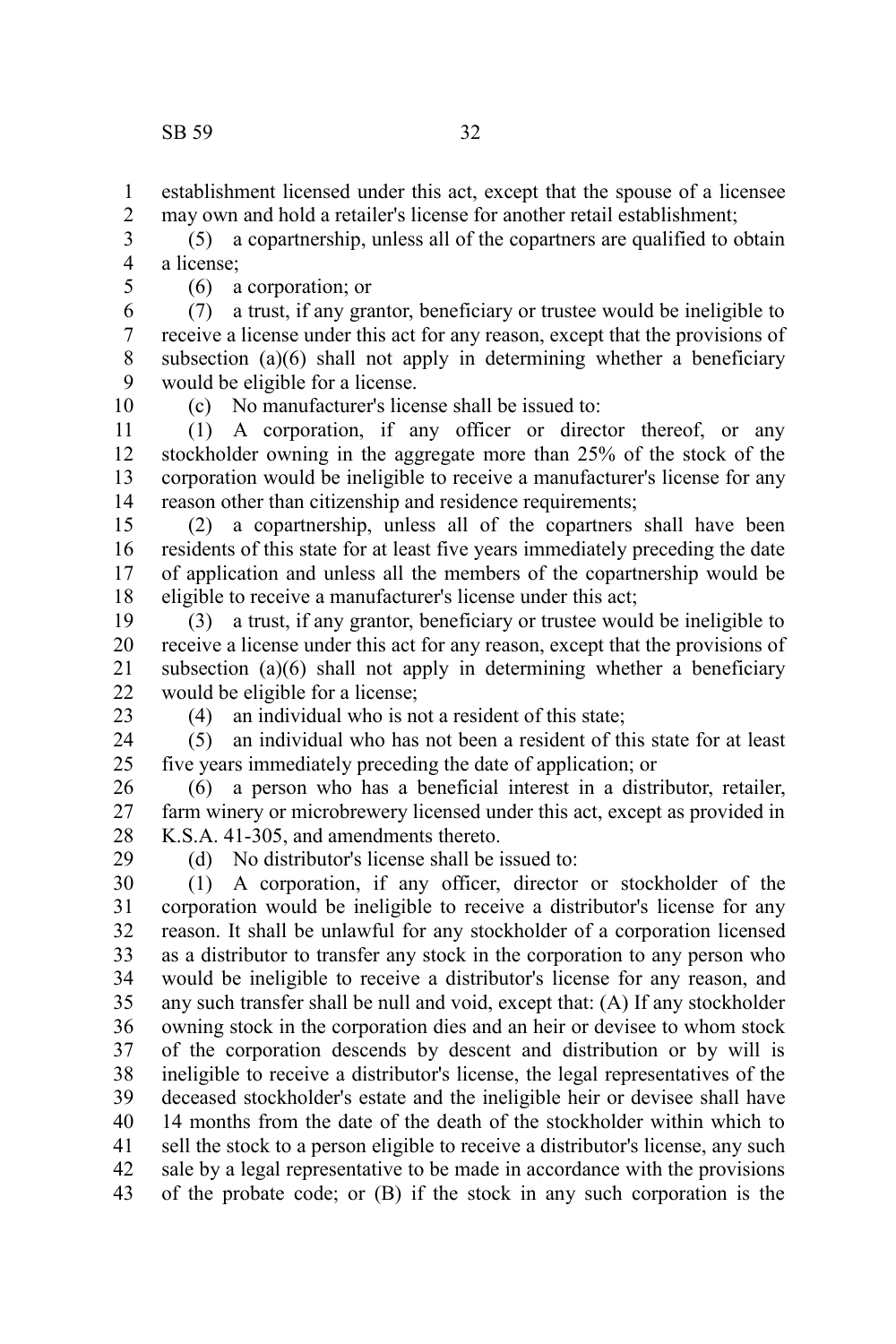subject of any trust and any trustee or beneficiary of the trust who is 21 years of age or older is ineligible to receive a distributor's license, the trustee, within 14 months after the effective date of the trust, shall sell the stock to a person eligible to receive a distributor's license and hold and disburse the proceeds in accordance with the terms of the trust. If any legal representatives, heirs, devisees or trustees fail, refuse or neglect to sell any stock as required by this subsection, the stock shall revert to and become the property of the corporation, and the corporation shall pay to the legal representatives, heirs, devisees or trustees the book value of the stock. During the period of 14 months prescribed by this subsection, the corporation shall not be denied a distributor's license or have its distributor's license revoked if the corporation meets all of the other requirements necessary to have a distributor's license; 1 2 3 4 5 6 7 8 9 10 11 12 13

(2) a copartnership, unless all of the copartners are eligible to receive a distributor's license; 14 15

(3) a trust, if any grantor, beneficiary or trustee would be ineligible to receive a license under this act for any reason, except that the provisions of subsection (a)(6) shall not apply in determining whether a beneficiary would be eligible for a license; or 16 17 18 19

(4) a person who has a beneficial interest in a manufacturer, retailer, farm winery or microbrewery licensed under this act. 20 21

(e) No nonbeverage user's license shall be issued to a corporation, if any officer, manager or director of the corporation or any stockholder owning in the aggregate more than 25% of the stock of the corporation would be ineligible to receive a nonbeverage user's license for any reason other than citizenship and residence requirements. 22 23 24 25 26

(f) No microbrewery license, microdistillery license or farm winery license shall be issued to a: 27 28 29

(1) Person who is not a resident of this state;

(2) person who has a beneficial interest in a manufacturer or distributor licensed under this act, except as provided in K.S.A. 41-305, and amendments thereto; 30 31 32

(3) person, copartnership or association which *that* has a beneficial interest in any retailer licensed under this act or under K.S.A. 41-2702, and amendments thereto, except that the spouse of an applicant for a microbrewery or farm winery license may own and hold a retailer's license if the spouse does not hold a microbrewery or farm winery license issued under this act; 33 34 35 36 37 38

(4) copartnership, unless all of the copartners are qualified to obtain a license; 39 40

(5) corporation, unless stockholders owning in the aggregate 50% or more of the stock of the corporation would be eligible to receive such license and all other stockholders would be eligible to receive such license 41 42 43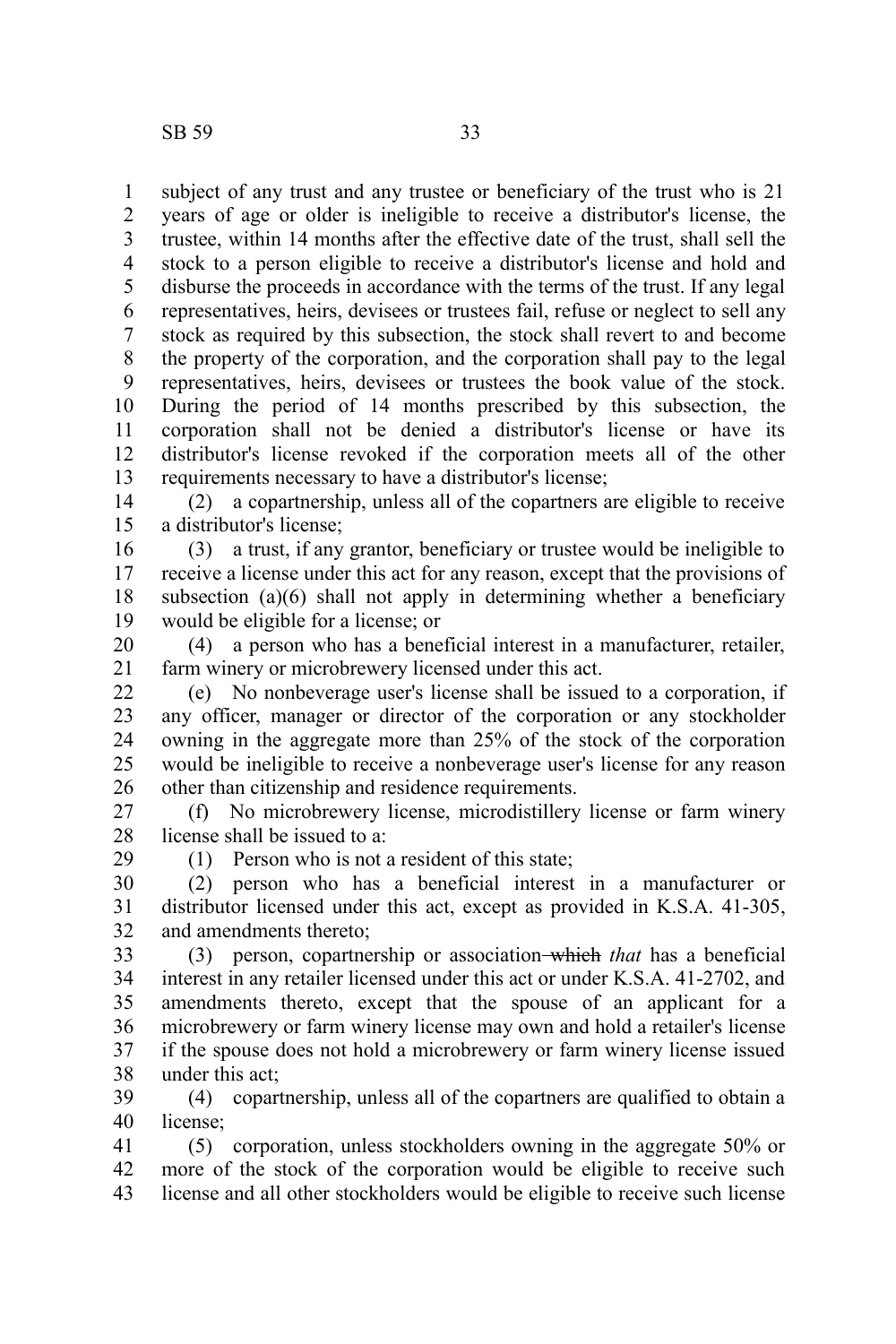except for reason of citizenship or residency; or 1

(6) a trust, if any grantor, beneficiary or trustee would be ineligible to receive a license under this act for any reason, except that the provisions of subsection  $(a)(6)$  shall not apply in determining whether a beneficiary would be eligible for a license. 2 3 4 5

(g) The provisions of subsections (b)(1), (b)(2), (c)(3), (c)(4), (d)(3), (f)(1) and K.S.A. 2020 Supp. 41-311b, and amendments thereto, shall not apply in determining eligibility for the  $10<sup>th</sup>$ , or a subsequent, consecutive renewal of a license if the applicant has appointed a citizen of the United States who is a resident of Kansas as the applicant's agent and filed with the director a duly authenticated copy of a duly executed power of attorney, authorizing the agent to accept service of process from the director and the courts of this state and to exercise full authority, control and responsibility for the conduct of all business and transactions within the state relative to alcoholic liquor and the business licensed. The agent must be satisfactory to and approved by the director, except that the director shall not approve as an agent any person who: 6 7 8 9 10 11 12 13 14 15 16 17

(1) Has been convicted of a felony under the laws of this state, any other state or the United States; 18 19

(2) has had a license issued under the alcoholic liquor or cereal malt beverage laws of this or any other state revoked for cause, except that a person may be appointed as an agent if the person's license was revoked for the conviction of a misdemeanor and 10 years have lapsed since the date of the revocation; 20 21 22 23 24

(3) has been convicted of being the keeper or is keeping any property, whether real or personal, where sexual relations are *a sex act is* being sold or offered for sale by a person who is 18 years of age or older or has forfeited bond to appear in court to answer charges of being a keeper of any property, whether real or personal, where sexual relations are *a sex act is* being sold or offered for sale by a person who is 18 years of age or older; 25 26 27 28 29 30 31

(4) has been convicted of being a proprietor of a gambling house, pandering or any other crime opposed to decency and morality or has forfeited bond to appear in court to answer charges for any of those crimes; or 32 33 34 35

36

(5) is less than 21 years of age.

Sec. 15. K.S.A. 2020 Supp. 41-2601 is hereby amended to read as follows: 41-2601. As used in the club and drinking establishment act: 37 38

(a) The following terms shall have the meanings provided by K.S.A. 41-102, and amendments thereto: (1) "Alcoholic liquor"; (2) "director"; (3) "original package";  $(4)$  "person";  $(5)$  "sale"; and  $(6)$  "to sell." 39 40 41

(b) "Beneficial interest" shall not include any interest a person may have as owner, operator, lessee or franchise holder of a licensed hotel or 42 43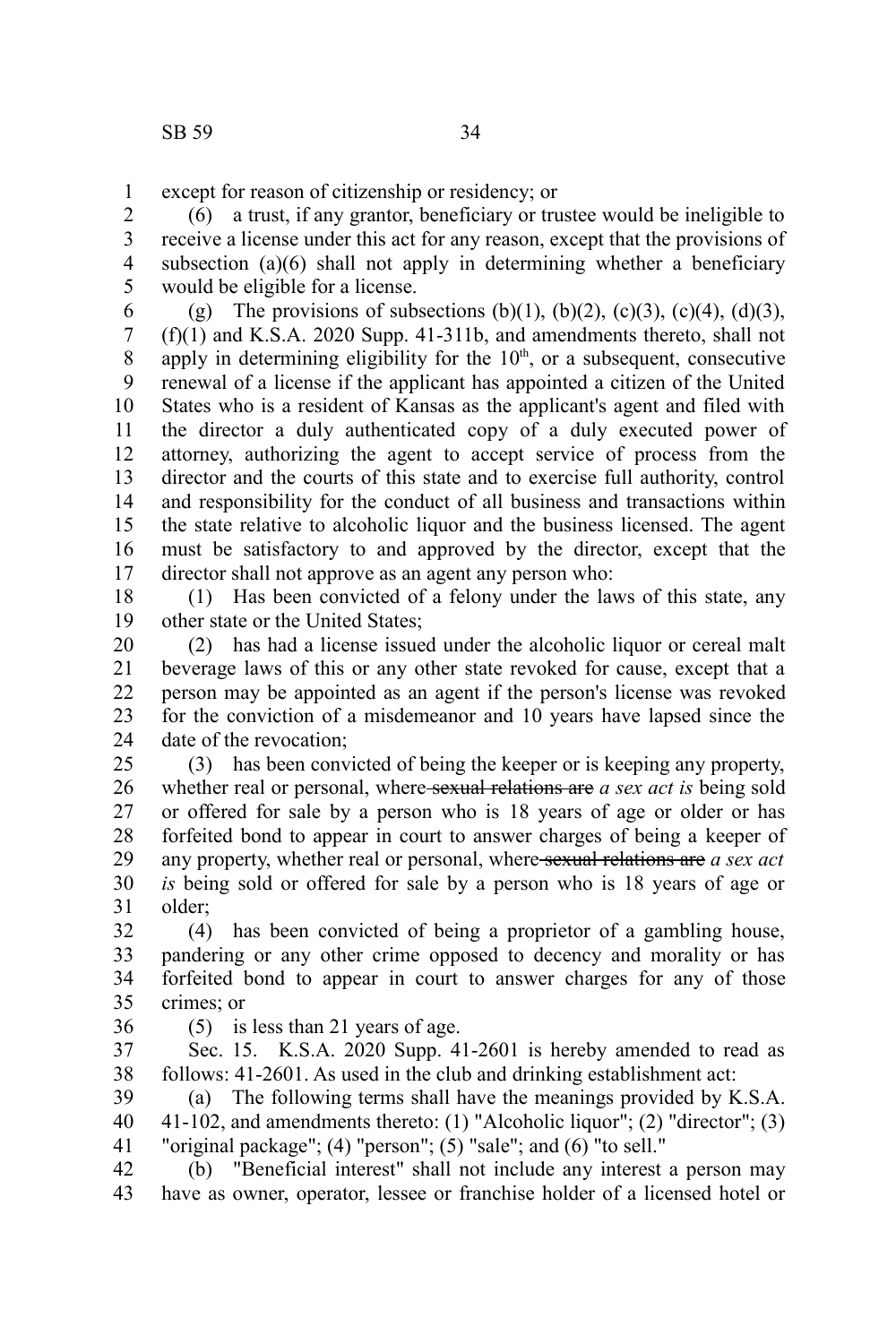motel on the premises of which a club or drinking establishment is located. 1

(c) "Caterer" means an individual, partnership or corporation which *that* sells alcoholic liquor by the individual drink, and provides services related to the serving thereof, on unlicensed premises which *that* may be open to the public, but does not include a holder of a temporary permit, selling alcoholic liquor in accordance with the terms of such permit. 2 3 4 5 6

(d) "Cereal malt beverage" has the meaning provided by K.S.A. 41- 2701, and amendments thereto. 7 8

(e) "Class A club" means a premises which *that* is owned or leased by a corporation, partnership, business trust or association and which is operated thereby as a bona fide nonprofit social, fraternal or war veterans' club, as determined by the director, for the exclusive use of the corporate stockholders, partners, trust beneficiaries or associates-+, hereinafter referred to as members)*,* and their families and guests accompanying them. 9 10 11 12 13 14

(f) "Class B club" means a premises operated for profit by a corporation, partnership or individual, to which members of such club may resort for the consumption of food or alcoholic beverages and for entertainment. 15 16 17 18

19

(g) "Club" means a class A or class B club.

(h) "Drinking establishment" means premises which *that* may be open to the general public, where alcoholic liquor by the individual drink is sold. *"*Drinking establishment*"* includes a railway car. 20 21 22

(i) "Food" means any raw, cooked or processed edible substance or ingredient, other than alcoholic liquor or cereal malt beverage, used or intended for use or for sale, in whole or in part, for human consumption. 23 24 25

(j) "Food service establishment" has the meaning provided by K.S.A. 36-501, and amendments thereto. 26 27

(k) "Hotel" has the meaning provided by K.S.A. 36-501, and amendments thereto. 28 29

(l) "Individual drink" means a beverage containing alcoholic liquor or cereal malt beverage served to an individual for consumption by such individual or another individual, but which is not intended to be consumed by two or more individuals. The term "individual drink" includes beverages containing not more than: (1) Eight ounces of wine; (2) thirtytwo ounces of beer or cereal malt beverage; or (3) four ounces of a single spirit or a combination of spirits. 30 31 32 33 34 35 36

(m) "Minibar" means a closed cabinet, whether nonrefrigerated or wholly or partially refrigerated, access to the interior of which is restricted by means of a locking device which requires the use of a key, magnetic card or similar device. 37 38 39 40 41

(n) "Minor" means a person under 21 years of age.

 $(a)$  "Morals charge" means a charge involving the sale of sexualrelations *a sex act*; procuring any person; soliciting of a child under 18 42 43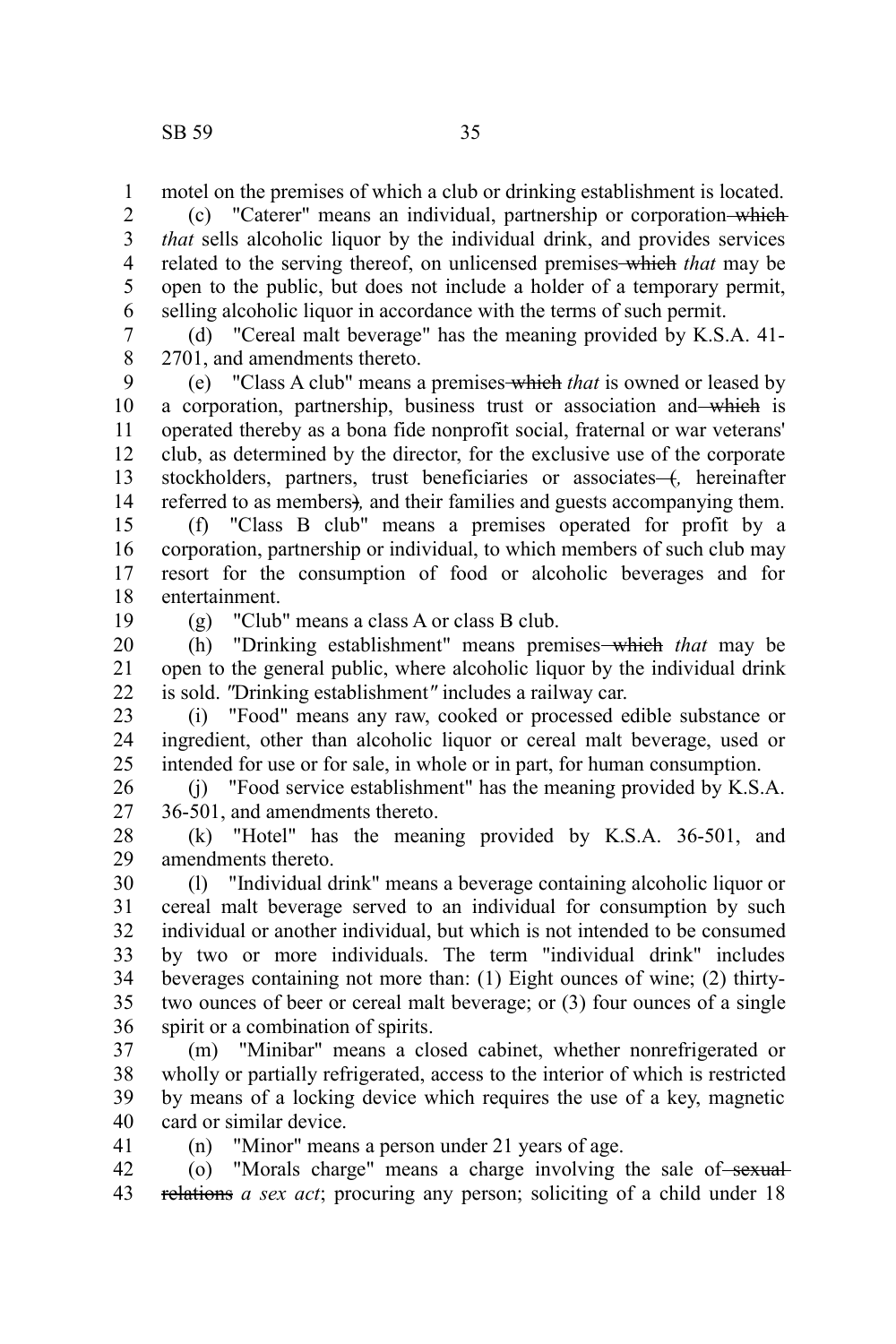years of age for any immoral act involving sex; possession or sale of narcotics, marijuana, amphetamines or barbiturates; rape; incest; gambling; illegal cohabitation; adultery; bigamy; or a crime against nature. 1 2 3

(p) "Municipal corporation" means the governing body of any county or city. 4 5

(q) "Public venue" means an arena, stadium, hall or theater, used primarily for athletic or sporting events, live concerts, live theatrical productions or similar seasonal entertainment events, not operated on a daily basis, and containing: 6 7 8 9

10

(1) Not less than 4,000 permanent seats; and

(2) not less than two private suites, which are enclosed or semienclosed seating areas, having controlled access and separated from the general admission areas by a permanent barrier. 11 12 13

(r) "Railway car" means a locomotive drawn conveyance used for the transportation and accommodation of human passengers that is confined to a fixed rail route and which derives from sales of food for consumption on the railway car not less than 30% of its gross receipts from all sales of food and beverages in a 12-month period. 14 15 16 17 18

19

(s) "Restaurant" means:

(1) In the case of a club, a licensed food service establishment which *that*, as determined by the director, derives from sales of food for consumption on the licensed club premises not less than 50% of its gross receipts from all sales of food and beverages on such premises in a 12 month period; 20 21 22 23 24

(2) in the case of a drinking establishment subject to a food sales requirement under K.S.A. 41-2642, and amendments thereto, a licensed food service establishment which *that*, as determined by the director, derives from sales of food for consumption on the licensed drinking establishment premises not less than 30% of its gross receipts from all sales of food and beverages on such premises in a 12-month period; and 25 26 27 28 29 30

(3) in the case of a drinking establishment subject to no food sales requirement under K.S.A. 41-2642, and amendments thereto, a licensed food service establishment. 31 32 33

(t) "RV resort" means premises where a place to park recreational vehicles, as defined in K.S.A. 75-1212, and amendments thereto, is offered for pay, primarily to transient guests, for overnight or longer use while such recreational vehicles are used as sleeping or living accommodations. 34 35 36 37

(u) "Sample" means a serving of alcoholic liquor that contains not more than: (1) One-half ounce of distilled spirits; (2) one ounce of wine; or (3) two ounces of beer or cereal malt beverage. A *"*sample*"* of a mixed alcoholic beverage shall contain not more than ½ ounce of distilled spirits. (v) "Secretary" means the secretary of revenue. 38 39 40 41 42

(w) "Temporary permit" means a temporary permit issued pursuant to 43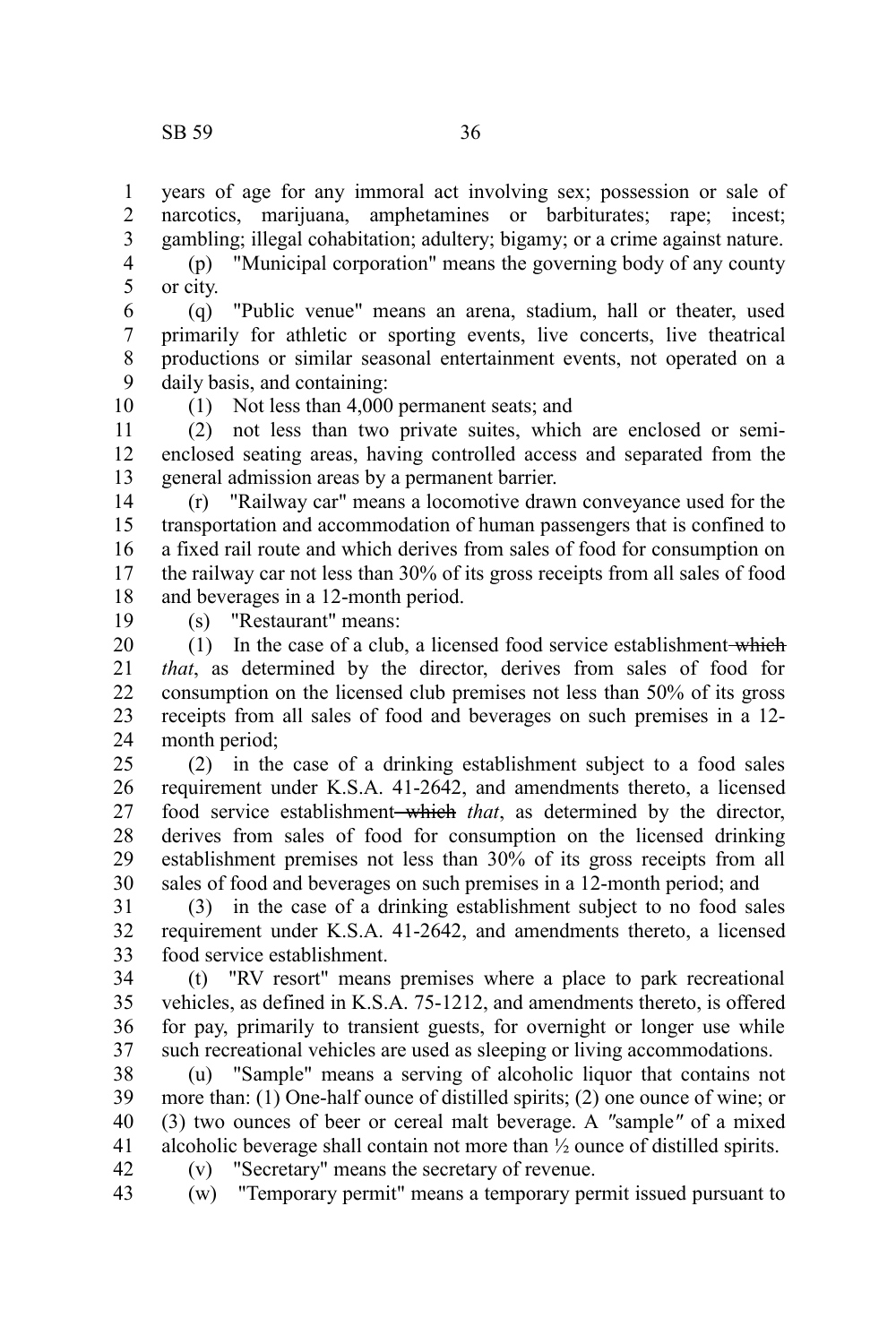K.S.A. 2020 Supp. 41-1201, and amendments thereto. 1

Sec. 16. K.S.A. 2020 Supp. 60-31a02 is hereby amended to read as follows: 60-31a02. As used in the protection from stalking, sexual assault or human trafficking act: 2 3 4

(a) "Human trafficking" means any act that would constitute human trafficking or aggravated human trafficking, as defined by K.S.A. 2020 Supp. 21-5426, and amendments thereto, or commercial sexual exploitation of a child, as defined by K.S.A. 2020 Supp. 21-6422, and amendments thereto, or an act that, if committed by an adult, would constitute selling sexual relations *a sex act*, as defined by K.S.A. 2020 Supp. 21-6419, and amendments thereto. 5 6 7 8 9 10 11

(b) "Human trafficking victim" means a person who has been subjected to an act that would constitute human trafficking or aggravated human trafficking, as defined by K.S.A. 2020 Supp. 21-5426, and amendments thereto, or commercial sexual exploitation of a child, as defined by K.S.A. 2020 Supp. 21-6422, and amendments thereto, or has committed an act that, if committed by an adult, would constitute selling sexual relations *a sex act*, as defined by K.S.A. 2020 Supp. 21-6419, and amendments thereto. 12 13 14 15 16 17 18 19

20

21

(c) "Sexual assault" means:

(1) A nonconsensual sexual act; or

(2) an attempted sexual act against another by force, threat of force, duress or when the person is incapable of giving consent. 22 23

(d) "Stalking" means an intentional harassment of another person that places the other person in reasonable fear for that person's safety. 24 25

(1) "Harassment" means a knowing and intentional course of conduct directed at a specific person that seriously alarms, annoys, torments or terrorizes the person, and that serves no legitimate purpose. "Harassment" shall include *includes* any course of conduct carried out through the use of an unmanned aerial system over or near any dwelling, occupied vehicle or other place where one may reasonably expect to be safe from uninvited intrusion or surveillance. 26 27 28 29 30 31 32

(2) "Course of conduct" means conduct consisting of two or more separate acts over a period of time, however short, evidencing a continuity of purpose which *that* would cause a reasonable person to suffer substantial emotional distress. Constitutionally protected activity is not included within the meaning of "course of conduct." 33 34 35 36 37

(e) "Unmanned aerial system" means a powered, aerial vehicle that:

38

- (1) Does not carry a human operator; 39
- (2) uses aerodynamic forces to provide vehicle lift; 40
- (3) may fly autonomously or be piloted remotely; 41
- (4) may be expendable or recoverable; and 42
- (5) may carry a lethal or nonlethal payload. 43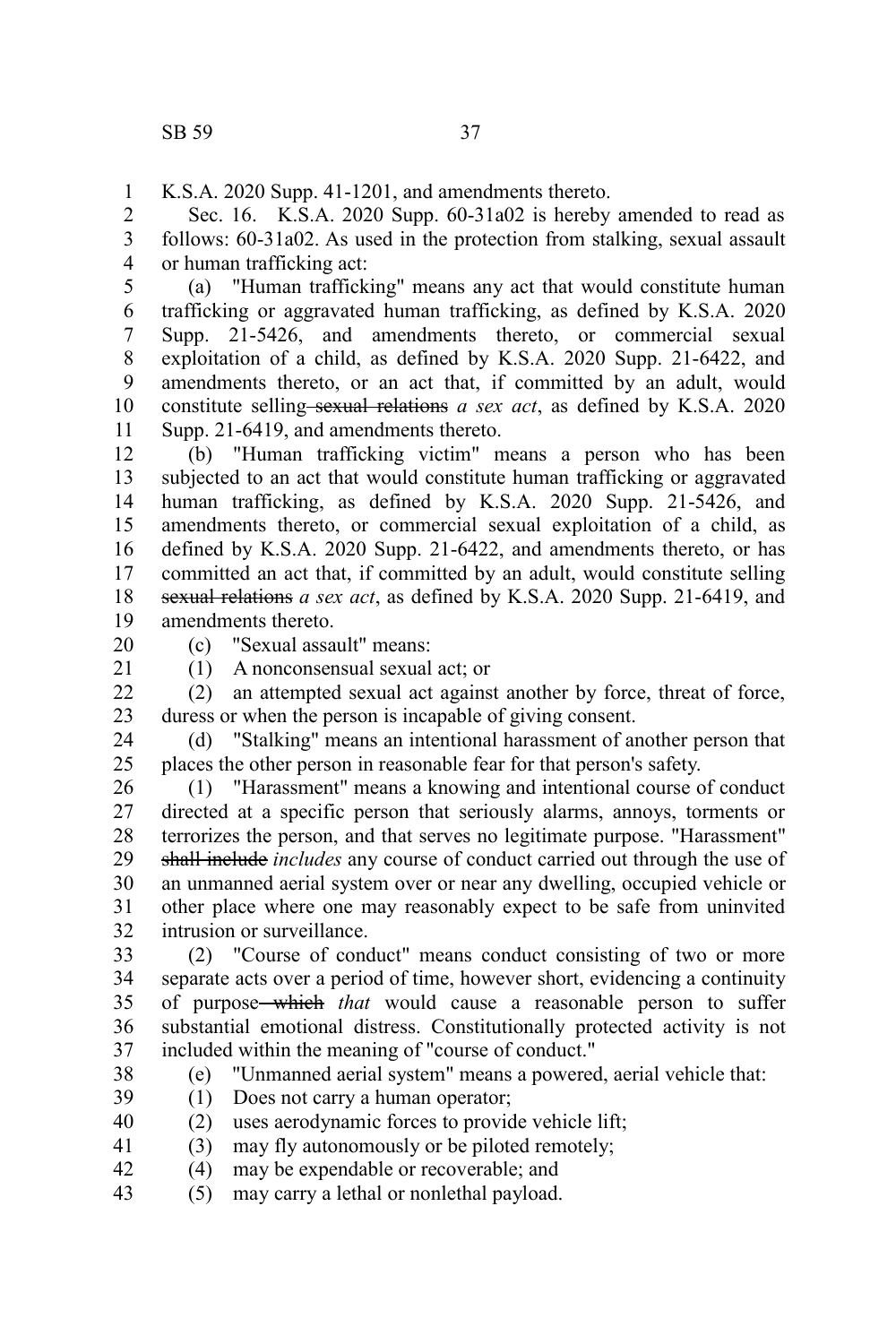Sec. 17. K.S.A. 2020 Supp. 60-4104 is hereby amended to read as follows: 60-4104. Conduct and offenses giving rise to forfeiture under this act, whether or not there is a prosecution or conviction related to the offense, are: (a) All offenses which *that* statutorily and specifically authorize forfeiture; (b) violations involving controlled substances, as described in K.S.A. 2020 Supp. 21-5701 through 21-5717, and amendments thereto; (c) theft, as defined in K.S.A. 2020 Supp. 21-5801, and amendments thereto; (d) criminal discharge of a firearm, as defined in K.S.A. 2020 Supp.  $21-6308(a)(1)$  and  $(a)(2)$ , and amendments thereto; (e) gambling, as defined in K.S.A. 2020 Supp. 21-6404, and amendments thereto, and commercial gambling, as defined in K.S.A. 2020 Supp.  $21-6406(a)(1)$ , and amendments thereto; (f) counterfeiting, as defined in K.S.A. 2020 Supp. 21-5825, and amendments thereto; (g) unlawful possession or use of a scanning device or reencoder, as described in K.S.A. 2020 Supp. 21-6108, and amendments thereto; (h) medicaid fraud, as described in K.S.A. 2020 Supp. 21-5925 through 21-5934, and amendments thereto; (i) an act or omission occurring outside this state, which *that* would be a violation in the place of occurrence and would be described in this section if the act occurred in this state, whether or not it is prosecuted in any state; (j) an act or omission committed in furtherance of any act or omission described in this section including any inchoate or preparatory offense, whether or not there is a prosecution or conviction related to the act or omission; (k) any solicitation or conspiracy to commit any act or omission described in this section, whether or not there is a prosecution or conviction related to the act or omission; (l) terrorism, as defined in K.S.A. 2020 Supp. 21-5421, and amendments thereto, illegal use of weapons of mass destruction, as defined in K.S.A. 2020 Supp. 21-5422, and amendments thereto, and furtherance of terrorism or illegal use of weapons of mass destruction, as described in K.S.A. 2020 Supp. 21-5423, and amendments thereto; (m) unlawful conduct of dog fighting and unlawful possession of dog fighting paraphernalia, as defined in K.S.A. 2020 Supp. 21-6414(a) and (b), and amendments thereto; (n) unlawful conduct of cockfighting and unlawful possession of cockfighting paraphernalia, as defined in K.S.A. 2020 Supp. 21-6417(a) 1 2 3 4 5 6 7 8 9 10 11 12 13 14 15 16 17 18 19 20 21 22 23 24 25 26 27 28 29 30 31 32 33 34 35 36 37 38 39 40 41 42

and (b), and amendments thereto; 43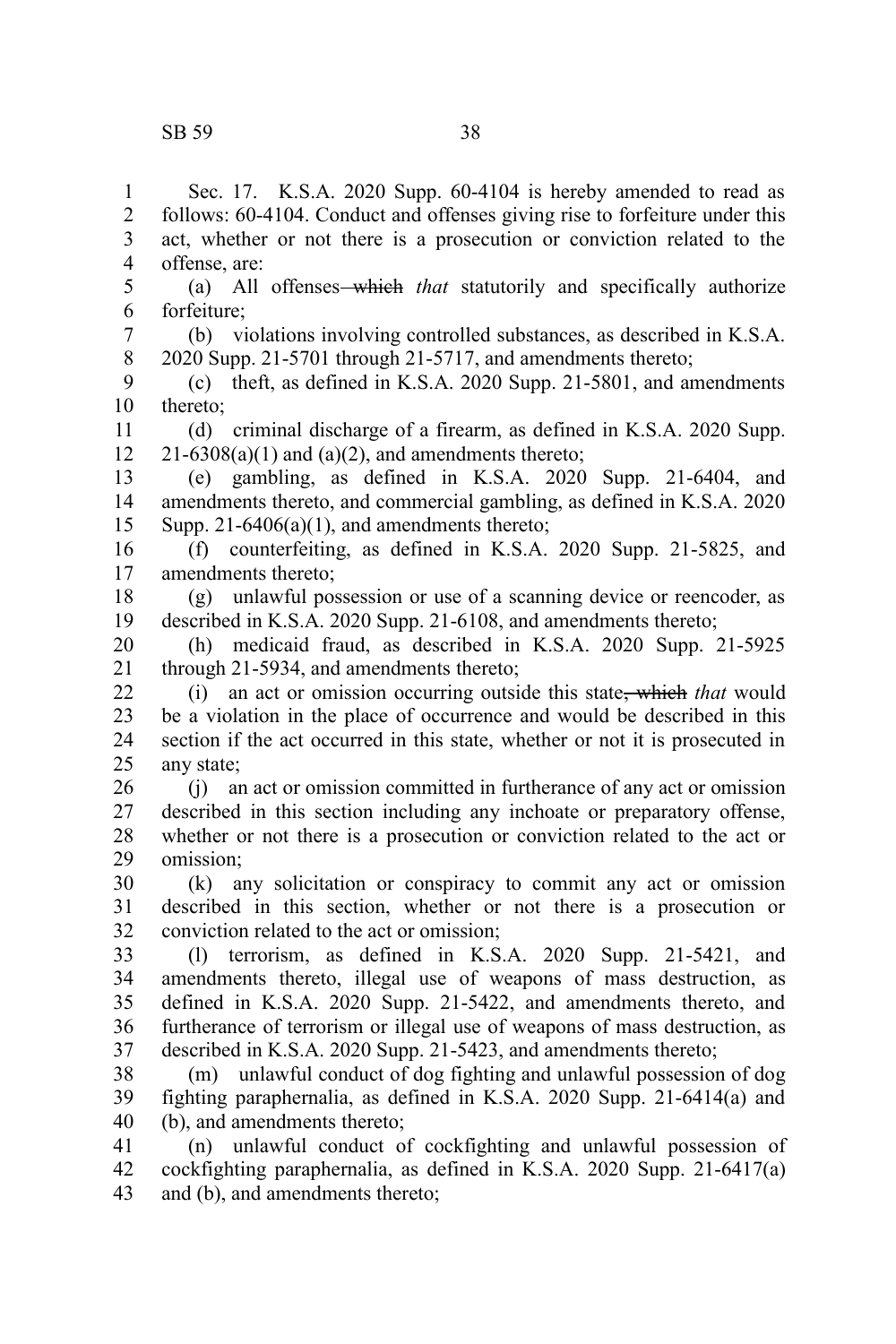1 2 3

thereto, and buying sexual relations *a sex act*, as defined in K.S.A. 2020 Supp. 21-6421, and amendments thereto; (p) human trafficking and aggravated human trafficking, as defined in 4 5 6

- K.S.A. 2020 Supp. 21-5426, and amendments thereto; 7
- (q) violations of the banking code, as described in K.S.A. 9-2012, and amendments thereto; 8 9

(r) mistreatment of a dependent adult, as defined in K.S.A. 2020 Supp. 21-5417, and amendments thereto; 10 11

(s) giving a worthless check, as defined in K.S.A. 2020 Supp. 21- 5821, and amendments thereto; 12 13

(t) forgery, as defined in K.S.A. 2020 Supp. 21-5823, and amendments thereto; 14 15

(u) making false information, as defined in K.S.A. 2020 Supp. 21- 5824, and amendments thereto; 16 17

(v) criminal use of a financial card, as defined in K.S.A. 2020 Supp. 21-5828, and amendments thereto; 18 19

(w) unlawful acts concerning computers, as described in K.S.A. 2020 Supp. 21-5839, and amendments thereto; 20 21

(x) identity theft and identity fraud, as defined in K.S.A. 2020 Supp. 21-6107(a) and (b), and amendments thereto; 22 23

(y) electronic solicitation, as defined in K.S.A. 2020 Supp. 21-5509, and amendments thereto; 24 25

(z) felony violations of fleeing or attempting to elude a police officer, as described in K.S.A. 8-1568, and amendments thereto; 26 27

(aa) commercial sexual exploitation of a child, as defined in K.S.A. 2020 Supp. 21-6422, and amendments thereto; 28 29

(bb) violations of the Kansas racketeer influenced and corrupt organization act, as described in K.S.A. 2020 Supp. 21-6329, and amendments thereto; 30 31 32

(cc) indecent solicitation of a child and aggravated indecent solicitation of a child, as defined in K.S.A. 2020 Supp. 21-5508, and amendments thereto; 33 34 35

(dd) sexual exploitation of a child, as defined in K.S.A. 2020 Supp. 21-5510, and amendments thereto; and 36 37

(ee) violation of a consumer protection order as defined in K.S.A. 2020 Supp. 21-6423, and amendments thereto. 38 39

Sec. 18. K.S.A. 68-2255 is hereby amended to read as follows: 68- 2255. (a) As used in this section: 40 41

(1) "Adult cabaret" means a nightclub, bar, restaurant or similar commercial establishment which *that* regularly features: 42 43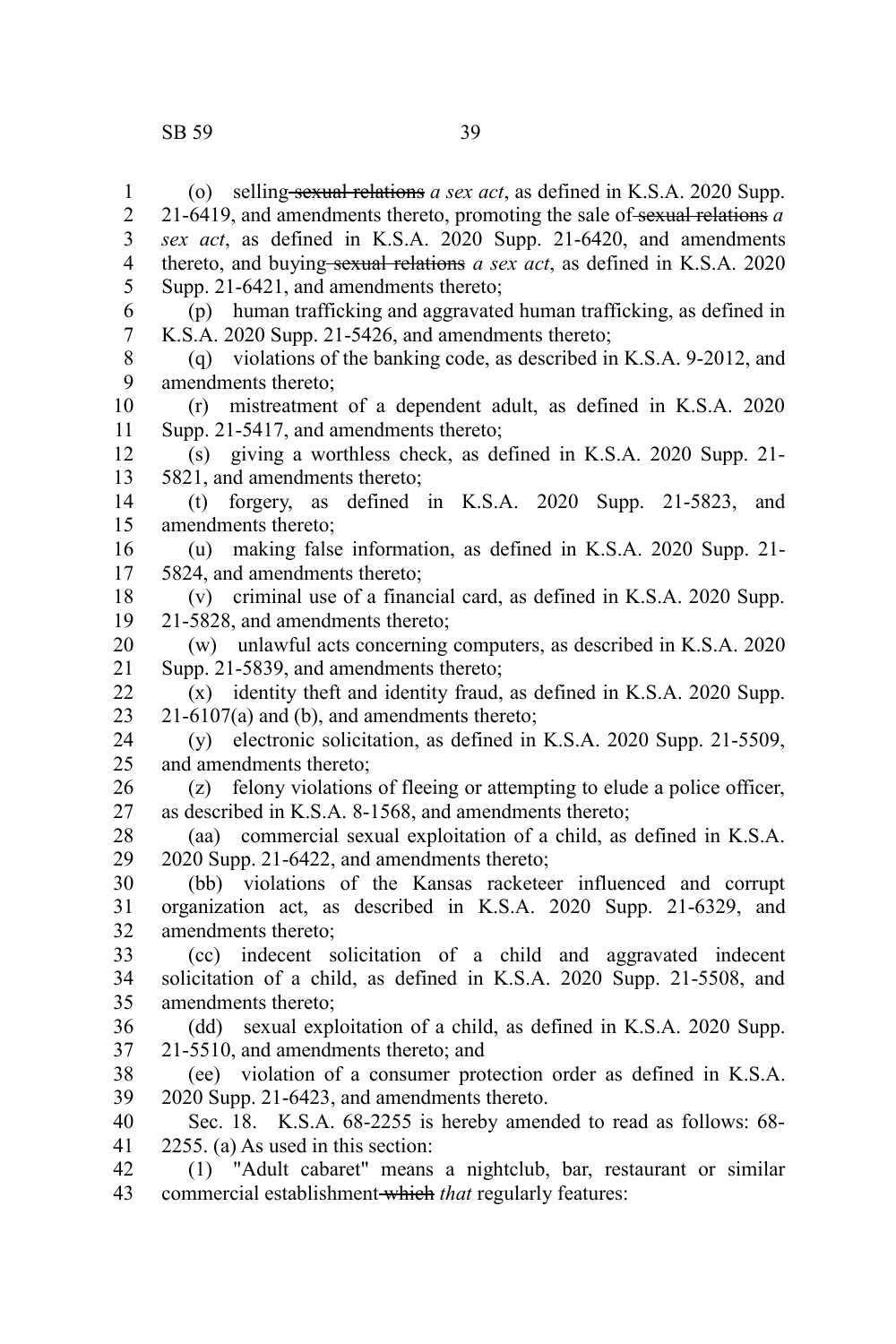1

5 6 (A) Persons who appear in a state of nudity or semi-nudity;

(B) live performances which *that* are characterized by the exposure of specified anatomical areas or by specified sexual activities; or 2 3 4

(C) films, motion pictures, video cassettes, slides or other photographic reproductions which *that* are characterized by the depiction or description of specified sexual activities or specified anatomical areas;

(2) "nudity" or a "state of nudity" means the showing of the human male or female genitals, pubic area, vulva, anus, anal cleft or cleavage with less than a fully opaque covering, the showing of the female breast with less than a fully opaque covering of any part of the nipple or the showing of the covered male genitals in a discernibly turgid state; 7 8 9 10 11

(3) "semi-nudity" means a state of dress in which opaque clothing fails to cover the genitals, anus, anal cleft or cleavage, pubic area, vulva, nipple and areola of the female breast below a horizontal line across the top of the areola at its highest point. Semi-nudity shall include the entire lower portion of the female breast, but shall not include any portion of the cleavage of the human female breast exhibited by wearing apparel provided the areola is not exposed in whole or part; 12 13 14 15 16 17 18

(4) "sexually-oriented business" means any business which *that* offers its patrons goods of which a substantial portion are sexually-oriented materials. Any business where more than 10% of display space is used for sexually-oriented materials shall be presumed to be a sexually-oriented business; 19 20 21 22 23

(5) "sexually-oriented materials" means any textual, pictorial or three dimensional material that depicts nudity, sexual conduct, sexual excitement or sadomasochistic abuse in a way<del> which</del> that is patently offensive to the average person applying contemporary adult community standards with respect to what is suitable for minors; 24 25 26 27 28

(6) "sign" or "outdoor advertising" means any outdoor sign, display, device, notice, bulletin, figure, painting, drawing, message, placard, poster, billboard or other thing—which *that* is designed, intended or used to advertise or inform, any part of the advertising or informative contents of which is located within an adjacent area, and is visible from the state highway. 29 30 31 32 33 34

(b) No sign or other outdoor advertising, for an adult cabaret or sexually-oriented business shall be located within one mile of any state highway except if such business is located within one mile of a state highway then the business may display a maximum of two exterior signs on the premises of the business, consisting of one identification sign and one sign solely giving notice that the premises are off limits to minors. The identification sign shall be no more than 40 square feet in size and shall include no more than the following information: Name, street address, telephone number and operating hours of the business. 35 36 37 38 39 40 41 42 43